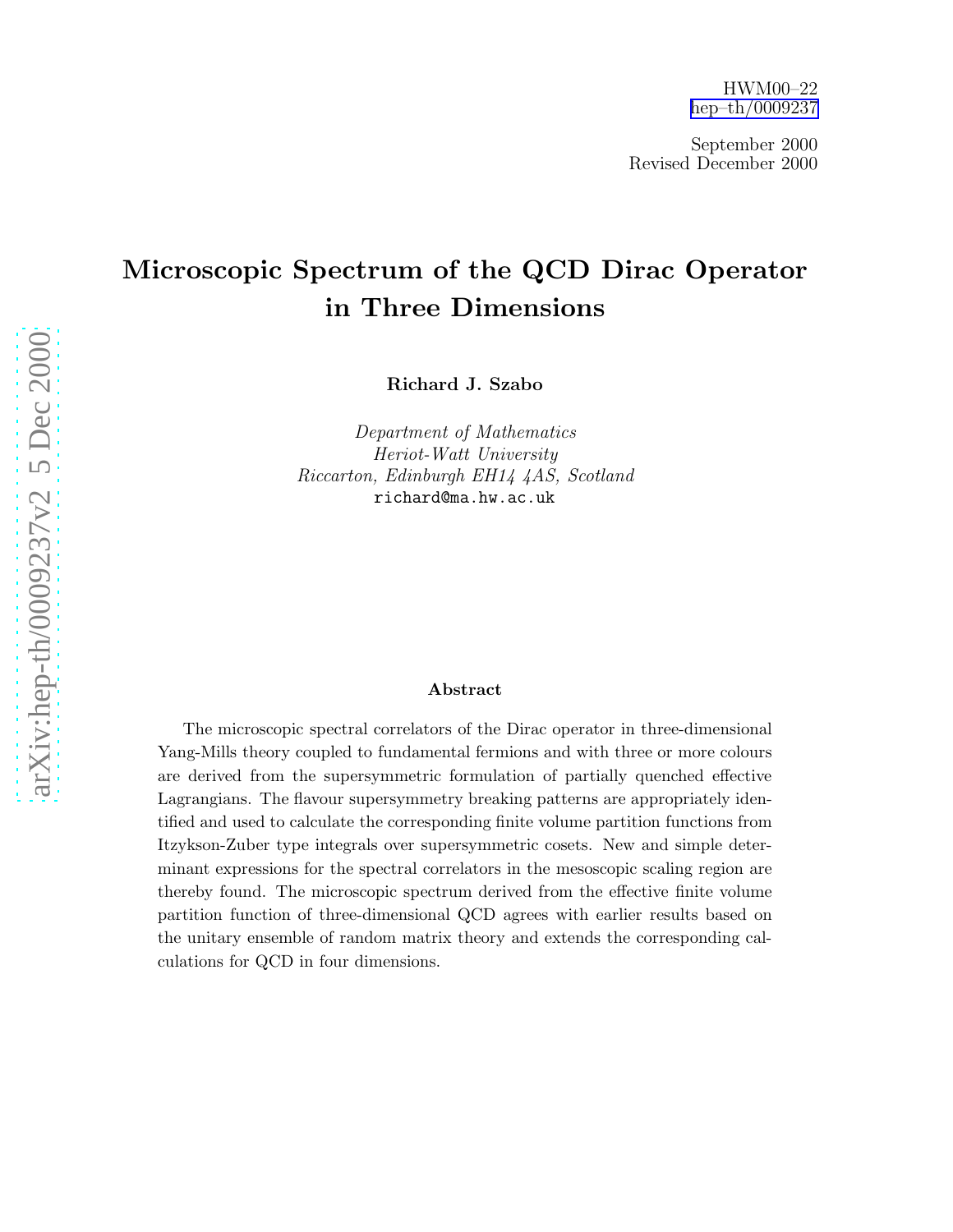### <span id="page-1-0"></span>1 Introduction and Summary

Quantum chromodynamics in three spacetime dimensions (QCD3) provides an interesting and sometimes solvable testing ground for phenomena which occur in its four dimensional counterpart. It is related to the high temperature limit of  $\rm QCD_4$  [[1](#page-38-0)] and also to quantum antiferromagnetism[[2\]](#page-38-0). In this paper we will study some aspects of the spontaneous breaking of flavour symmetry in three dimensional QCD [\[1\]](#page-38-0),[[3](#page-38-0)]–[[5\]](#page-38-0). This mechanism is the analog of the breakdown of chiral symmetry in four dimensions which is believed to be an important property of strong interactions.

 $QCD<sub>3</sub>$  with massless quarks in the fundamental representation of the  $SU(N<sub>c</sub>)$  gauge group, with  $N_c \geq 3$ , possesses a continuous, global flavour symmetry group  $U(N_f)$  which acts on  $N_f$  species of two-component, parity-odd complex fermion fields  $\psi_i$  as  $\psi_i \mapsto U_i^j \psi_j$ ,  $\overline{\psi}^i \mapsto U_j^{\dagger i} \overline{\psi}^j$ , where  $U \in U(N_f)$ . Symmetry breaking occurs when there is an even number $N_f = 2n_f$  of fermion flavours [[3\]](#page-38-0). To understand the mechanism, one introduces a small fermion mass term  $i \overline{\psi} \mathcal{M} \psi$  with mass matrix  $\mathcal M$  which preserves the parity symmetry of the massless Euclidean field theory but which *explicitly* breaks the flavour symmetry. This can be achieved, for example, by arranging the quark masses  $m_i$  into pairs of opposite sign in the diagonal mass matrix<sup>1</sup>

$$
\mathcal{M} = \text{diag}\left(m_1, \dots, m_{n_f}, -m_1, \dots, -m_{n_f}\right) \tag{1.1}
$$

In this case, the corresponding fermion determinant is positive definite and one may invoke the Vafa-Witten theorem[[6\]](#page-38-0) to argue that, if flavour symmetry is spontaneously broken, then the diagonal elements of the  $N_f \times N_f$  Hermitian fermion condensate matrix

$$
\Sigma^{i}{}_{j} = \left\langle 0 \left| \overline{\psi}^{i} \psi_{j} \right| 0 \right\rangle \tag{1.2}
$$

are equal in magnitude and of the same signs as the corresponding masses. This implies that the global flavour symmetry group is broken according to

$$
U(2n_f) \longrightarrow U(n_f) \times U(n_f) \tag{1.3}
$$

by the order parameter

$$
\Sigma_0 = \frac{1}{2n_f} \text{ tr} |\Sigma| \ . \tag{1.4}
$$

In this instance, the discrete symmetry group  $\mathbb{Z}_2$ , generated by the product of threedimensional spacetime parity and the flavour exchange  $\psi_i \leftrightarrow \psi_{n_f+i}, i = 1, \ldots, n_f$ , is unbroken and remains a good symmetry even at the quantum level.

<sup>&</sup>lt;sup>1</sup>Recall that in three Euclidean spacetime dimensions the (Dirac) fermion mass term is purely imaginary and odd under parity,  $\overline{\psi} \psi \mapsto -\overline{\psi} \psi$ . Fermion masses may therefore be positive or negative in three dimensions and change sign under parity.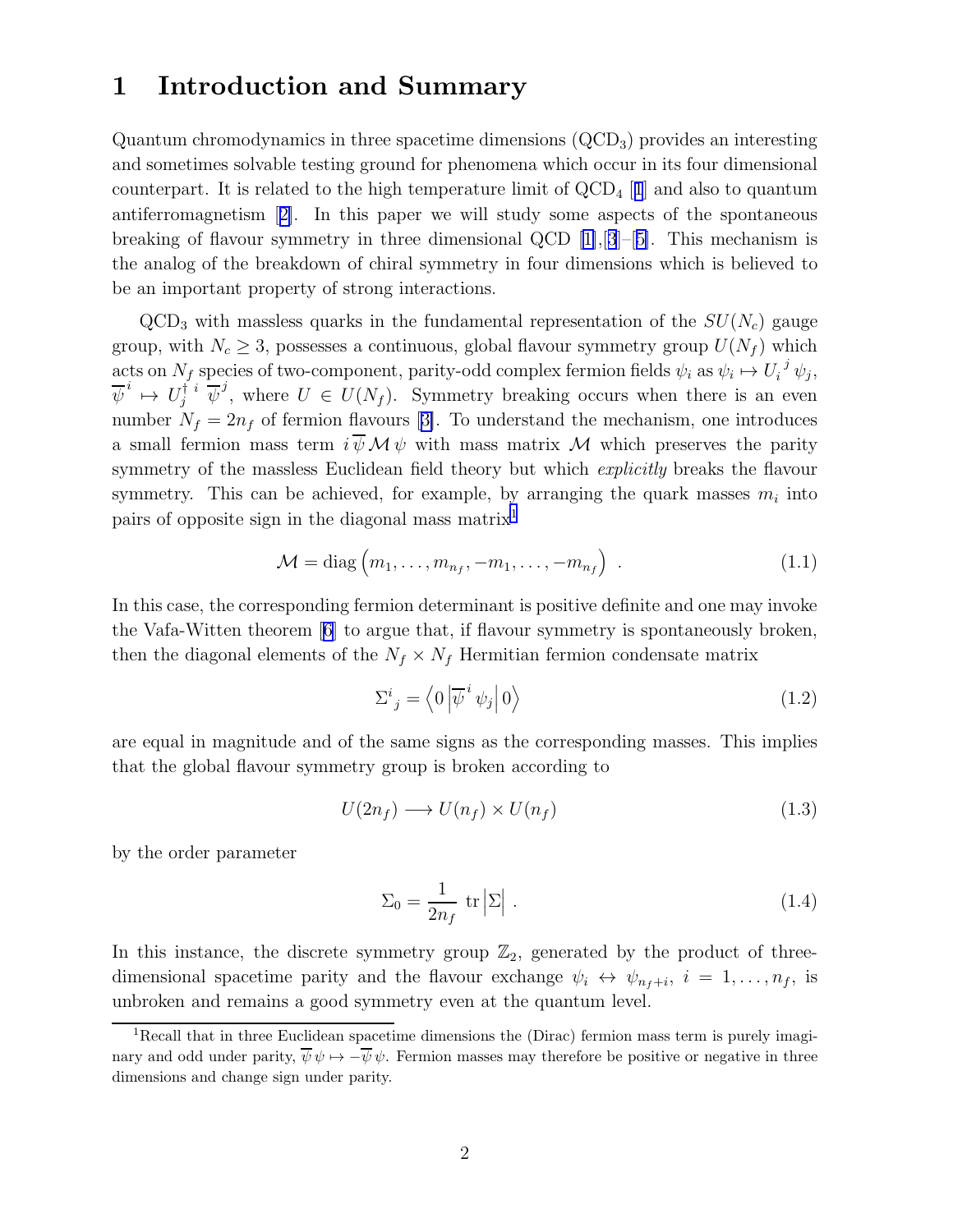<span id="page-2-0"></span>On the other hand, by an analog of the Banks-Casher relation[[7\]](#page-38-0), the distribution of small eigenvalues of the three-dimensional Euclidean Dirac operator  $i\mathcal{D}$  is related to the condensate [\(1.4](#page-1-0)) by

$$
\Sigma_0 = \frac{\pi \,\rho(0)}{V} \,, \tag{1.5}
$$

where  $\rho(\lambda; m_1, \ldots, m_{N_f})$  is the spectral density of  $i\rlap{\,/}D$  and V is the volume of threedimensional spacetime. Understanding the function  $\rho$  is therefore tantamount to a detailed description of the dynamics underlying flavour symmetry breaking in QCD3. This distribution is difficult to compute in general, even near the spectral origin  $\lambda = 0$ . However, since only the low momentum modes of the Dirac operator spectrum are relevant, one may propose that  $\rho$  could be computed in the ergodic regime where the zero momentummode of the corresponding Goldstone field  $U$  dominates  $[8]$  $[8]$  $[8]$ . In this case, the effective, finite-volume partition function becomes remarkably simple, and it is equivalent to the representation of  $\text{QCD}_3$  in terms of microscopic degrees of freedom precisely in the limit of zero momentum. The spacetime integration over the effective Lagrangian produces an overall volume factor  $V$ , and the partition function simplifies to a finite dimensional group integral of the zero modes of U over the coset space determined by the pattern of flavour symmetry breaking. For the symmetry breakdown([1.3\)](#page-1-0), we have

$$
Z_{N_f}^{\text{LS}}(\mathcal{M}) = \int\limits_{\mathcal{G}(n_f)} DU \ e^{-i \, V \Sigma_0 \, \text{tr} \left(\mathcal{M} \, U \, \Gamma_5 \, U^\dagger \right)} \,, \tag{1.6}
$$

where  $\Gamma_5 = \mathbb{1}_{n_f} \otimes \sigma_3$  ( $\mathbb{1}_{n_f}$  denotes the  $n_f \times n_f$  identity matrix and  $\sigma_3$  the  $2 \times 2$  diagonal Pauli spin matrix), DU denotes the invariant Haar measure on the  $N_f \times N_f$  unitary group  $U(N_f)$ , and

$$
\mathcal{G}(n_f) = \frac{U(2n_f)}{U(n_f) \times U(n_f)}\tag{1.7}
$$

is the corresponding Goldstone manifold. The beauty of the expression (1.6) comes from the observation  $[9]$  that the integration may be extended from the symmetric space  $(1.7)$ to the group manifold of  $U(2n_f)$ . This follows from the fact that the subgroup of the flavour symmetry group whose adjoint action leaves the matrix  $\Gamma_5$  invariant is precisely  $U(n_f) \times U(n_f)$ , so that the two integrals agree up to the volume of this stability subgroup in the Haar measure  $DU$ . The finite volume partition function  $(1.6)$  may then be evaluated analytically using the Itzykson-Zuber formula[[10](#page-38-0)], and thereby used to explicitly derive quantities such as spectral sum rules for QCD3.

One is ultimately interested in taking the thermodynamic limit  $V \to \infty$  and the quark masses  $m_i \to 0$ . In the ergodic regime, one must keep the linear dimension  $V^{1/3}$  of the system much smaller than the Compton wavelength of the Goldstone bosons, which is tantamount to holding fixed the parameters[[8\]](#page-38-0)

$$
\omega_i = V \Sigma_0 m_i \tag{1.8}
$$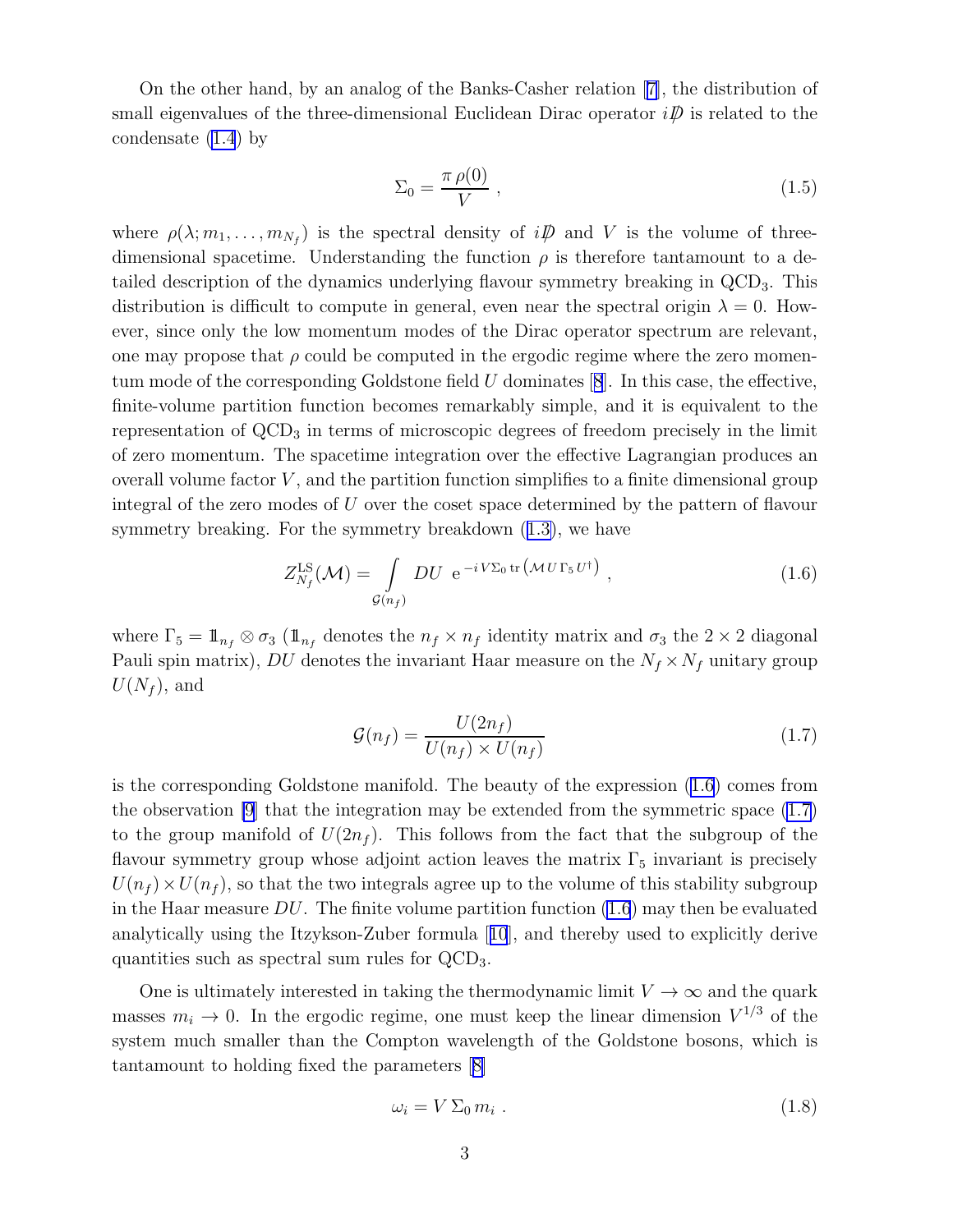This approximation ensures that the non-zero momentum modes factorize from the effective Euclidean  $\text{QCD}_3$  partition function. The crucial observation made some time ago [\[9](#page-38-0)] (see [\[11](#page-38-0)] for a recent review) was that the effective partition function  $(1.6)$  can be equivalently described by the large N limit of an  $N \times N$  unitary random matrix ensemble. The simplest matrix model of this type is defined by the partition function<sup>2</sup>

$$
Z_{N_f}^{\text{GUE}}(m_1, \dots, m_{N_f}) = \int\limits_{u(N)} DT \ e^{-\frac{N\Sigma_0^2}{2} \text{tr} T^2} \prod_{j=1}^{N_f} \det(T - im_j)
$$
(1.9)

of the Gaussian unitary ensemble, where  $DT$  is the Gaussian-normalized Haar measure on the Lie algebra  $u(N)$  of  $N \times N$  Hermitian matrices. Since the massless Euclidean Dirac operator  $i\mathcal{D}$  in an arbitrary background field is Hermitian, the matrix model (1.9) possesses the same global symmetries as the original field theory. The spacetime volume V translates directly into the size N of the matrices. The main conjecture put forward in this context is that the Dirac operator spectrum can be computed from the spectral correlation functions of the matrix model (1.9). With the assumption that the spectral properties of random matrix theory carry over to QCD<sub>3</sub>, the quantity  $\pi/\Sigma_0 V = 1/\rho(0)$ is the mean level spacing between the smallest eigenvalues of the Dirac operator, where  $\rho(\lambda; m_1, \ldots, m_{N_f})$  may now be computed as the spectral density of the Hermitian matrix T in the ensemble  $(1.9)$ . The ergodic limit of  $\text{QCD}_3$  thus becomes the microscopic or local scaling limit of the random matrix model (1.9), i.e.  $N \to \infty$  with  $Nm_i$  fixed. This special limit motivates the introduction of a microscopic spectral density defined in the mesoscopic scaling region by

$$
\rho_s(u; \omega_1, \dots, \omega_{N_f}) = \lim_{N \to \infty} \frac{1}{N \Sigma_0} \rho\left(\frac{u}{N \Sigma_0}; \frac{\omega_1}{N \Sigma_0}, \dots, \frac{\omega_{N_f}}{N \Sigma_0}\right) , \qquad (1.10)
$$

where  $u = \pi \rho(0) \lambda$  are the unfolded Dirac operator eigenvalues. For broken flavour symmetry the quantity  $(1.10)$  is a non-trivial function, and the order parameter  $(1.4)$  may be computed from the resolvent function of the ensemble (1.9) as

$$
\Sigma_0 = -i \lim_{\mathcal{M}\to 0} \lim_{N\to\infty} \frac{1}{N} \frac{\partial}{\partial m_i} \ln Z_{N_f}^{\text{GUE}}(m_1, \dots, m_{N_f}), \qquad (1.11)
$$

for any  $i = 1, \ldots, n_f$ .

The microscopic spectral density (1.10) has been computed using random matrix the-orytechniques in [[9, 10](#page-38-0)] and related aspects of  $\rm{QCD}_3$  within this framework are described in  $[13]$ – $[15]$  $[15]$ . However, in order to have a better understanding of the relationship between the effective field theory [\(1.6](#page-2-0)) and the random matrix theory (1.9) in the microscopic domain, one would like to compute the spectral density directly from the low-energy effective field theory. Indeed, the calculation of the Dirac operator spectrum should not

<sup>&</sup>lt;sup>2</sup>The universality of random matrix theory results, i.e. the insensitivity to the details of the particular matrix potential in the appropriate limit, is well established[[12\]](#page-38-0). In this paper we will consider the simplest Gaussian potentials, consistent with only the general symmetries of the problem as input.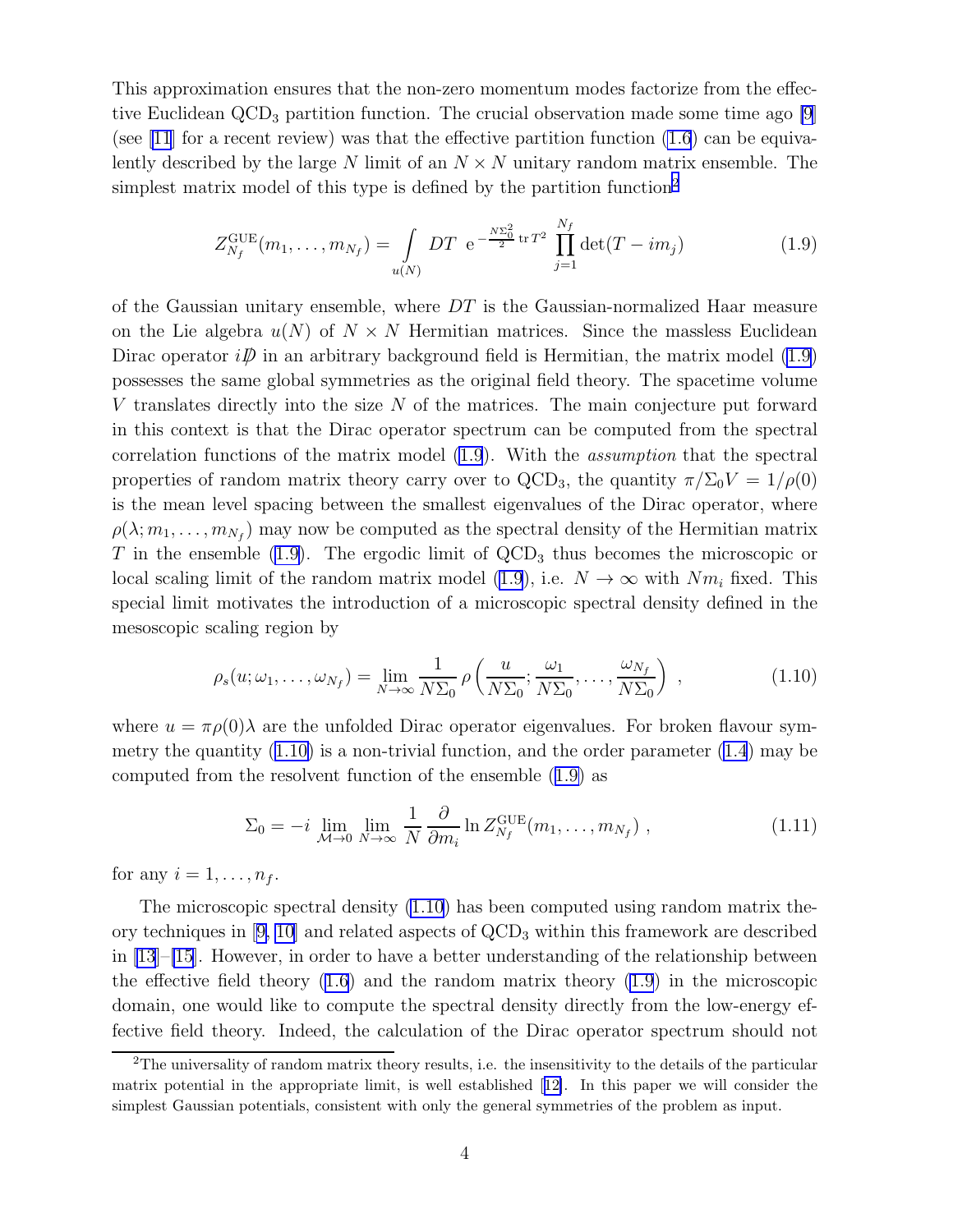<span id="page-4-0"></span>rely solely on random matrix theory techniques, and should follow directly from quantum field theory. This is a non-trivial computation because the usual infrared limit of the QCD<sup>3</sup> partition function, which is dominated by the Goldstone modes associated with the spontaneous flavour symmetry breaking, does not access the Dirac operator spectrum. If possible though, the matching of such results with those of random matrix theory would constitute a direct proof that the universal matrix model calculations do indeed reproduce the microscopic Dirac operator spectrum of QCD3.

The problem was solved for four-dimensional QCD in[[17\]](#page-38-0) by the introduction of a species of fictitious "valence" quarks, paired with yet another set of fictitious particles of opposite quantum mechanical statistics. This leads to a model of "partially quenched"  $QCD<sub>3</sub>$  [\[18\]](#page-38-0) containing  $N<sub>v</sub>$  valence quarks and their supersymmetric partners, of masses  $\mu<sub>i</sub>$ and  $\bar{\mu}_i$ ,  $i = 1, \ldots, N_v$ , respectively, and  $N_f$  unquenched (physical) sea quarks of masses  $m_i, i = 1, \ldots, N_f$ . The quark fields are all assumed to transform in the fundamental representation of the gauge group. In the original field theory formulation, the Euclidean partition function is

$$
Z_{N_f,N_v}(\{m_i\};\{\mu_i,\bar{\mu}_i\}) = \int [dA] \prod_{i=1}^{N_v} \frac{\det(i\rlap{\,/}D - i\mu_i)}{\det(i\rlap{\,/}D - i\bar{\mu}_i)} \prod_{j=1}^{N_f} \det(i\rlap{\,/}D - i m_j) e^{-S_{\text{YM}}[A]} \tag{1.12}
$$

where  $S_{\text{YM}}[A]$  is the three-dimensional Yang-Mills action. When  $\mu_i = \bar{\mu}_i$  for each  $i =$  $1, \ldots, N_v$ , the fermion determinants arising from integration over the valence quarks are cancelled by the contributions from the corresponding bosonic ghost quarks of the same masses. Then, the partition function (1.12) reduces to that of ordinary  $\text{QCD}_3$  with  $N_f$ physical flavours of fermions. We shall refer to this case as the "supersymmetric limit", but we will keep the masses generically distinct to lift the degeneracy between the valence quarks and their superpartners. The partition function  $(1.12)$  is now also the generating function for mass-dependent condensates of the extra quark species as[[19\]](#page-38-0)

$$
\Sigma_s(i\mu_j;\omega_1,\ldots,\omega_{N_f}) = -\frac{i}{N} \frac{\partial}{\partial \mu_j} \ln Z_{N_f,N_v} \left( \left\{ \frac{\omega_i}{N \Sigma_0} \right\}; \{\mu_i, \bar{\mu}_i\} \right) \Big|_{\{\mu_i = \bar{\mu}_i\}}
$$
  

$$
= -2i \Sigma_0 \mu_j \int_0^\infty du \frac{\rho_s(u;\omega_1,\ldots,\omega_{N_f})}{u^2 - N^2 \Sigma_0^2 \mu_j^2}, \qquad (1.13)
$$

where the second equality follows from the spectral representation of the condensate and the fact that  $\rho_s$  is an even function of u. In this equation  $\rho_s$  is the microscopic spectral density of the Dirac operator in the original, unquenched field theory. The condensate in (1.13) can be expressed as the Stieltjes transform of  $\rho_s(u; \omega_1, \ldots, \omega_{N_f})$ which, under suitable convergence criteria for the function  $\Sigma_s$ , has a unique inverse given by the discontinuity of (1.13) across the real axis,

$$
\rho_s(u; \omega_1, \dots, \omega_{N_f}) = \frac{1}{2\pi i \sum_0} \lim_{\epsilon \to 0^+} \left[ \sum_s (u + i\epsilon; \omega_1, \dots, \omega_{N_f}) - \sum_s (u - i\epsilon; \omega_1, \dots, \omega_{N_f}) \right].
$$
\n(1.14)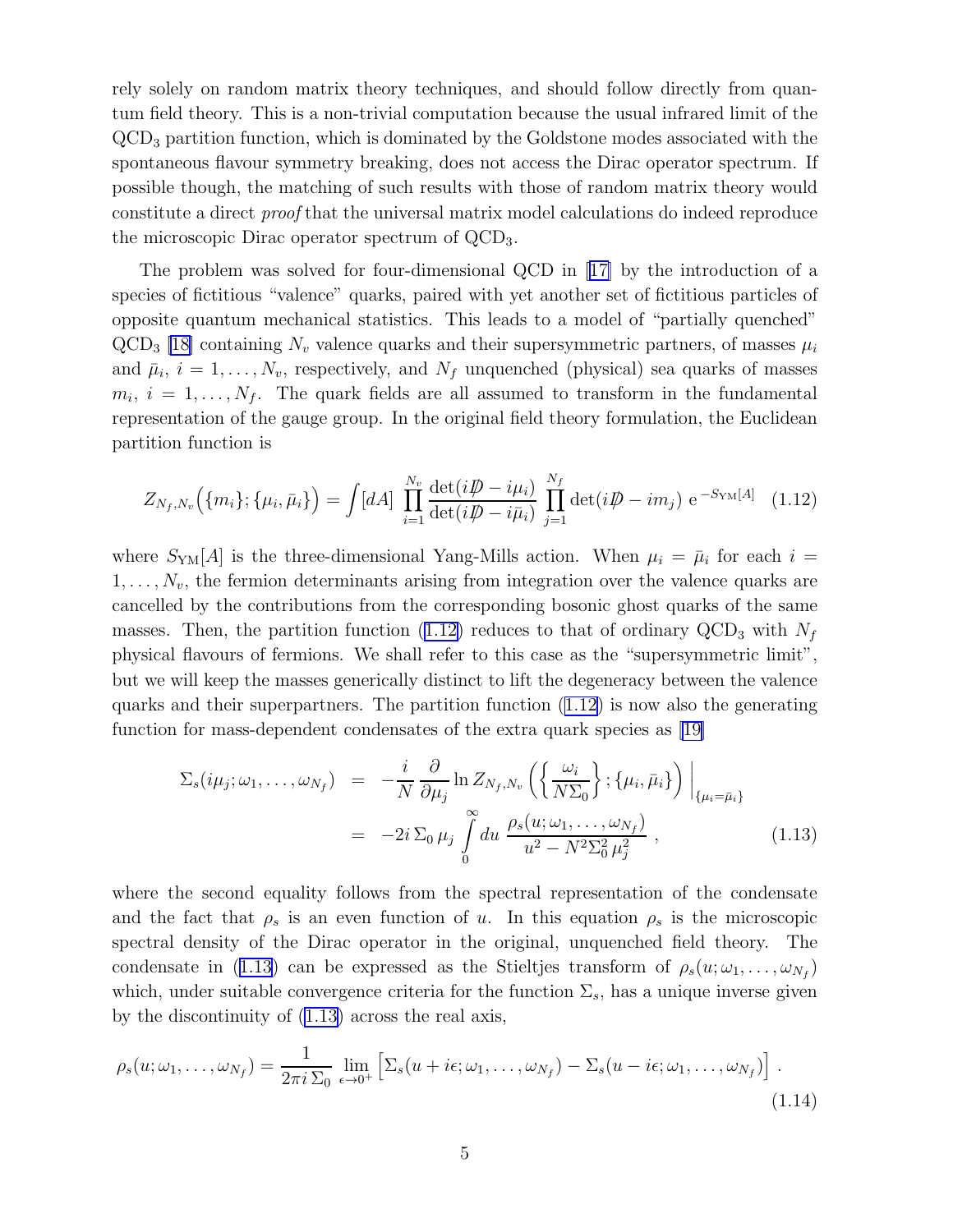<span id="page-5-0"></span>Therefore, a detailed understanding of the partially quenched partition functions [\(1.12](#page-4-0)) will enable a precise, field theoretical determination of the microscopic spectral density of the Dirac operator for QCD3.

In this paper we will discuss how to evaluate the microscopic spectrum of the  $QCD<sub>3</sub>$ Dirac operator using the partially quenched quantum field theory  $(1.12)$ , thereby extending the computations in four dimensions [\[17\]](#page-38-0). In doing so, we will uncover some subtleties concerning the breaking of flavour symmetry in these models. The main observation we shall make may be summarized as follows. The basic flavour symmetry of the  $\rm{QCD}_3$ action with  $N_f$  sea quarks and  $N_v$  valence quarks is parametrized by the Lie supergroup  $GL(N_f + N_v|N_v)$ . As we are ultimately interested in studying the microscopic density of Dirac operator eigenvalues corresponding to a broken symmetry phase, we assume that  $N_f = 2n_f$  $N_f = 2n_f$  $N_f = 2n_f$  and work with the parity-symmetric mass matrix ([1.1\)](#page-1-0). Let us further assume that there are  $n_v^+$  positive masses  $\bar{\mu}_i$  and  $n_v^-$  negative ones, so that  $N_v = n_v^+ + n_v^-$ . We will see that in this case the flavour supersymmetry in the massless limit is broken according to

$$
GL(2n_f + n_v^+ + n_v^- | n_v^+ + n_v^-) \longrightarrow GL(n_f + n_v^+ | n_v^+) \times GL(n_f + n_v^- | n_v^-) . \tag{1.15}
$$

The details of the symmetry breaking pattern (1.15) present some subtleties in the computationof the spectral density via the expression  $(1.13,1.14)$  $(1.13,1.14)$  $(1.13,1.14)$  $(1.13,1.14)$ . The low momentum, finite volume partition function corresponding to the field theory [\(1.12](#page-4-0)) is a supersymmetric generalization of the Itzykson-Zuber integral [\(1.6](#page-2-0)) taken over the Goldstone supermanifold

$$
\hat{\mathcal{G}}(n_f; n_v^+, n_v^-) = \frac{GL(2n_f + n_v^+ + n_v^- | n_v^+ + n_v^-)}{GL(n_f + n_v^+ | n_v^+) \times GL(n_f + n_v^- | n_v^-)}.
$$
\n(1.16)

However, in contrast to the unquenched case, one cannot extend the coset (1.16) to the full flavour supergroup in a straightforward way, because the volume of the unitary supergroup vanishes in its Haar-Berezin measure [\[21](#page-39-0)]. Therefore, the finite volume partition function in this case must be dealt with as an integral over a coset superspace, rather than a Lie supergroup. This makes the parametrization of the integration variables far more intricate, and there is no known generalization of the Itzykson-Zuber formula for such superspaces (The generalization of the Itzykson-Zuber formula for the unitary supergroup has been derived in [\[22\]](#page-39-0)). These subtleties do not arise in the four dimensional case, as the patterns of chiral symmetry breaking in both quenched and unquenched cases are completely analogous, and the effective finite volume field theory is given by an integral over a Lie supergroup which is the straightforward supersymmetric generalization of that for the unquenched case [\[17](#page-38-0)].

For example, consider the case of only a single species of valence quarks,  $N_v = 1$ , which is the pertinent partially quenched model from which to extract the spectral density. Then, according to (1.15), the flavour symmetry breaking pattern is

$$
GL(2n_f+1|1) \longrightarrow U(n_f) \times GL(n_f+1|1) . \tag{1.17}
$$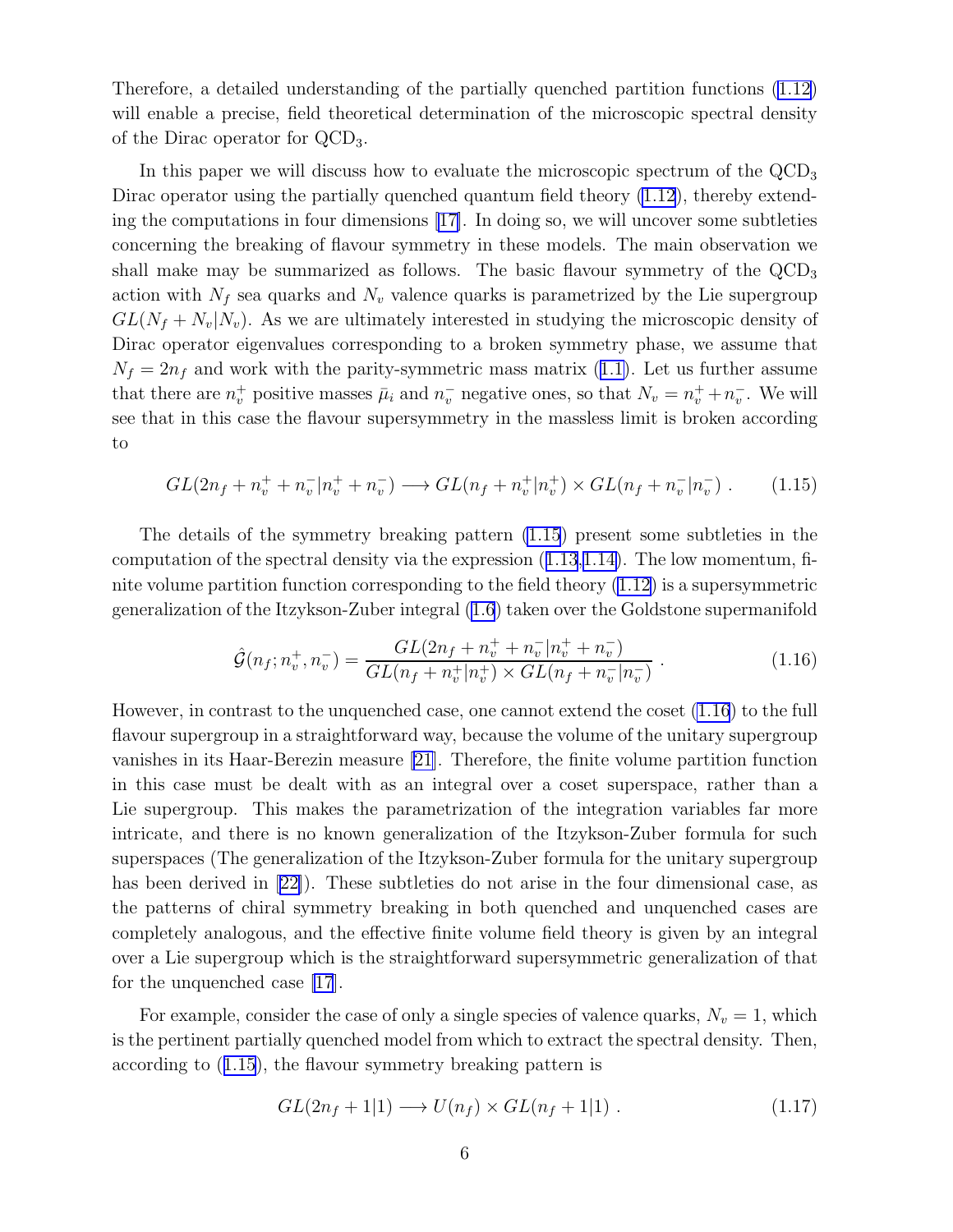It follows that there is no symmetry breaking associated with the flavour supersymmetry of the theory, only that which is associated with the original unquenched field theory. Whilethe symmetry breaking pattern ([1.17\)](#page-5-0) complicates the evaluation of the function  $\rho_s$ from [\(1.13,1.14](#page-4-0)), it will turn out to be the correct answer which gives the spectral distributions in the microscopic scaling limit that are anticipated from random matrix theory. This will provide an analytical demonstration that the microscopic distribution of eigenvalues of the QCD Dirac operator in three dimensions can be computed from an intricate, supersymmetricextension of the effective finite-volume  $\text{QCD}_3$  partition function  $(1.6)$  $(1.6)$ , i.e. that the Dirac operator spectrum in three dimensions can be derived directly from quantum field theory. In addition, it yields an analytic proof that the smallest eigenvalues of the QCD<sub>3</sub> Dirac operator are correlated according to a random matrix model whose form is dictated by the global symmetries of  $i\mathcal{D}$ . In this way we will present the appropriate generalization of the results for four spacetime dimensions and the chiral unitary ensemble of random matrix theory to three spacetime dimensions and the ordinary unitary ensemble.

The organization of the remainder of this paper is as follows. In section 2 we present some field theoretical arguments for the symmetry breaking patterns [\(1.15](#page-5-0)). In section 3 these same patterns are derived using a random matrix theory representation of the quantum field theory([1.12\)](#page-4-0), along with the finite volume, low energy effective field theory in the local scaling limit. In section 4 we illustrate these formal properties of the partition functions([1.12](#page-4-0)) by performing some explicit calculations in the quenched approximation. In section 5 we present the calculation of the microscopic spectrum of the Dirac operator. There we derive new expressions for the spectral density  $\rho_s$  which agree with those previously derived in the literature using random matrix theory, but which are much more compact and useful. As an interesting by-product of this analysis, we will also uncover an elegant representation of the finite volume partition function [\(1.6](#page-2-0)) itself. In section 6 we extend this analysis to compute all microscopic k-point correlation functions. Two appendices at the end of the paper contain some technical aspects of our analysis. In appendix A we formally prove that the low-energy effective field theory reduces exactly to [\(1.6](#page-2-0)) in the supersymmetric limit, as it should. In appendix B we present a simple and self-contained derivation of the Itzykson-Zuber formula for the unitary supergroup[[22](#page-39-0)] which is used in the calculations of sections 5 and 6.

## 2 Flavour Symmetry Breaking in Three Dimensions

In this section we will begin our analysis of the microscopic regime of  $\rm QCD<sub>3</sub>$  by presenting some heuristic, field theoretical arguments for the patterns of flavour symmetry breaking in the partially quenched models([1.12\)](#page-4-0). In this paper we will deal only with the case of an even number  $N_f$  of physical fermion flavours. For an odd number of physical flavours, the discrete  $\mathbb{Z}_2$  symmetry of the theory, composed of parity and flavour exchange, is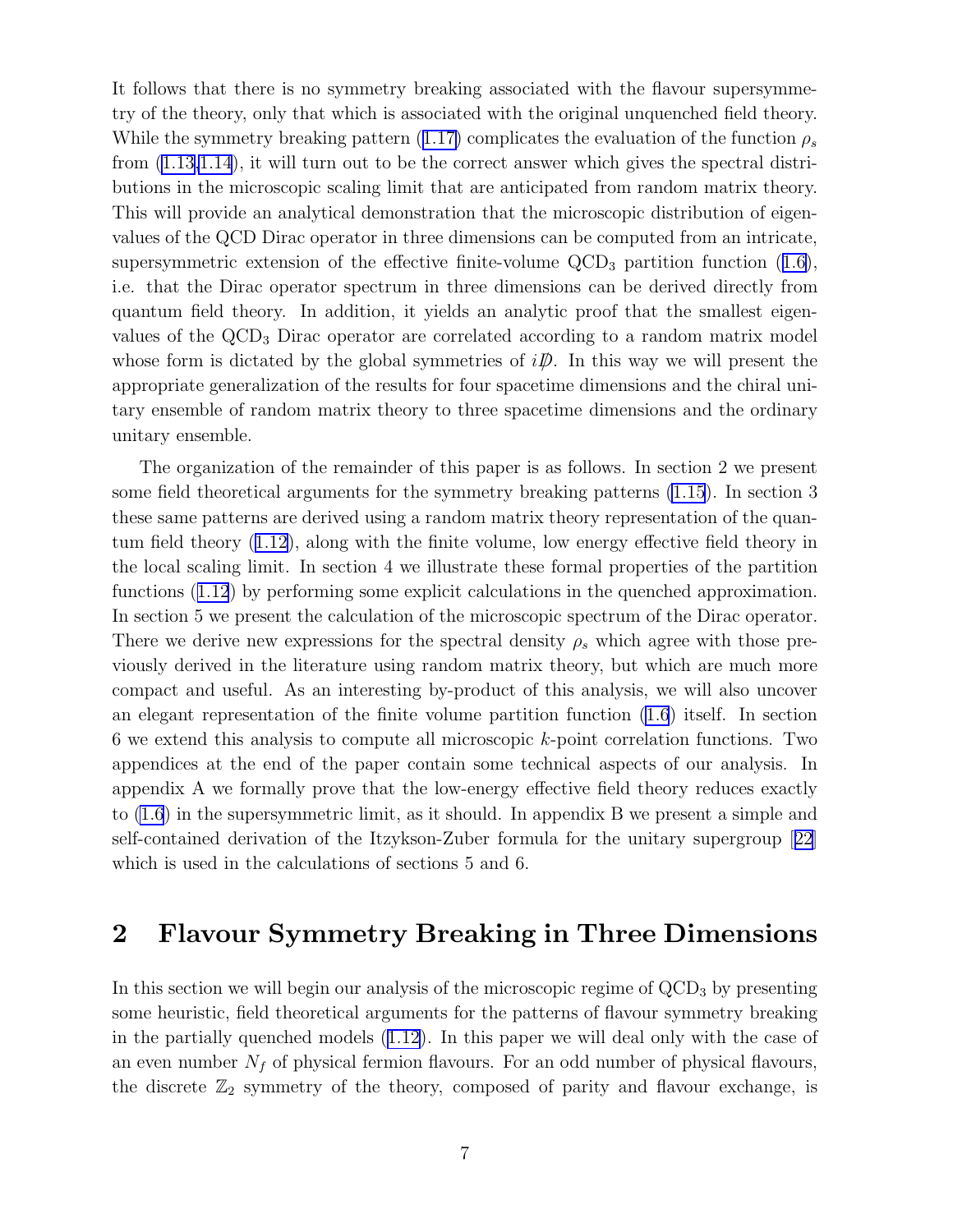<span id="page-7-0"></span>broken explicitly in the massive case, while for massless quarks it is broken radiatively by a gauge invariant anomaly which manifests itself in the appearence of a Chern-Simons termat one-loop order [[4\]](#page-38-0). For even  $N_f$  this anomaly vanishes, and so we shall henceforth work with this case to facilitate some of the arguments which follow.

Consider partially quenched, Euclidean QCD<sub>3</sub> with  $N_c \geq 3$  colours,  $N_f$  flavours of fundamental sea quarks, and  $N_v$  flavours of fundamental valence quarks. As mentioned in the previous section, the tree-level global symmetry group of this quantum field theory is  $GL(N_f + N_v|N_v)$ . This group rotates the fermionic sea and valence quarks, and also the bosonic superpartners of the valence quarks, among each other. To define the quantum path integral, we need to choose a measurable subspace of it. The maximally symmetric Riemannian submanifold of  $GL(N_f + N_v|N_v)$  is supported by the ordinary, compact Lie group  $U(N_f + N_v)$  in the fermion-fermion sector, and by the non-compact Lie group  $GL(N_v, \mathbb{C})/U(N_v)$  in the boson-boson sector. While the Grassmann integrations are welldefined in the path integral representations [\(1.12](#page-4-0)), convergence of the integrations over the bosonic quark fields is inconsistent with compact  $U(N_v)$  flavour rotations in this sector. For this reason, the bosonic valence quarks must transform under a non-compact group of flavour transformations which is consistent with convergence requirements. We shall meet this requirement again in a somewhat more explicit form in the next section. This structure is necessary to produce a positive definite quadratic form for the kinetic and mass terms of the low-energy effective Lagrangian.

We will begin by deducing the symmetry breaking pattern [\(1.15](#page-5-0)) for the massless quantum field theory by employing a generalization of the Coleman-Witten argument for ordinary  $\text{QCD}_4$  [\[23\]](#page-39-0). For this, it is instructive to first deduce the pattern  $(1.3)$  in the original, unquenched massless field theory, a possibility which was mentioned in [\[9\]](#page-38-0). Undera global rotation in flavour space, the Hermitian fermion condensate matrix  $(1.2)$  $(1.2)$ , which is a natural order parameter for flavour symmetry breaking, transforms as

$$
\Sigma \longmapsto U^{\dagger} \Sigma U \qquad , \qquad U \in U(N_f) \; , \tag{2.1}
$$

while under a  $\mathbb{Z}_2$  parity transformation it maps as

$$
\Sigma \longmapsto -\Sigma \ . \tag{2.2}
$$

We assume that all of the criteria of [\[23\]](#page-39-0) apply in our case. In particular, the effective potential  $V_f$ , obtained by integrating out the Yang-Mills fields, is a  $U(N_f) \times \mathbb{Z}_2$  invariant function of the condensate matrix  $\Sigma$  which does not display any accidental degeneracy with respect to the flavour and parity symmetries of the theory. This means that any ground state of the quantum field theory, obtained by minimizing the effective potential  $V_f(\Sigma)$ , can be obtained from any other one by a  $U(N_f) \times \mathbb{Z}_2$  transformation.

From the continuous symmetry (2.1) it follows that  $V_f$  is a function only of the  $N_f$  realvalued eigenvalues  $\sigma_1, \ldots, \sigma_{N_f}$  of the condensate matrix  $\Sigma$ . From the discrete symmetry (2.2), it follows that the effective potential is an even function of the eigenvalues,

$$
V_f(-\sigma_1,\ldots,-\sigma_{N_f})=V_f(\sigma_1,\ldots,\sigma_{N_f})\ .
$$
 (2.3)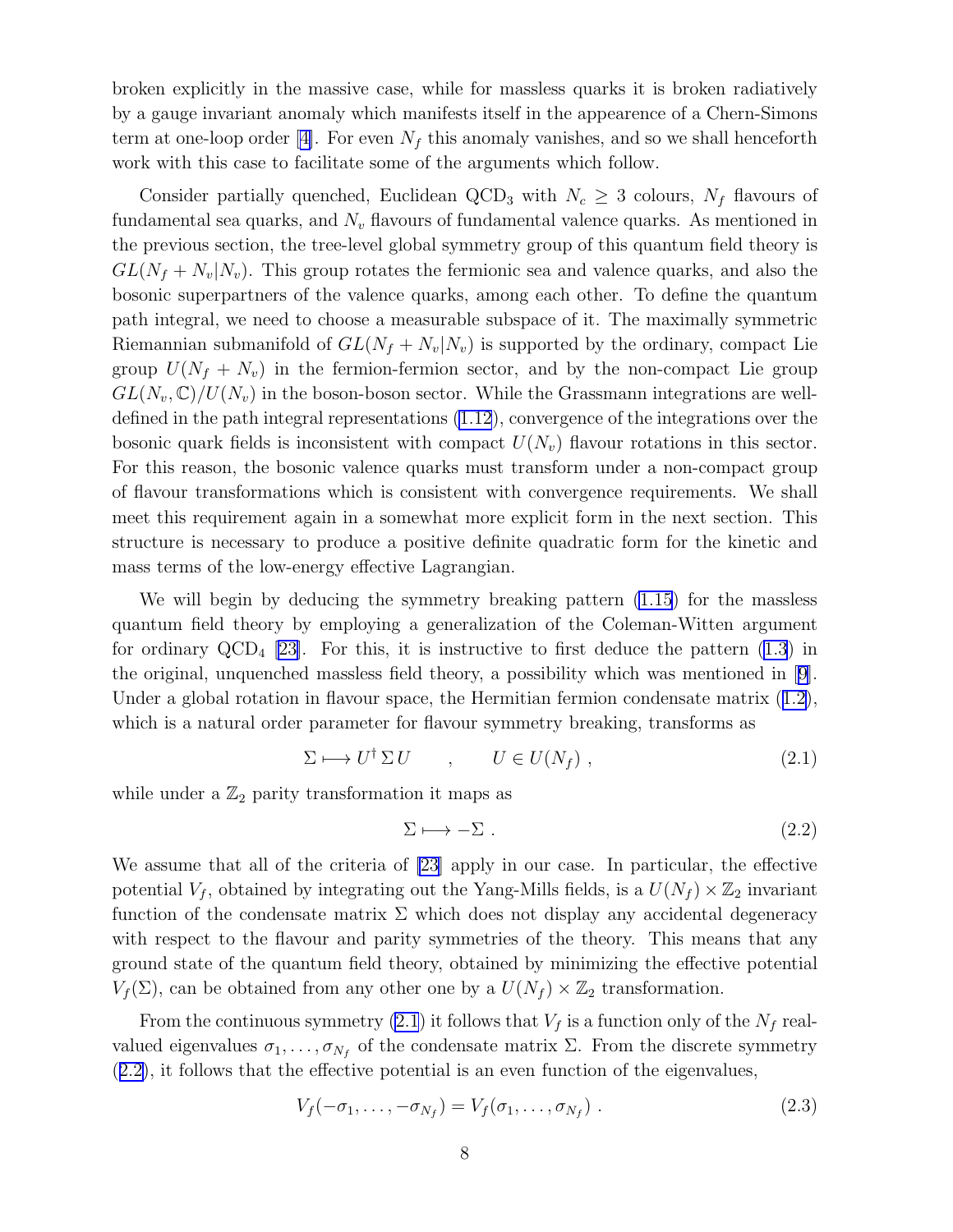<span id="page-8-0"></span>The simplification we would now like to make is to take the limit  $N_c \to \infty$  of a large number of colours. It is well-known that in this limit only the contributions from planar 't Hooft diagrams survive [\[24\]](#page-39-0). These graphs correspond to the Feynman diagrams that contain only a single quark loop which, in the expansion of the invariant function  $V_f$ in powers of traces of powers of the condensate matrix, are generated by single trace insertions of powers of  $\Sigma$ , i.e.

$$
V_f(\Sigma) = \operatorname{tr} \mathcal{V}_f(\Sigma) + \mathcal{O}\left(\frac{1}{N_c}\right) = \sum_{i=1}^{N_f} \mathcal{V}_f(\sigma_i) + \mathcal{O}\left(\frac{1}{N_c}\right) , \qquad (2.4)
$$

where  $V_f$  is some scalar function which is independent of  $N_c$ . Since the eigenvalues  $\sigma_i$  are independent variables, the ground states are determined by minimizing each term  $\mathcal{V}_f(\sigma_i)$ in (2.4). Thus each eigenvalue of  $\Sigma$  is at the minimum of the function  $V_f$ . From the reflectionsymmetry ([2.3\)](#page-7-0) it follows that if  $\sigma_i$  is a minimum, then so is  $-\sigma_i$ . We conclude that either all eigenvalues vanish, or else there are  $n_f = N_f/2$  strictly positive and equal eigenvalues  $\sigma_i$  with the  $n_f$  other ones being their  $\mathbb{Z}_2$  reflections. The first possibility, which corresponds to the case of unbroken flavour symmetry, may be excluded by arguing similarly to[[23\]](#page-39-0). Namely, the three-current Green's function contains only massless poles in the large  $N_c$  limit and so the fermion bilinear current must create a massless scalar particle from the vacuum state. By Goldstone's theorem, this implies the spontaneous breakdown of the continuous symmetry, and so only the second possibility remains. In this way we deduce the symmetry breaking pattern([1.3\)](#page-1-0).

Now let us consider the partially quenched quantum field theory [\(1.12](#page-4-0)) with massless fields. We define a condensate matrix  $\hat{\Sigma}$  similarly to [\(1.2](#page-1-0)). It is a supermatrix which lives in the Lie superalgebra of the flavour supergroup  $GL(N_f + N_v|N_v)$  and which transforms under the adjoint action of global flavour superrotations. Since the real-valued eigenvalues of  $\hat{\Sigma}$  are commuting variables, we can go through the above argument by considering individually the fermion-fermion and boson-boson blocks of the theory. The total, effective potential for the partially quenched model may then be written as

$$
V\left(\hat{\Sigma}\right) = \sum_{i=1}^{N_f} \mathcal{V}_f(\sigma_i) + \sum_{i=1}^{N_v} \mathcal{V}_v(\xi_i) + \sum_{\alpha=1}^{N_v} \bar{\mathcal{V}}_v(\bar{\xi}_{\alpha}) + \mathcal{O}\left(\frac{1}{N_c}\right) ,\qquad (2.5)
$$

where  $V_f$  is, as above, the contribution from Feynman diagrams consisting of only a single physical quark loop,  $\mathcal{V}_v$  is the contribution from single valence quark loops, and  $\bar{\mathcal{V}}_v$  comes from single loops of the bosonic ghost quark fields. The ground state is now determined by independently minimizing each of the terms  $\mathcal{V}_f(\sigma_i)$ ,  $\mathcal{V}_v(\xi_i)$  and  $\bar{\mathcal{V}}_v(\bar{\xi}_{\alpha})$  in (2.5). The first term is minimized as explained above.

For the last two terms, we recall that for our purposes the valence quarks are fictitious particles and we are really interested in the near massless limit of the quantum field theory [\(1.12](#page-4-0)). Let us assume that there are  $n_v^+$  positive masses  $\bar{\mu}_i$  and  $n_v^-$  negative ones. Since we are ultimately interested in taking the supersymmetric limit  $\mu_i = \bar{\mu}_i$ , the same structure is assumed to hold for the fermionic valence quark masses  $\mu_i$ . Again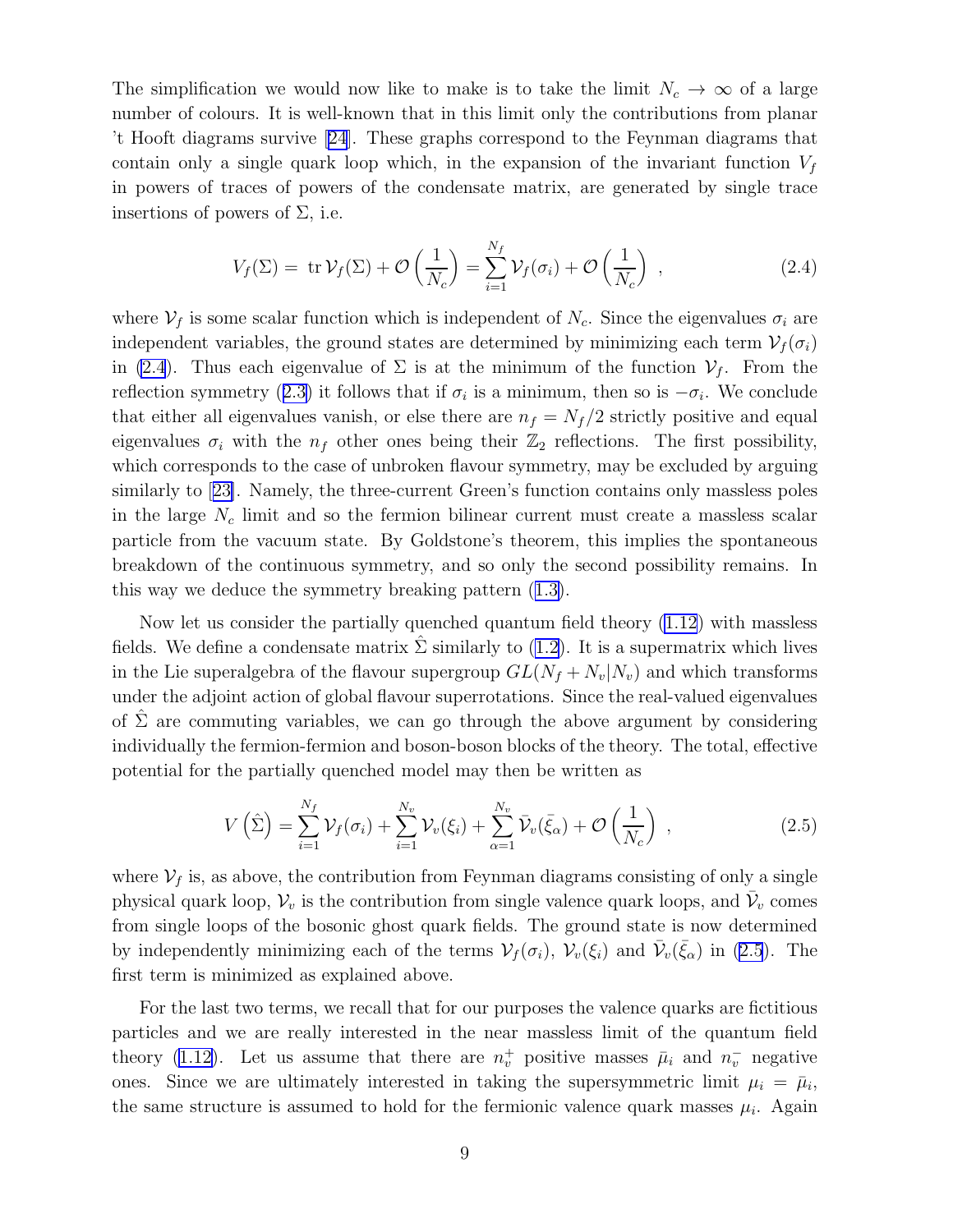convergence requirements restrict the flavour symmetry of the ghost quark fields to a non-compact  $U(n_v^+, n_v^-)$  subgroup of  $GL(N_v, \mathbb{C})$ , which defines a maximally symmetric Riemannian submanifold. Let  $n_v = \min(n_v^+, n_v^-)$ . Since the bosonic ghost quark fields transform as scalars under spacetime parity, it follows that the action in([1.12\)](#page-4-0) has a "reduced"  $\mathbb{Z}_2$  parity symmetry defined by reflecting  $n_v$  of the masses of a given sign into  $n_v$  masses of the opposite sign and interchanging the  $n_v$  pairs of corresponding flavours. In terms of the eigenvalues of  $\hat{\Sigma}$  this is represented as the symmetry

$$
\bar{\xi}_{\alpha} \longleftrightarrow -\bar{\xi}_{\alpha+n_v} \qquad , \qquad 1 \le \alpha \le n_v \tag{2.6}
$$

of the effective potential [\(2.5](#page-8-0)) (We have used the fact that the eigenvalues in the large  $N_c$ limit may be arbitrarily ordered). Applying the above reasoning to the minima of  $\bar{\mathcal{V}}_v$  we conclude that either all eigenvalues  $\xi_{\alpha}$  vanish in the ground state, or else there are  $N_v-2n_v$ non-vanishing equal eigenvalues,  $n_v$  of which map onto the remaining  $n_v$  eigenvalues by a  $\mathbb{Z}_2$  parity transformation. Excluding the first possibility, this breaks the  $U(n_v^+, n_v^-)$ flavour symmetry to the subgroup  $U(n_v^+) \times U(n_v^-)$ . By supersymmetry, we may also infer the symmetry breaking  $U(N_v) \to U(N_v - n_v) \times U(n_v)$  for the valence quarks. Since the pattern of symmetry breaking is determined entirely by the pattern of eigenvalues at the minimum of the effective potential, we arrive at the flavour supersymmetry breaking pattern [\(1.15](#page-5-0)).

Generally, by a supersymmetric generalization of the Vafa-Witten theorem[[6](#page-38-0)] and the appropriate assumption of spontaneous flavour supersymmetry breaking, one may arrive at the pattern  $(1.15)$ . The low energy physics of  $\text{QCD}_3$  is completely determined by the spontaneous symmetry breaking pattern described above [\[8\]](#page-38-0). The effective field theory for the low momentum modes of the Goldstone superfield may now be derived analogously to the four dimensional case which utilizes chiral perturbation theory [[17, 18\]](#page-38-0). In the ergodic regime, the effective Lagrangian in Euclidean space is given by

$$
\mathcal{L}_{\text{eff}} = \frac{f_{\pi}^2}{4} \operatorname{STr} \partial_{\mu} \mathcal{U} \partial_{\mu} \mathcal{U}^{-1} - \frac{i \Sigma_0}{2} \operatorname{STr} \left| \hat{\mathcal{M}}' \right| \left( \mathcal{U} + \mathcal{U}^{-1} \right) , \qquad (2.7)
$$

where $f_{\pi}$  is the pion decay constant,  $\hat{\mathcal{M}}'$  is the mass matrix of the field theory ([1.12](#page-4-0)), and the supertrace STr will be defined in the next section. The masses of the Goldstone bosons are given by the usual Gell Mann-Oakes-Renner relation  $M_{AB}^2 = (\hat{M}_{AA} + \hat{M}_{BB})\Sigma_0/f_\pi^2$ . The corresponding superfields  $U$  live in the vacuum manifold for the symmetry breakdown and may be parametrized as

$$
\mathcal{U} = U \text{ diag}\left(\mathbb{1}_{n_f + n_v^+}, -\mathbb{1}_{n_f + n_v^-} \middle| \mathbb{1}_{n_v^+}, -\mathbb{1}_{n_v^-} \right) U^{-1}
$$
\n(2.8)

with  $U \in \hat{\mathcal{G}}(n_f; n_v^+, n_v^-)$ . This leads to a supersymmetric generalization of the finite volume partition function([1.6\)](#page-2-0) with integration domain the symmetric superspace([1.16\)](#page-5-0).

A tantalizing aspect of the symmetry breaking here is the possibility of unbroken flavour supersymmetry in the valence sector, which occurs whenever  $n_v = 0$ , i.e. all valence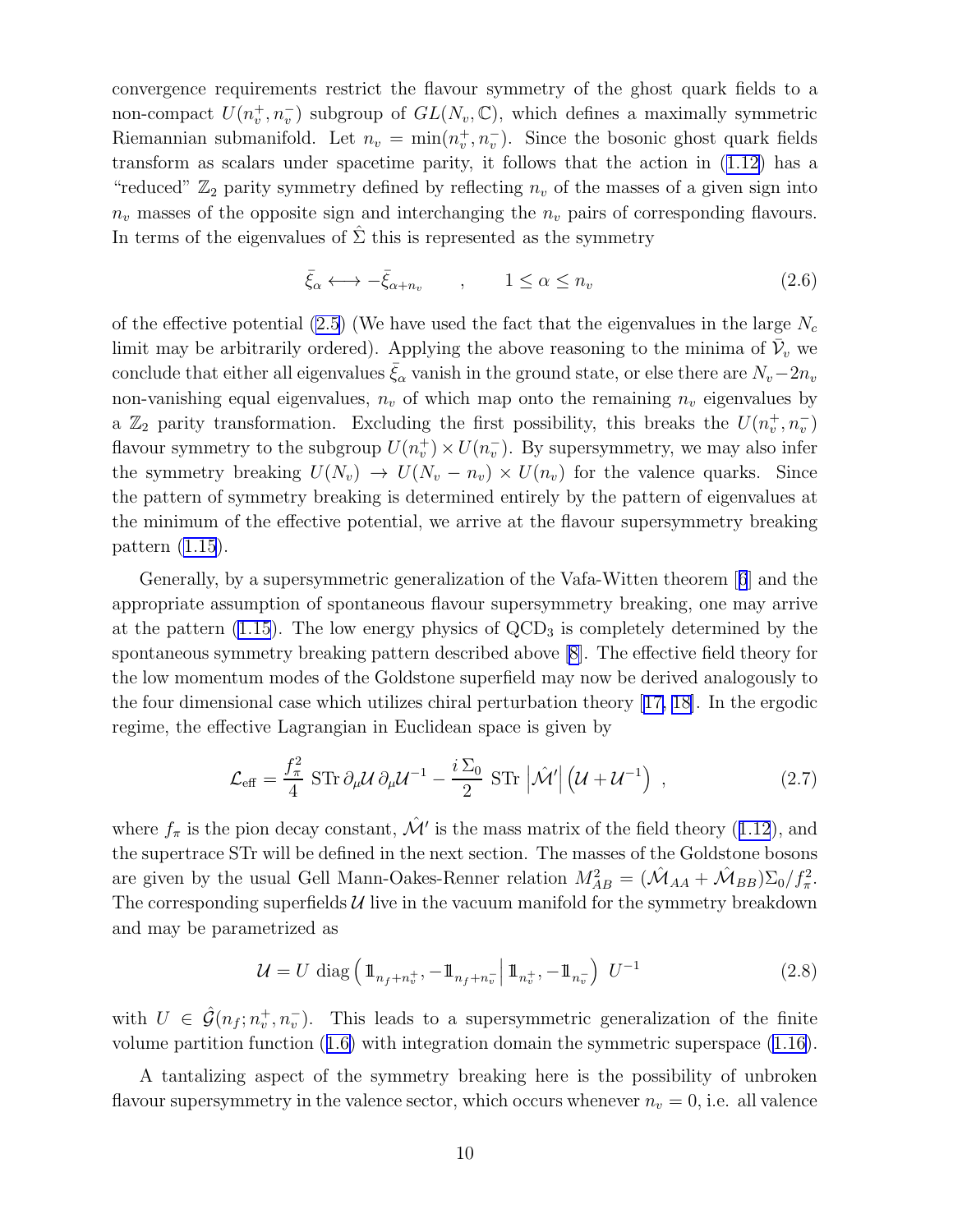<span id="page-10-0"></span>quark masses are either positive or negative, thereby destroying the parity symmetry of the valence fields. Such a situation arises, for example, in the fully quenched case  $N_f = 0$  with a single species of valence quarks. Then, the  $GL(1|1)$  flavour supersymmetry is unbroken. In that case, a very simple argument [\[8](#page-38-0)] is sufficient to determine the precise form of the partition function [\(1.12](#page-4-0)) in the microscopic limit. For this, we expand the vacuum energy in powers of the masses  $\mu$  and  $\bar{\mu}$  by treating the mass terms as perturbations. Since there is no spontaneous breaking of the continuous flavour symmetry, there are no massless particles in the spectrum of the quantum field theory, and hence the perturbation series does not produce any infrared divergences. The vacuum energy per unit spacetime volume thereby admits the Taylor series expansion

$$
-\frac{1}{N}\ln Z_{0,1}(\mu,\bar{\mu}) = z_0 + z_1\,\mu + \bar{z}_1\,\bar{\mu} + \sum_{n+m\geq 2} z_{nm}\,\mu^n\,\bar{\mu}^m \ . \tag{2.9}
$$

The constant  $z_0$  affects only the overall normalization of the fully quenched partition function and may be set to zero. In the microscopic limit, the masses are taken to vary as  $\mu, \bar{\mu} \sim \frac{1}{N}$  $\frac{1}{N}$ . In the thermodynamic limit, the infinite sum in (2.9) therefore vanishes and we have

$$
-\ln Z_{0,1}(\mu,\bar{\mu}) = Nz_1 \mu + N\bar{z}_1 \bar{\mu} + \mathcal{O}\left(\frac{1}{N}\right) . \tag{2.10}
$$

Theconstants  $z_1$  and  $\bar{z}_1$  may be determined from the definitions [\(1.4](#page-1-0)) and ([1.13\)](#page-4-0) to be

$$
z_1 = -\frac{1}{N} \frac{\partial \ln Z_{0,1}(\mu, \bar{\mu})}{\partial \mu} \Big|_{\mu = \bar{\mu} = 0} = +i \Sigma_0 \operatorname{sgn} \mu ,
$$
  

$$
\bar{z}_1 = -\frac{1}{N} \frac{\partial \ln Z_{0,1}(\mu, \bar{\mu})}{\partial \bar{\mu}} \Big|_{\mu = \bar{\mu} = 0} = -i \Sigma_0 \operatorname{sgn} \mu , \qquad (2.11)
$$

where we have used the standard convention (dictated by the Vafa-Witten theorem) that the fermion condensate  $\langle 0|\overline{\psi}\psi|0\rangle$  and the corresponding quark mass are of the same sign. In this way the mass dependence of the fully quenched QCD<sub>3</sub> partition function in the microscopic limit may be explicitly computed to be

$$
Z_{0,1}^{(\infty)}(\mu,\bar{\mu}) = e^{-i N \Sigma_0 (\mu - \bar{\mu}) \operatorname{sgn} \mu} . \qquad (2.12)
$$

Later on we shall see that the simple form  $(2.12)$  agrees with what one obtains from the generic finite-volume field theory and also from random matrix theory arguments.

### 3 Low Energy Effective Field Theory

In the previous section we presented arguments in favour of a rather intricate pattern of flavour supersymmetry breaking in partially quenched QCD<sub>3</sub>. This symmetry breaking pattern is crucial for the effective field theory computation of the microscopic spectral density. In the four dimensional supersymmetric formulation[[17](#page-38-0)], the symmetry breaking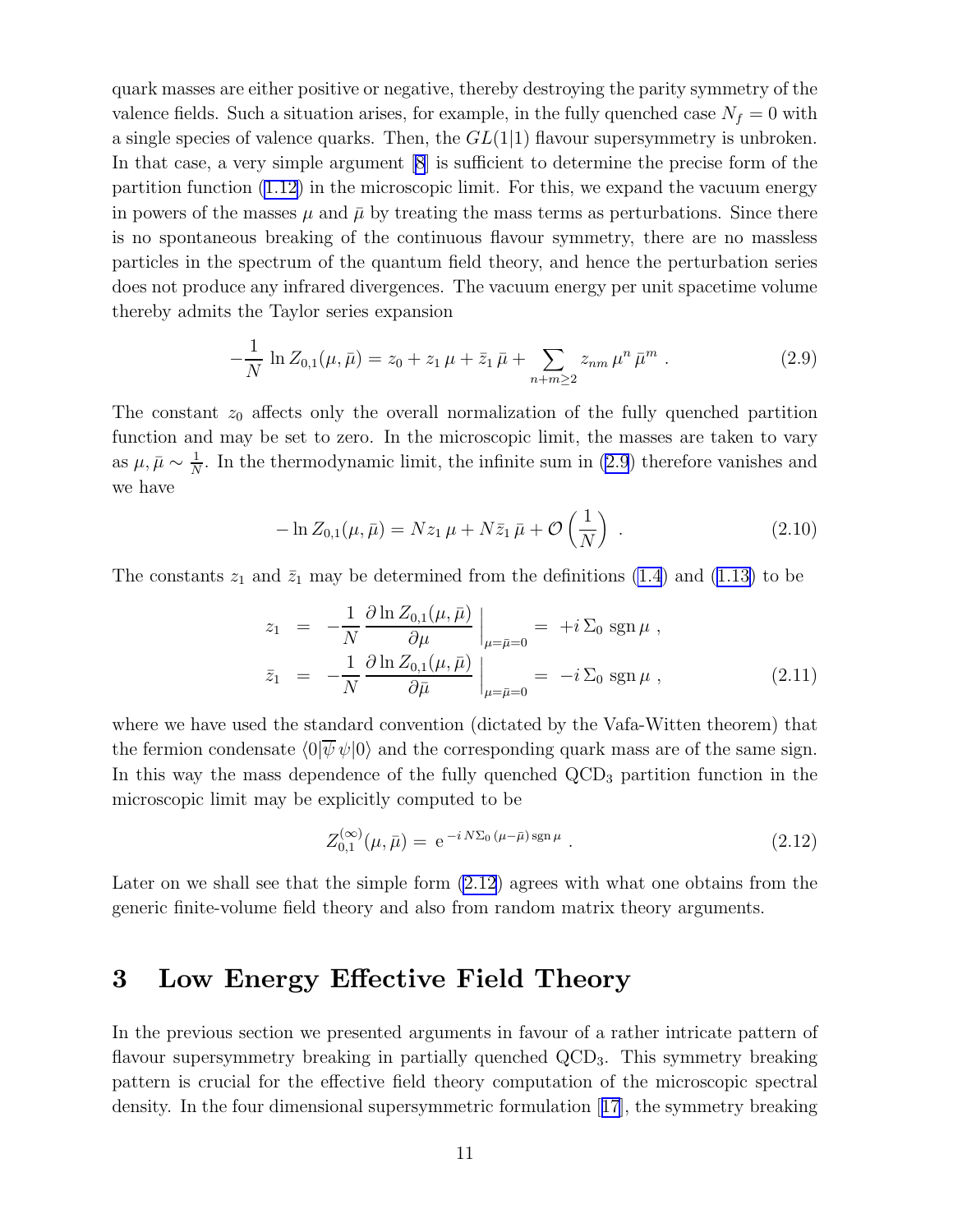<span id="page-11-0"></span>pattern is assumed to mimic as closely as possible the known bosonic one, and this turns out to be the correct answer. To help clarify the origin of the required finite volume partition functions, in this section we will derive the low-energy effective field theory for partially quenched  $\text{QCD}_3$  in the microscopic domain using the supersymmetry technique of random matrix theory [\[20\]](#page-38-0). Although the main subject of this paper is to examine properties of the Dirac operator spectrum using field theory methods, it will prove instructive to use random matrix theory as an intermediate step. This will provide, following [\[25\]](#page-39-0), a rigorous derivation of the symmetry breaking arguments of the previous section. For instance, it will clarify how to choose the appropriate integration domain, for the definition of the partition function, as a Riemannian submanifold of the Goldstone supermanifold([1.16\)](#page-5-0).

For this, we start by writing down a random matrix model with the same global symmetries as the field theory [\(1.12](#page-4-0)) in the Gaussian unitary ensemble. The partition function is

$$
Z_{N_f,N_v}(\{m_i\};\{\mu_i,\bar{\mu}_i\}) = \int\limits_{u(N)}DT \ e^{-\frac{N\Sigma_0^2}{2}\text{tr}T^2}\prod_{i=1}^{N_v}\frac{\det(T-i\mu_i)}{\det(T-i\bar{\mu}_i)}\prod_{j=1}^{N_f}\det(T-im_j) . \tag{3.1}
$$

However, the matrix model (3.1) is difficult to deal with directly because of the asymmetry between the valence and sea sectors. It will prove convenient throughout this paper to have a completely supersymmetric form of the field theory, even in the physical sector. To this end we introduce a set of bosonic sea quarks which are the superpartners of the dynamical fermions. They have masses  $\bar{m}_i$ ,  $i = 1, \ldots, N_f$ , which by supersymmetry are distributed according to sign as in([1.1\)](#page-1-0) in the mass matrix

$$
\bar{\mathcal{M}} = \text{diag}\left(\bar{m}_1, \dots, \bar{m}_{n_f}, -\bar{m}_1, \dots, -\bar{m}_{n_f}\right) \tag{3.2}
$$

The matrix model partition function of this extended supersymmetric field theory is defined by<sup>3</sup>

$$
\mathcal{Z}_{N_f,N_v}\Big(\{m_i,\bar{m}_i\};\{\mu_i,\bar{\mu}_i\}\Big) = \int\limits_{u(N)} DT \ e^{-\frac{N\Sigma_0^2}{2}\ \text{tr}\,T^2} \ \prod_{i=1}^{N_v} \frac{\det(T - i\mu_i)}{\det(T - i\bar{\mu}_i)} \ \prod_{j=1}^{N_f} \frac{\det(T - i m_j)}{\det(T - i\bar{m}_j)} \ , \tag{3.3}
$$

and the desired partition function (3.1) may then be computed from the infrared regime of the bosonic sea sector of (3.3),

$$
Z_{N_f,N_v}(\{m_i\};\{\mu_i,\bar{\mu}_i\}) = \prod_{j=1}^{N_f} \lim_{\bar{m}_j \to \infty} (-i\bar{m}_j)^N \ \ Z_{N_f,N_v}(\{m_i,\bar{m}_i\};\{\mu_i,\bar{\mu}_i\}) \ . \tag{3.4}
$$

We will denote by  $N_T = N_f + N_v$  the total number of flavours.

<sup>&</sup>lt;sup>3</sup>In the following the notation  $\mathcal Z$  is strictly used for supersymmetric partition functions only.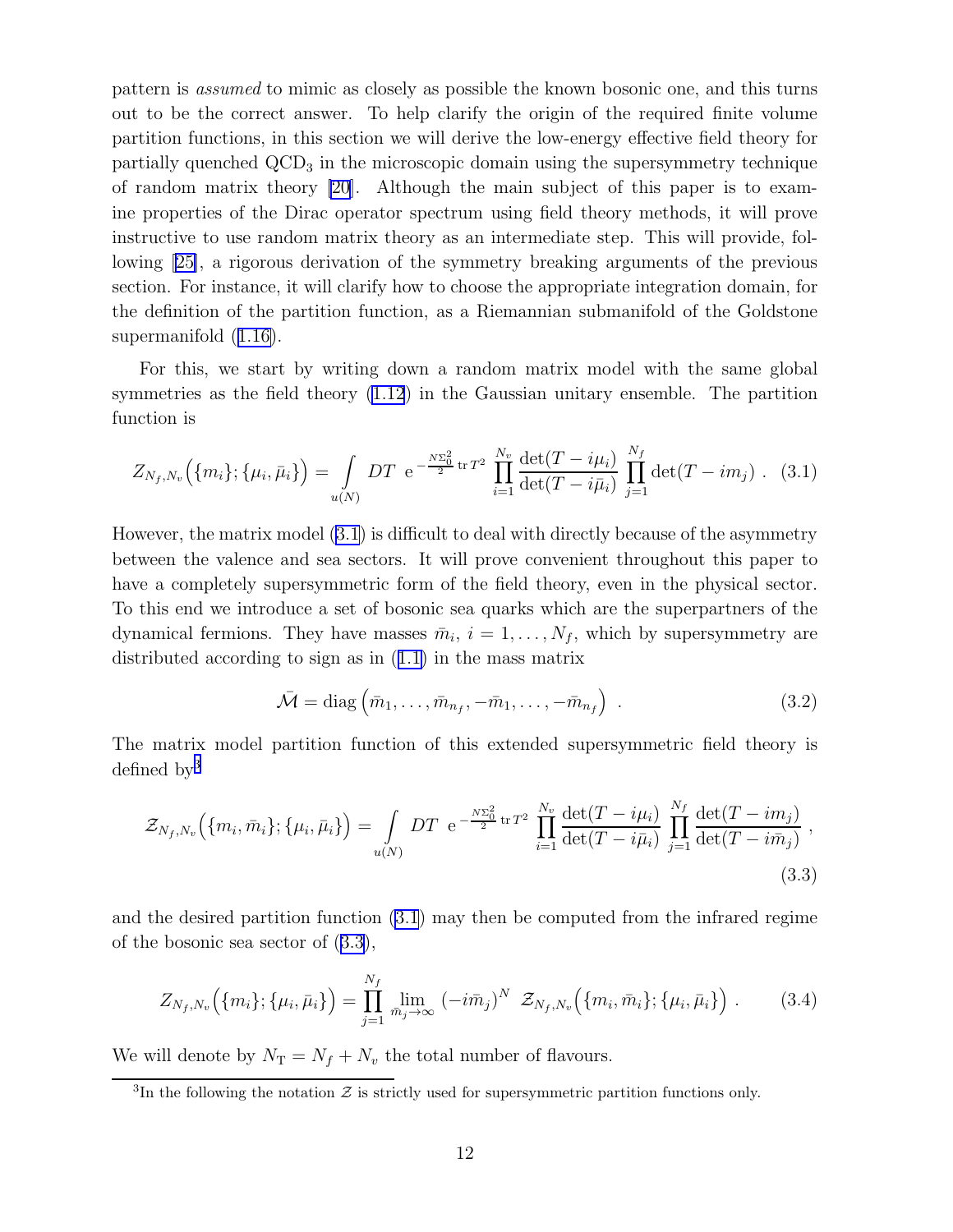### <span id="page-12-0"></span>3.1 Supersymmetric Representation

We will now apply a colour-flavour transformation [\[26](#page-39-0)] to rewrite the integration in  $(3.3)$ as an integral over the total flavour space of the valence and sea quarks. Let us introduce an  $(N_T|N_T)$  complex supervector by

$$
\Psi = \begin{pmatrix} \psi \\ \phi \end{pmatrix} , \qquad (3.5)
$$

where  $\psi_i$ ,  $i = 1, \ldots, N_T$ , are complex fermionic variables transforming in the vector representation of  $U(N)$  which can be thought of as representing the valence and sea quarks, while  $\phi_{\alpha}$ ,  $\alpha = 1, \ldots, N_{\text{T}}$ , are complex bosonic variables, also in the vector representation of  $U(N)$ , which can be thought of as representing the ghost valence and sea quarks. The determinants appearing in [\(3.1](#page-11-0)) may then be exponentiated in the form

$$
\prod_{i=1}^{N_v} \frac{\det(T - i\mu_i)}{\det(T - i\bar{\mu}_i)} \prod_{j=1}^{N_f} \frac{\det(T - i\bar{m}_j)}{\det(T - i\bar{m}_j)}
$$
\n
$$
= (-1)^{n_f + n_v} \int D\Psi D\overline{\Psi} e^{\overline{\Psi}\wedge(iT \otimes \mathbb{1}_{(N_{\text{T}}|N_{\text{T}})} + \mathbb{1}_N \otimes \hat{\mathcal{M}})\Psi}, \qquad (3.6)
$$

where

$$
\hat{\mathcal{M}} = \text{diag}\left(\mathcal{M}, \mu_1, \dots, \mu_{N_v} \middle| \bar{\mathcal{M}}, \bar{\mu}_1, \dots, \bar{\mu}_{N_v}\right)
$$
\n(3.7)

is the mass matrix (ordered appropriately according to sign as in  $(1.1)$ ), and the supervector measure is defined by

$$
D\Psi D\Psi^{\dagger} = \prod_{a=1}^{N} \prod_{\alpha=1}^{N_{\rm T}} \frac{d\phi_{\alpha,a} d\phi_{\alpha,a}^{*}}{\pi} \otimes \prod_{i=1}^{N_{\rm T}} \frac{\partial}{\partial \psi_{i,a}} \frac{\partial}{\partial \psi_{i,a}^{*}}.
$$
 (3.8)

The symbol  $\wedge$  in (3.6) denotes the graded inner product of supervectors (3.5) defined by

$$
\Psi^{\dagger} \wedge \Psi' = \psi^{\dagger} \psi' - \phi^{\dagger} \phi', \qquad (3.9)
$$

while the adjoint  $\overline{\Psi}$  of the supervector (3.5) is defined as

$$
\overline{\Psi} = \Psi^{\dagger} \Omega \quad \text{with} \quad \Omega = \text{diag}\left(\mathbb{1}_{N_{\text{T}}}\left|\mathbb{1}_{n_{f}}, -\mathbb{1}_{n_{f}}, \mathbb{1}_{n_{v}^{+}}, -\mathbb{1}_{n_{v}^{-}}\right.\right) \tag{3.10}
$$

The definition (3.10) ensures that the integration in (3.6) is uniformly convergent.

The integrations in both([3.3\)](#page-11-0) and (3.6) are uniformly convergent. Interchanging them to perform the Gaussian integral over the Hermitian matrix  $T$ , we get

$$
\mathcal{Z}_{N_f, N_v}(\{m_i, \bar{m}_i\}; \{\mu_i, \bar{\mu}_i\}) = (-1)^{n_f + n_v^-} \int_{(\mathbb{C}^{N_{\mathrm{T}}|N_{\mathrm{T}}})^N} D\Psi \, D\overline{\Psi} \, \exp\left[\overline{\Psi} \wedge (\mathbb{1}_N \otimes \hat{\mathcal{M}}) \Psi \right.\left. - \frac{1}{2N\Sigma_0^2} \operatorname{STr} \left( \sum_a \psi_a^\dagger \otimes \psi_a - \sum_a \phi_a^\dagger \otimes \psi_a \right)^2 \right].
$$
\n(3.11)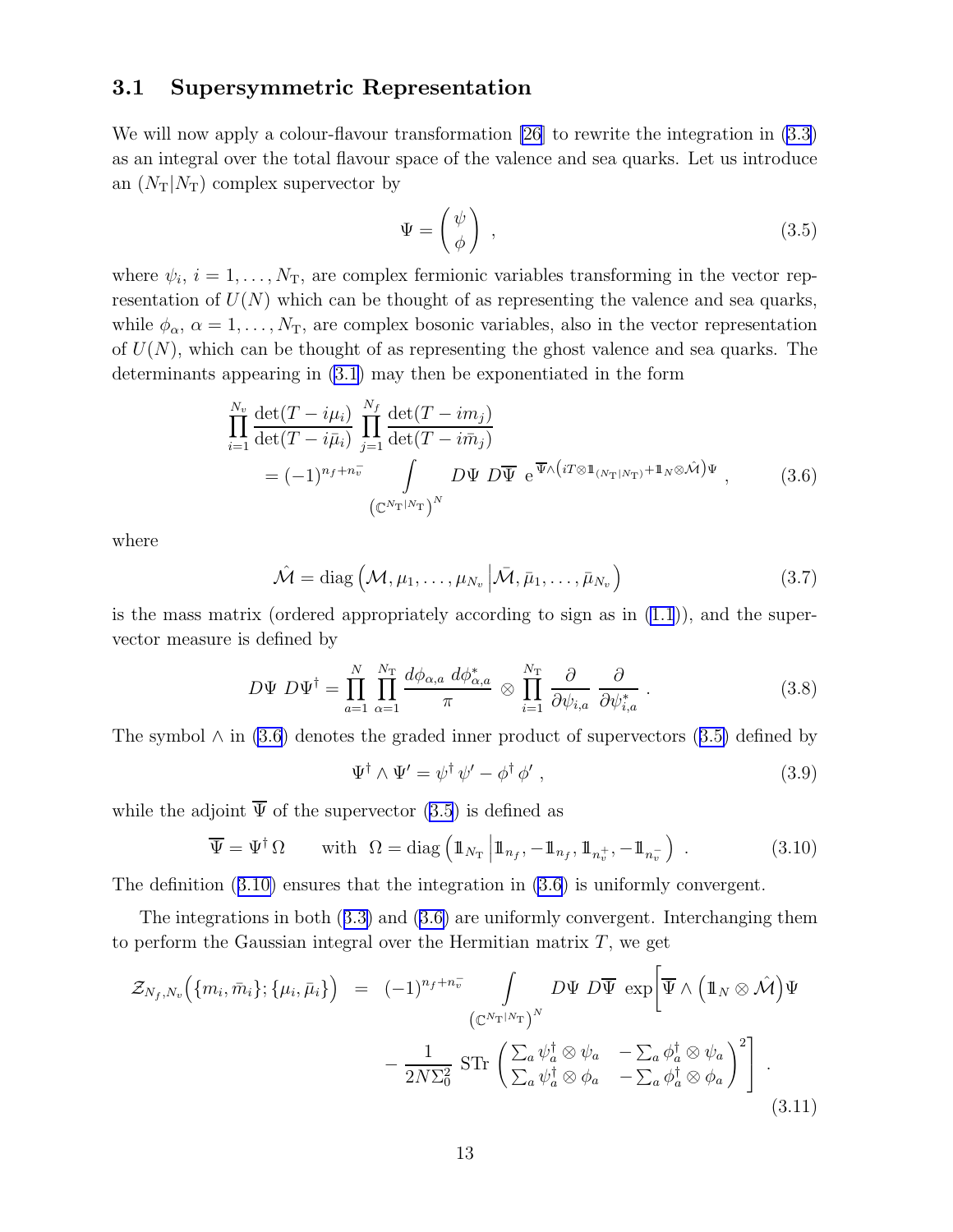<span id="page-13-0"></span>Here STr denotes the supertrace on  $(N_T|N_T)$  supermatrices defined by

$$
\operatorname{STr}\begin{pmatrix} A_{ff} & A_{bf} \ A_{fb} & A_{bb} \end{pmatrix} = \operatorname{tr} A_{ff} - \operatorname{tr} A_{bb} , \qquad (3.12)
$$

where  $A_{ff}$  denotes the bosonic fermion-fermion block,  $A_{bb}$  the bosonic boson-boson block, and  $A_{bf}$ ,  $A_{fb}$  the Grassmann boson-fermion blocks of the supermatrix. These blocks are all $N_T \times N_T$  matrices. The sums in ([3.11\)](#page-12-0) run from 1 to N.

To do the vector integration in([3.11\)](#page-12-0), we rewrite the four vector interaction term in Gaussian form by using the generalized Hubbard-Stratonovich transformation

$$
e^{-\frac{1}{2N\Sigma_0^2}STr\left(\sum_a \overline{\Psi}_a \otimes \Psi_a\right)^2} = \int_{gl(N_T|N_T)} D\Lambda \ e^{-\frac{N\Sigma_0^2}{2}STr\Lambda^2 + i\overline{\Psi}\wedge\left(\mathbb{1}_N \otimes \Lambda\right)\Psi} ,\tag{3.13}
$$

where DA is the invariant Haar-Berezin measure on the Lie superalgebra  $gl(N<sub>T</sub>|N<sub>T</sub>)$ . The elements of this superalgebra may be parametrized as

$$
\Lambda = \begin{pmatrix} \lambda & \bar{\chi} \\ \chi & i\bar{\lambda} \end{pmatrix} \tag{3.14}
$$

where  $\lambda \in u(N_T)$  contains ordinary mesons made of quarks and antiquarks,  $\chi$  and  $\overline{\chi}$  are independent complex-valued Grassmann matrices representing fermionic mesons consisting of a ghost quark and an ordinary anti-quark, and the boson-boson block  $i\lambda$ , which represents a meson constructed from two ghost quarks, parametrizes the Lie algebra of the non-compact group  $GL(N_T,\mathbb{C})/U(N_T)$ . Because of the supertraces, this compact/noncompact structure is required for convergence of the integration in (3.13). The normalized Berezin integration measure in (3.13) may be written in terms of the Cartesian coordinate parametrization (3.14) as

$$
D\Lambda = (-\pi)^{-N_{\rm T}^2/2} \prod_{i,j=1}^{N_{\rm T}} d\lambda_{ij} \prod_{\alpha,\beta=1}^{N_{\rm T}} d\bar{\lambda}_{\alpha\beta} \otimes \prod_{k=1}^{N_{\rm T}} \prod_{\sigma=1}^{N_{\rm T}} \frac{\partial}{\partial \chi_{k\sigma}} \frac{\partial}{\partial \bar{\chi}_{\sigma k}}.
$$
(3.15)

However, the resulting integration over the supervector  $\Psi$  only converges when the boson-boson block  $\bar{\lambda}$  of the supermatrix  $\Lambda$  takes values in a non-compact  $u(n_f + n_v^+, n_f + \bar{n}_v)$  $n_v^-$ ) subalgebra of  $gl(N_T, \mathbb{C})$  defined by the condition  $\Lambda^{\dagger} = \Omega \Lambda \Omega$ <sup>4</sup>. Then the integrations are all uniformly convergent, and so by integrating first over the supervector  $\Psi$  in ([3.11](#page-12-0),3.13) we arrive at

$$
\mathcal{Z}_{N_f,N_v}\Big(\{m_i,\bar{m}_i\};\{\mu_i,\bar{\mu}_i\}\Big) = \int\limits_{gl(N_{\rm T}|N_{\rm T})} D\Lambda \, \, \mathrm{e}^{-\frac{N\Sigma_0^2}{2} \, \mathrm{STr}\,\Lambda^2} \left[\, \mathrm{SDet}\,(\Lambda - i\,\hat{\mathcal{M}})\right]^N \tag{3.16}
$$

where the superdeterminant is defined by

$$
\text{SDet}\begin{pmatrix} A_{ff} & A_{bf} \\ A_{fb} & A_{bb} \end{pmatrix} = \frac{\det\left(A_{ff} - A_{bf}A_{bb}^{-1}A_{fb}\right)}{\det A_{bb}} = \frac{\det A_{ff}}{\det\left(A_{bb} - A_{fb}A_{ff}^{-1}A_{bf}\right)}\tag{3.17}
$$

<sup>&</sup>lt;sup>4</sup>See [\[25](#page-39-0)] for a more precise description of the entire integration domain.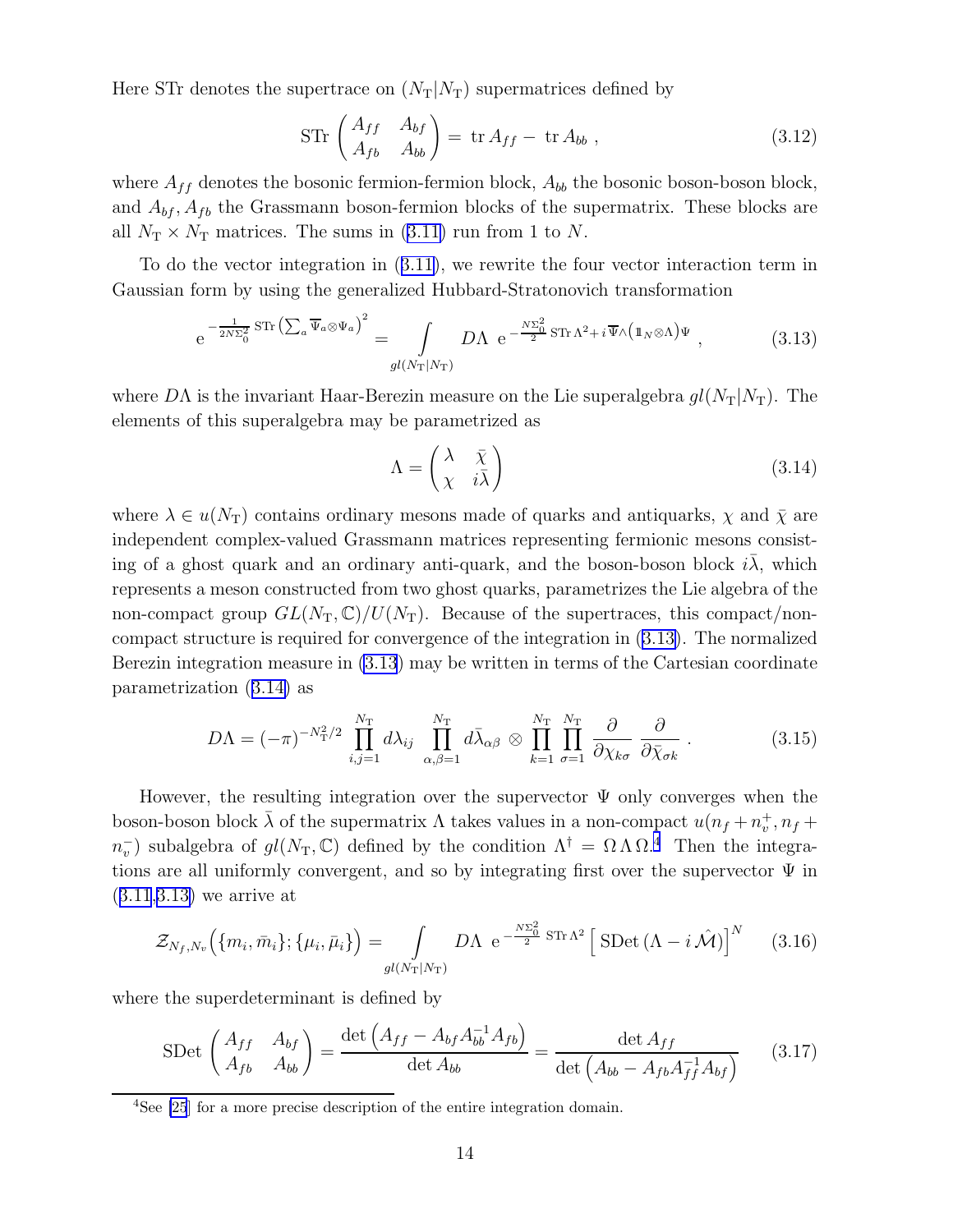<span id="page-14-0"></span>andit satisfies STr  $\ln \Lambda = \ln \text{SDet } \Lambda$ . The expression ([3.16](#page-13-0)), which is exact at the level of the random matrix model, is the desired representation of the partition function as an integral over the flavour superspace. Note that the partition function [\(3.16](#page-13-0)), in the supersymmetric limit and in the limit of massless sea quarks, is invariant under the transformations  $\Psi \mapsto U \Psi$  which leave the bilinear form  $\overline{\Psi} \wedge \Psi$  invariant. Such transformations satisfy the condition  $U^{\dagger} = \Omega U^{-1} \Omega$  and form the unitary supergroup  $U(N_{\rm T} | n_f + n_v^+, n_f + n_v^-)$ . This illustrates how the matrix model captures the global symmetries of the original field theory. In the next subsection we shall derive the symmetry breaking pattern from this point of view.

### 3.2 Local Scaling Limit

Let us now consider the partition function  $\mathcal{Z}_{N_f,N_v}(\{m_i,\bar{m}_i\};\{\mu_i,\bar{\mu}_i\})$  in the thermodynamic limit. Precisely, we want to study the superintegral([3.16](#page-13-0)) in the local scaling limit  $N \to \infty$  whereby the quark masses are rescaled by the mean level spacing  $\rho(0) = N \Sigma_0 / \pi$ and held fixed. In this limit, the partition function [\(3.16\)](#page-13-0) may be expanded according to

$$
\mathcal{Z}_{N_f,N_v}(\{m_i, \bar{m}_i\}; \{\mu_i, \bar{\mu}_i\})
$$
\n
$$
= \int_{gl(N_T|N_T)} D\Lambda \, \exp \, \text{STr} \left[ -\frac{N\Sigma_0^2}{2} \Lambda^2 + N \ln \Lambda - \frac{i}{\Sigma_0} \Lambda^{-1} \hat{\mathcal{M}}_s + \mathcal{O}\left(\frac{1}{N}\right) \right]
$$
\n(3.18)

where  $\hat{\mathcal{M}}_s = N\Sigma_0 \hat{\mathcal{M}}$ , and we have implicitly restricted the integration in (3.18) to invertible  $\Lambda$  (This will be valid within a saddle-point approximation to follow). In the large N limit, the integral (3.18) is dominated by the stationary points of the function

$$
\mathcal{F}(\Lambda) = \operatorname{STr}\left(\frac{\Sigma_0^2}{2}\Lambda^2 - \ln \Lambda\right) \,. \tag{3.19}
$$

The saddle-point equation is

$$
\Sigma_0^2 \Lambda - \Lambda^{-1} = 0 \tag{3.20}
$$

The saddle-point equation (3.20) is invariant under  $GL(N_T|N_T)$  rotations of the supermatrix Λ. We shall therefore solve it first for diagonal  $Λ = Λ_0$ , and then determine the adjoint orbit of  $\Lambda_0$  under the supergroup  $GL(N_T|N_T)$  which will produce the full solution superspace of (3.20). For this, we set all the Grassmann variables to zero and consider diagonal fermion-fermion and boson-boson blocks (Recall from the previous section that this is in fact all that is required to deduce the pattern of flavour symmetry breaking). The saddle-points are then

$$
\Lambda_0 = \frac{1}{\Sigma_0} \hat{\Gamma} \tag{3.21}
$$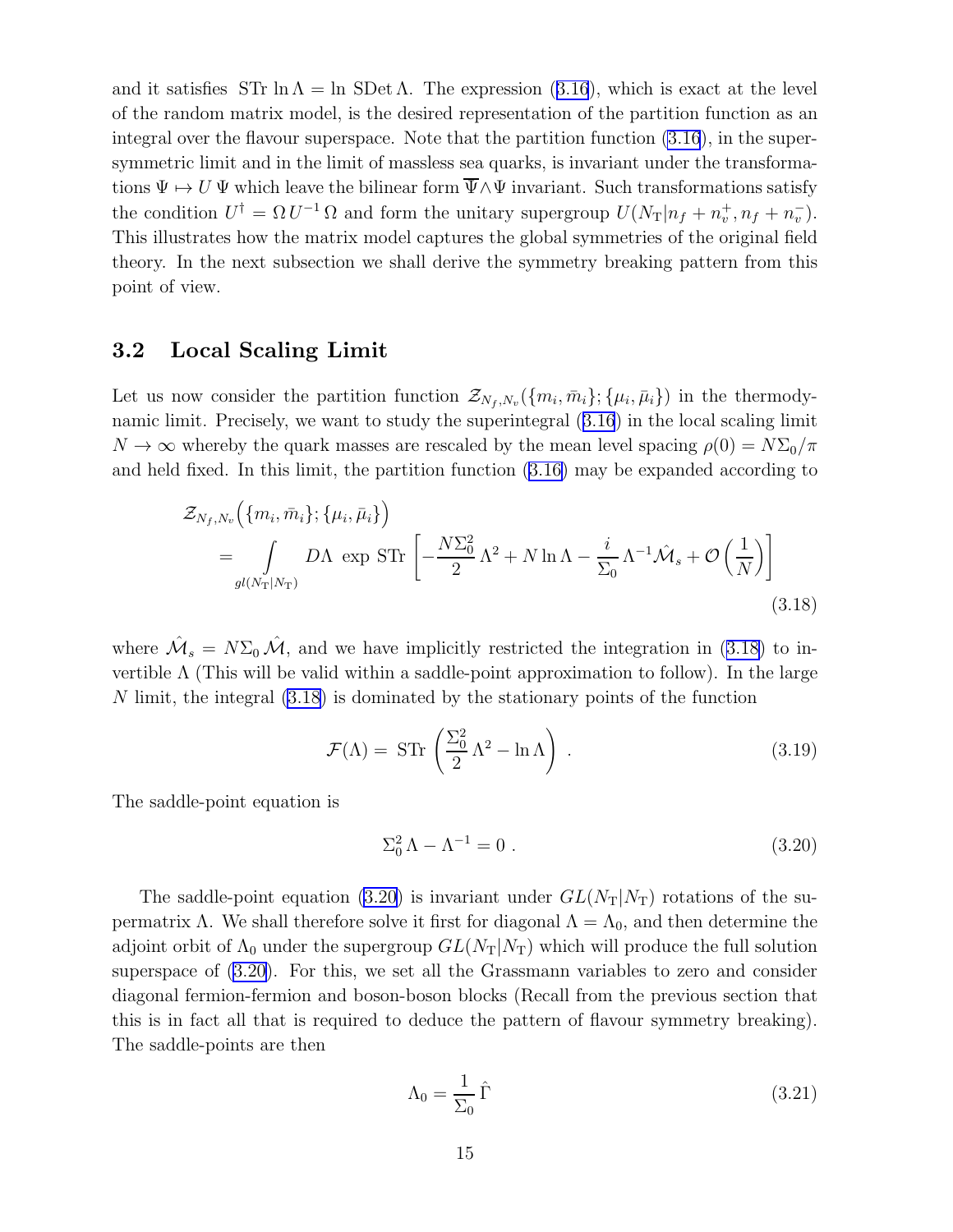<span id="page-15-0"></span>where  $\hat{\Gamma}$  is an  $(N_T|N_T)$  diagonal supermatrix with  $\hat{\Gamma}^2 = 1\!\!1_{N_T|N_T}$ . In general, the matrix ([3.21](#page-14-0)) does not lie in the integration domain required for uniform convergence of the integration over the boson-boson variables. We will require that, via Cauchy's theorem, the integration contour can be analytically continued into the saddle-point manifold without crossing any of the poles of the function SDet  $^{N}(\Lambda - i\mathcal{M})$ . The signs of the eigenvalues of  $\bar{\lambda}_0$  are then uniquely determined by the supermatrix  $\Omega$ , such that the restriction  $\Lambda_0^{\dagger} = \Omega \Lambda_0 \Omega$  is satisfied. In this way we find that analyticity and the forced choice of integration domain for  $\Lambda$  fix the boson-boson part of  $\hat{\Gamma}$  to be  $diag(\mathbb{1}_{n_f}, -\mathbb{1}_{n_f}, \mathbb{1}_{n_v^+}, -\mathbb{1}_{n_v^-})$ . The fermion-fermion block of  $\hat{\Gamma}$ , for which there are no convergence nor analyticity constraints, depends on which configuration will dominate the superintegral in the limit  $N \to \infty$ . We will now determine this block using supersymmetry.

For this, we expand the function([3.19](#page-14-0)) about the critical point [\(3.21](#page-14-0)) and evaluate the resulting Gaussian fluctuation integral in([3.18\)](#page-14-0). We have

$$
\mathcal{F}(\Lambda_0 + Q) = \mathcal{F}(\Lambda_0) + \frac{\Sigma_0^2}{2} \operatorname{STr} (Q^2 + \hat{\Gamma} Q \hat{\Gamma} Q) + \mathcal{O} (Q^3)
$$
 (3.22)

where  $Q \in gl(N_T|N_T)$ . Since the supermatrix  $\hat{\Gamma}$  defines a projection operator on the linear space  $gl(N_T|N_T)$ , we can make an orthogonal decomposition  $Q = Q_e + Q_o$  (with respect to the inner product  $\langle X, Y \rangle = \text{STr } XY$  ) corresponding to the  $\pm 1$  eigenspaces of  $\Gamma$ ,

$$
\hat{\Gamma} Q_{\rm e} \hat{\Gamma} = Q_{\rm e} \qquad , \qquad \hat{\Gamma} Q_{\rm o} \hat{\Gamma} = -Q_{\rm o} \ . \tag{3.23}
$$

Then the quadratic fluctuations (3.22) depend only on the even degrees of freedom  $Q_{e}$ ,

$$
\mathcal{F}(\Lambda_0 + Q) = \mathcal{F}(\Lambda_0) + \Sigma_0^2 \operatorname{STr} Q_e^2 + \mathcal{O}(Q^3) \tag{3.24}
$$

The invariant Berezin measure factorizes as  $D\Lambda = DQ_e DQ_o$ . Upon substitution of (3.24) into([3.18](#page-14-0)), the integration over the Gaussian fluctuations  $Q_{e}$  around the saddle-point produces one factor of  $N^{-1}$  (resp.  $N^{+1}$ ) for each commuting (resp. anticommuting) directionof steepest descent. The limit  $N \to \infty$  of ([3.18](#page-14-0)) is therefore dominated by those extremal hypersurfaces which have maximal transverse super-dimension  $d_f^{\perp} - d_b^{\perp}$ . This dimension is zero when the fermion-fermion and boson-boson blocks of  $\Gamma$  are identical, and then the Gaussian fluctuation integral over the modes  $Q_{e}$  produces unity in the limit  $N \to \infty$ . Therefore, the dominant saddle-point configuration is given by the supermatrix

$$
\hat{\Gamma} = \text{diag}\left(\mathbb{1}_{n_f}, -\mathbb{1}_{n_f}, \mathbb{1}_{n_v^+}, -\mathbb{1}_{n_v^-} \middle| \mathbb{1}_{n_f}, -\mathbb{1}_{n_f}, \mathbb{1}_{n_v^+}, -\mathbb{1}_{n_v^-} \right) \tag{3.25}
$$

Having integrated out the degrees of freedom  $Q_{e}$  transverse to the saddle-point supermanifold, let us now focus on the degrees of freedom  $Q_0$  tangent to it. The stabilizer subgroup of the matrix (3.25), i.e. the group of matrices  $U \in GL(N_T|N_T)$  with  $U \cap U^{-1} = \hat{\Gamma}$ , is isomorphic to  $GL(n_f + n_v^+|n_f + n_v^+) \times GL(n_f + n_v^-|n_f + n_v^-)$ , and so the saddle-point supermanifold, defined by the adjoint  $GL(N_T|N_T)$  orbits of [\(3.21](#page-14-0)), is the coset superspace

$$
\hat{G}(n_f; n_v^+, n_v^-) = \frac{GL(N_T|N_T)}{GL(n_f + n_v^+|n_f + n_v^+) \times GL(n_f + n_v^-|n_f + n_v^-)}.
$$
\n(3.26)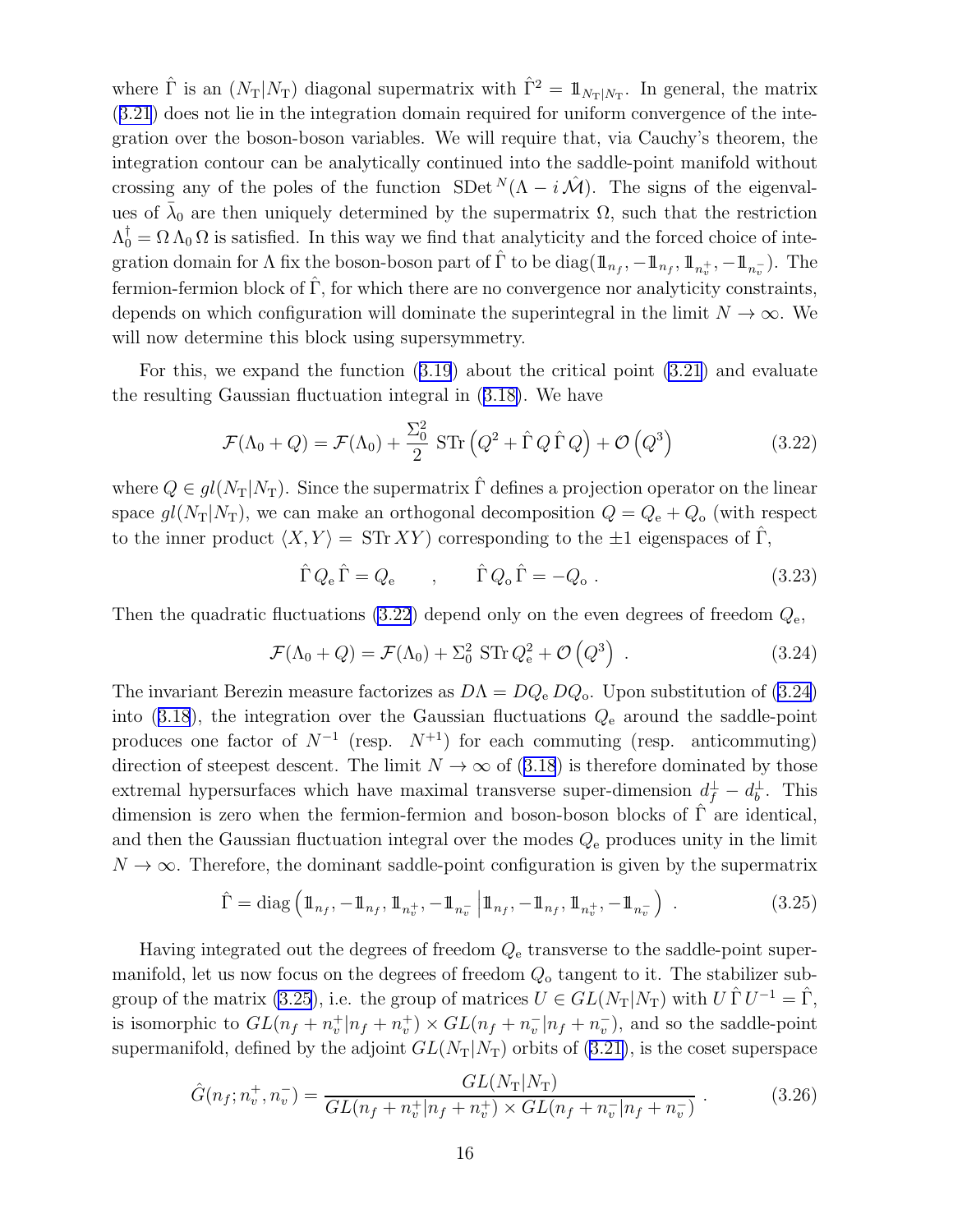<span id="page-16-0"></span>The measure  $DQ_0$  is the local invariant Berezin measure of this space at the point  $\Lambda_0$ . We nowsubstitute the adjoint orbits  $\Lambda = U \Lambda_0 U^{-1}$  into ([3.18](#page-14-0)) and use the fact [\[20\]](#page-38-0) that the integration measure  $D\Lambda$  coincides with the invariant measure for integration over the coset space([3.26\)](#page-15-0). By using  $\mathcal{F}(\Lambda_0) = 0$ , we then arrive at the expression for the matrix model partition function [\(3.3](#page-11-0)) in the microscopic limit which has a hyperbolic supersymmetry,

$$
\mathcal{Z}_{N_f,N_v}^{(\infty)}\left(\{m_i,\bar{m}_i\};\{\mu_i,\bar{\mu}_i\}\right) = \int\limits_{\hat{G}(n_f;n_v^+,n_v^-)} DU \ e^{-i N \Sigma_0 \, \text{STr}\left(\hat{\mathcal{M}} U \hat{\Gamma} U^{-1}\right)},\tag{3.27}
$$

where here DU denotes a normalized invariant Haar-Berezin measure on the Lie supergroup  $GL(N_T|N_T)$ .

Finally, to obtain the partition function for the partially quenched  $\rm{QCD}_3$  partition function in the microscopic domain, we need to take the large mass limit [\(3.4](#page-11-0)). This limit is a little subtle and is described in appendix A, where it is shown that (3.27) reduces to

$$
Z_{N_f,N_v}^{(\infty)}(\{m_i\};\{\mu_i,\bar{\mu}_i\}) = \int\limits_{\hat{\mathcal{G}}(n_f;n_v^+,n_v^-)} DU e^{-i N \Sigma_0 \operatorname{STr}(\hat{\mathcal{M}}' U \hat{\Gamma}' U^{-1})}, \qquad (3.28)
$$

where

$$
\hat{\mathcal{M}}' = \text{diag}\left(m_1, \dots, m_{N_f}, \mu_1, \dots, \mu_{N_v} \middle| \bar{\mu}_1, \dots, \bar{\mu}_{N_v}\right) \tag{3.29}
$$

is the mass matrix of the quantum field theory [\(1.12](#page-4-0)), and

$$
\hat{\Gamma}' = \text{diag}\left(\mathbb{1}_{n_f}, -\mathbb{1}_{n_f}, \mathbb{1}_{n_v^+}, -\mathbb{1}_{n_v^-} \middle| \mathbb{1}_{n_v^+}, -\mathbb{1}_{n_v^-} \right) \tag{3.30}
$$

Heuristically, the reduction of (3.27) to (3.28) in the regime where the modes of the ghost sea quarks are irrelevant can be understood by appealing once again to the Vafa-Witten theorem. The Hubbard-Stratonovich variable  $\Lambda$  which was introduced in [\(3.13](#page-13-0)) may be thought of as the corresponding supermatrix of quark condensates, and therefore, under the assumption of spontaneous flavour symmetry breaking, it should have eigenvalues of the same signs as those of the corresponding mass matrix([3.7\)](#page-12-0). Carrying out the colour-flavour transformation directly for the partition function([3.1\)](#page-11-0) itself (see appendix A), a repeat of the saddle-point analysis of this subsection using these symmetry breaking arguments to determine the dominant configurations would lead exactly to theeffective field theory  $(3.28)$ . Indeed, the integration domain  $(1.16)$  $(1.16)$  in  $(3.28)$  is the Goldstone manifold for the flavour supersymmetry breaking pattern  $(1.15)$ , and the finite volume partition function (3.28) is the appropriate generalization of the Itzykson-Zuber type integral [\(1.6](#page-2-0)). Note that the integration domain for the low-momentum Goldstone modes fits into the Zirnbauer classification of the local scaling limits of random matrix theories[[25\]](#page-39-0). This Riemannian symmetric superspace is supported by the compact symmetric space  $U(N_f + N_v)/U(n_f + n_v^+) \times U(n_f + n_v^-)$  in the fermion-fermion sector, and by the non-compact symmetric space  $U(n_v^+, n_v^-)/U(n_v^+) \times U(n_v^-)$  in the boson-boson sector. These integration manifolds are defined by the intersection of the adjoint orbits of  $\Lambda_0$ above with the forced integration domain for  $\Lambda$ .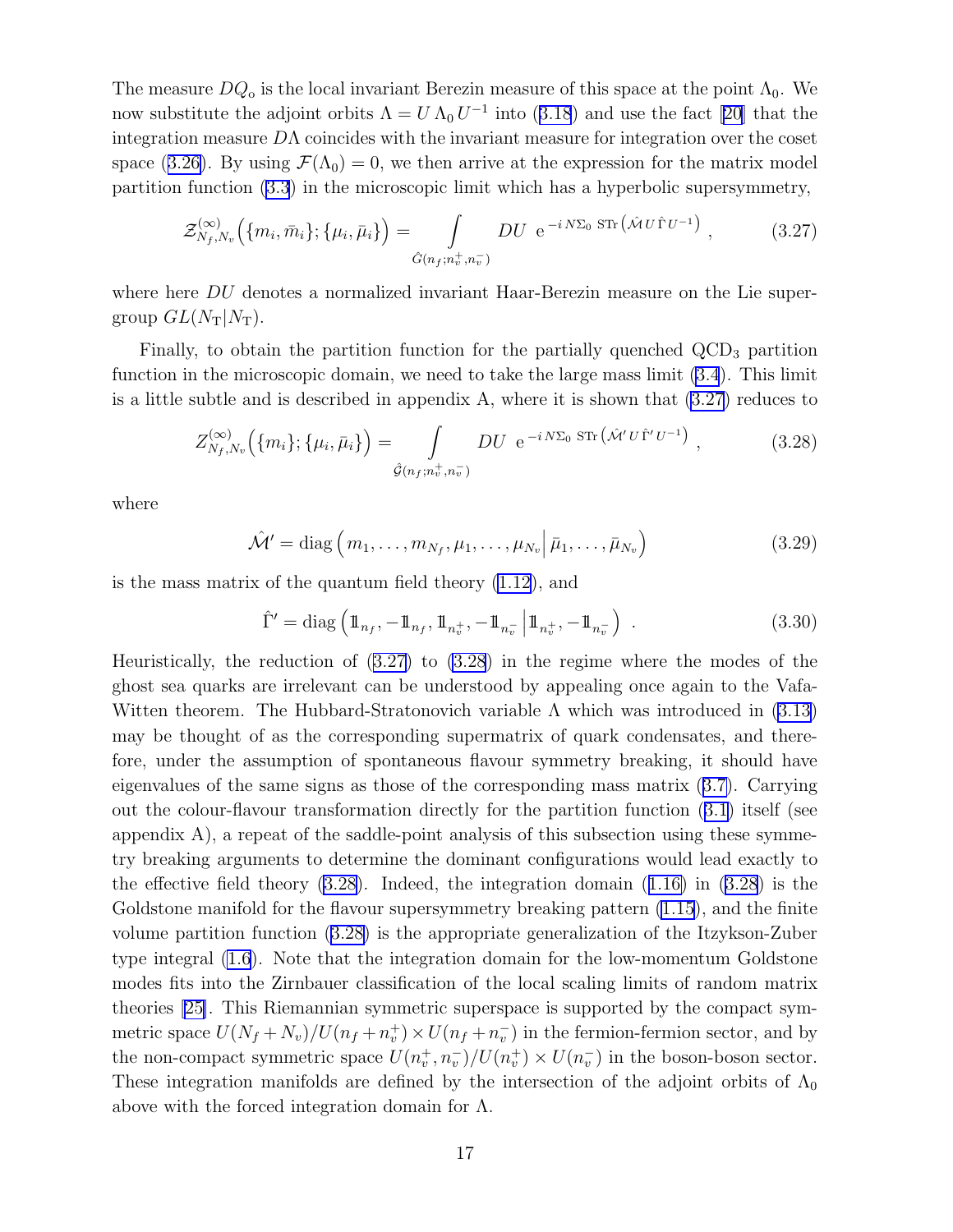### <span id="page-17-0"></span>4 Quenched Approximation

As a warm-up to the general case, in this section we will study the finite volume partition function in the fully quenched limit  $N_f = 0$ . Since our ultimate goal is to obtain explicit expressions for the microscopic spectral density  $\rho_s$ , we will concentrate on the case of only a single species of valence quarks,  $N_v = 1$ . This particular case can be worked out in complete detail and it will serve to illustrate some of the general formalism of the previous section. In particular, it will shed light on the role of supersymmetry in the various manipulations. For example, a crucial issue within the present formalism is the supersymmetric limit of the effective field theory [\(3.28](#page-16-0)). According to the general setup, in that case the partition function of partially quenched  $\text{QCD}_3$  should reduce to that of ordinary QCD3,

$$
Z_{N_f,N_v}^{(\infty)}\big(\{m_i\};\{\mu_i,\bar{\mu}_i\}\big)\Big|_{\{\mu_i=\bar{\mu}_i\}} = Z_{N_f}^{\text{LS}}(\mathcal{M})\ .\tag{4.1}
$$

This reduction of the supersymmetric integral [\(3.28](#page-16-0)) is highly non-trivial and is related to the notorious boundary ambiguities, or Efetov-Wegner terms [\[27\]](#page-39-0), which plague integrals over super-manifolds. They are related to non-integrable singularities of the Berezin measure at the boundary of the integration domain in certain coordinate parametrizations whereby the volume form of a non-compact supermanifold becomes a form-valued differential operator. Some formal mathematical descriptions of these boundary terms can be found in[[25, 28](#page-39-0), [29\]](#page-39-0). In appendix A we demonstrate the reduction (4.1) formally starting from the finite  $N$  representation  $(3.16)$ . In this section we shall see how it comes about through explicit calculations.

We first consider the saddle-point analysis of the previous section in this special instance. There we saw that the dominant configuration in the large N limit is determined by the supermatrix  $\hat{\Gamma} = \text{sgn}(\mu) 1\!\!1_{11}$ , for which  $Q = Q_e$ . The main consequence of this result is that the saddle-point supermanifold is a single-point, since  $U \Lambda_0 U^{-1} = \Lambda_0$  for all  $U \in GL(1,1)$ , and the partition function localizes onto its value at the unique critical point  $\Lambda_0 = \frac{\text{sgn}\,\mu}{\Sigma_0}$  $\frac{\text{gn }\mu}{\Sigma_0}$  $\frac{\text{gn }\mu}{\Sigma_0}$  $\frac{\text{gn }\mu}{\Sigma_0}$  1<sup>1</sup><sub>1</sub>. By substituting this solution into ([3.18\)](#page-14-0), we arrive at the final result for the fully quenched  $\text{QCD}_3$  finite volume partition function in the static limit,

$$
Z_{0,1}^{(\infty)}(\mu,\bar{\mu}) = e^{-i \operatorname{sgn}(\mu) \operatorname{STr} \hat{\mathcal{M}}_s} , \qquad (4.2)
$$

whichcoincides with the result  $(2.12)$  $(2.12)$  obtained directly from the quantum field theory. Note that in the degenerate case  $\mu = \bar{\mu}$ , we have  $Z_{0,1}^{(\infty)}(\mu,\mu) = 1$ , as expected. These results simply reflect the fact that, in the microscopic regime of fully quenched  $\text{QCD}_3$ , there is no spontaneous breakdown of the  $GL(1|1)$  flavour supersymmetry.

Letus now go back and consider the partition function  $(3.16)$  $(3.16)$  $(3.16)$  in the quenched limit,

$$
Z_{0,1}(\mu,\bar{\mu}) = \int\limits_{gl(1|1)} D\Lambda \ e^{-\frac{N\Sigma_0^2}{2} \operatorname{STr}\Lambda^2} \operatorname{SDet}^N\left[\Lambda - i \begin{pmatrix} \mu & 0\\ 0 & \bar{\mu} \end{pmatrix} \right] \ . \tag{4.3}
$$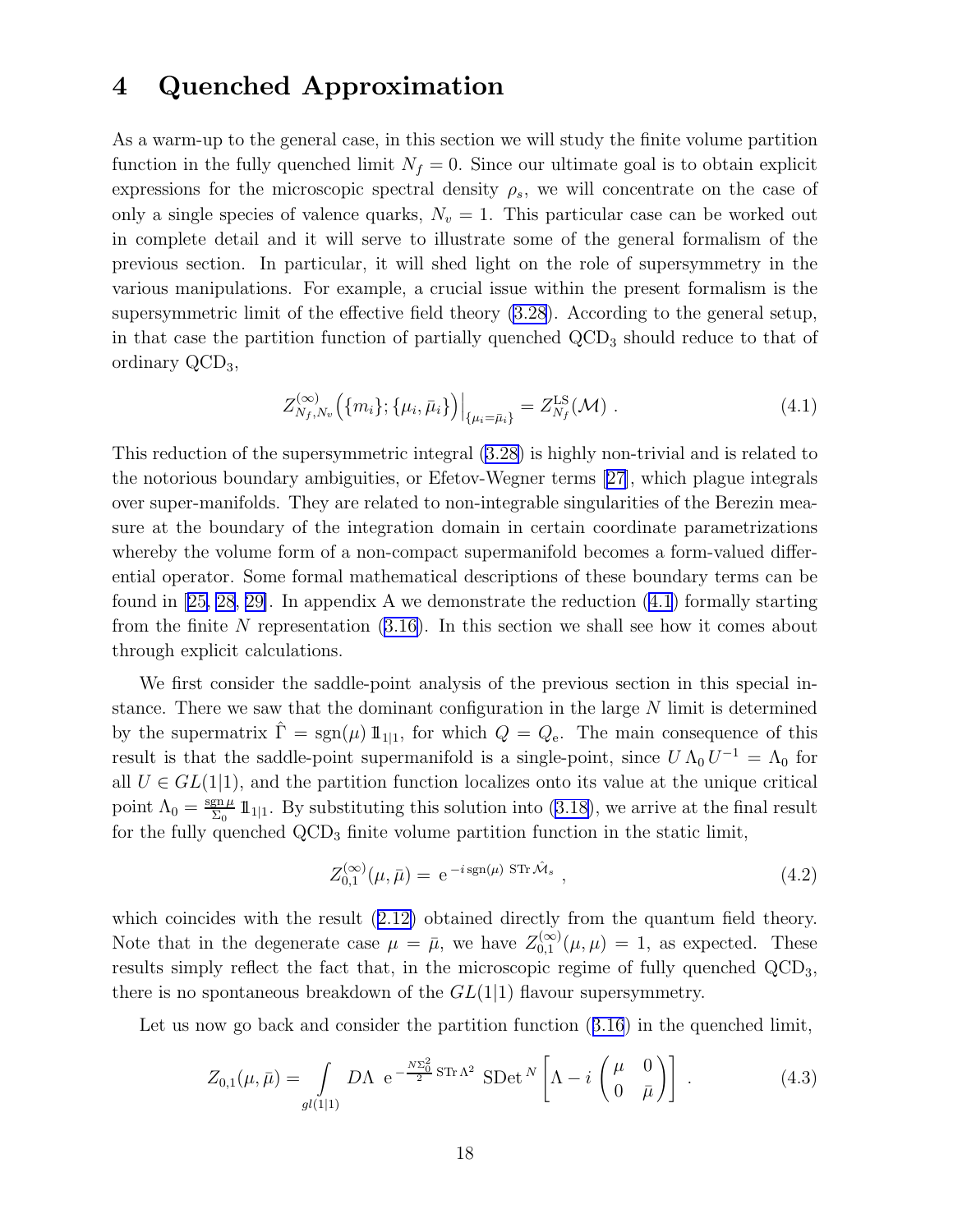Note that for  $\mu = \bar{\mu}$ , the integrand of [\(4.3](#page-17-0)) is a supersymmetric invariant function, so thatthe Efetov-Wegner theorem implies  $Z_{0,1}(\mu,\mu) = 1$  (see appendix A, eq. ([A.10](#page-33-0))). On substituting in the parametrization [\(3.14](#page-13-0)) and integrating over the Grassmann variables, eq. [\(4.3](#page-17-0)) becomes

$$
Z_{0,1}(\mu,\bar{\mu}) = \frac{N}{i^N \sqrt{\pi}} \int_{-\infty}^{\infty} d\lambda \int_{-\infty}^{\infty} d\bar{\lambda} e^{-\frac{N \Sigma_0^2}{2} (\lambda^2 + \bar{\lambda}^2)} \left[ \frac{(\lambda - i\mu)^{N-1}}{(\bar{\lambda} - \bar{\mu} + i \operatorname{sgn}(\mu) \epsilon)^{N+1}} - i \Sigma_0^2 \frac{(\lambda - i\mu)^N}{(\bar{\lambda} - \bar{\mu} + i \operatorname{sgn}(\mu) \epsilon)^N} \right],
$$
\n(4.4)

where the parameter  $\epsilon \to 0^+$  regulates the poles of the integrand at  $\bar{\lambda} = \bar{\mu}$ . Note that, according to the general analysis of the previous section, the particular choice of analytic continuation of the integration domain into either the upper or lower complex half-plane depends on the sign of the valence masses. This sign dependence is required for convergence of the Hubbard-Stratonovich transformation of section 3.1.

The integrations over  $\lambda$  and  $\lambda$  in (4.4) decouple. The  $\lambda$  integrals can be evaluated in terms of Hermite polynomials  $H_n(x)$  [\[30](#page-39-0)] by using the integral representation

$$
H_n(x) = \frac{(2i)^n}{\sqrt{\pi}} \int_{-\infty}^{\infty} dt \ (t - ix)^n \ e^{-t^2} \qquad , \qquad n \ge 0 \ . \tag{4.5}
$$

For the  $\lambda$  integrals, it is convenient to rewrite them in terms of shifted Gaussian moment integrals by using the Fourier transformation

$$
\frac{1}{\left(\bar{\lambda} - \bar{\mu} + i \operatorname{sgn}(\mu) \epsilon\right)^n} = \frac{(i \operatorname{sgn} \mu)^n}{(n-1)!} \int_0^\infty dk \ k^{n-1} \ e^{i \operatorname{sgn}(\mu) k \left(\bar{\lambda} - \bar{\mu} + i \operatorname{sgn}(\mu) \epsilon\right)} \tag{4.6}
$$

which is valid for  $n > 0$ . By substituting (4.6) into (4.4), and performing the Gaussian integrals over  $\overline{\lambda}$ , the remaining integrations over k can be expressed in terms of the generalized Hermite functions [\[31](#page-39-0)]

$$
\mathcal{H}_n(x) = \frac{(-2i)^{n+1}}{\sqrt{\pi}} e^{x^2} \int_0^\infty dt \ t^n \ e^{-t^2 - 2ixt} \qquad , \qquad n \ge 0 \ . \tag{4.7}
$$

The Hermite functions are non-polynomial and they are related to the error function. Their imaginary parts coincide with the Hermite polynomials (4.5), while their real parts represent the second set of linearly independent solutions of the Hermite differential equation which can be expressed in terms of confluent hypergeometric functions as

$$
\operatorname{Re}\mathcal{H}_n(x) = \begin{cases} (-1)^k x \, {}_1F_1\left(\frac{1}{2} - k; \frac{3}{2}; x^2\right) & , & n = 2k\\ (-1)^{k+1} \, {}_1F_1\left(\frac{1}{2} - k; \frac{1}{2}; x^2\right) & , & n = 2k - 1 \; . \end{cases} \tag{4.8}
$$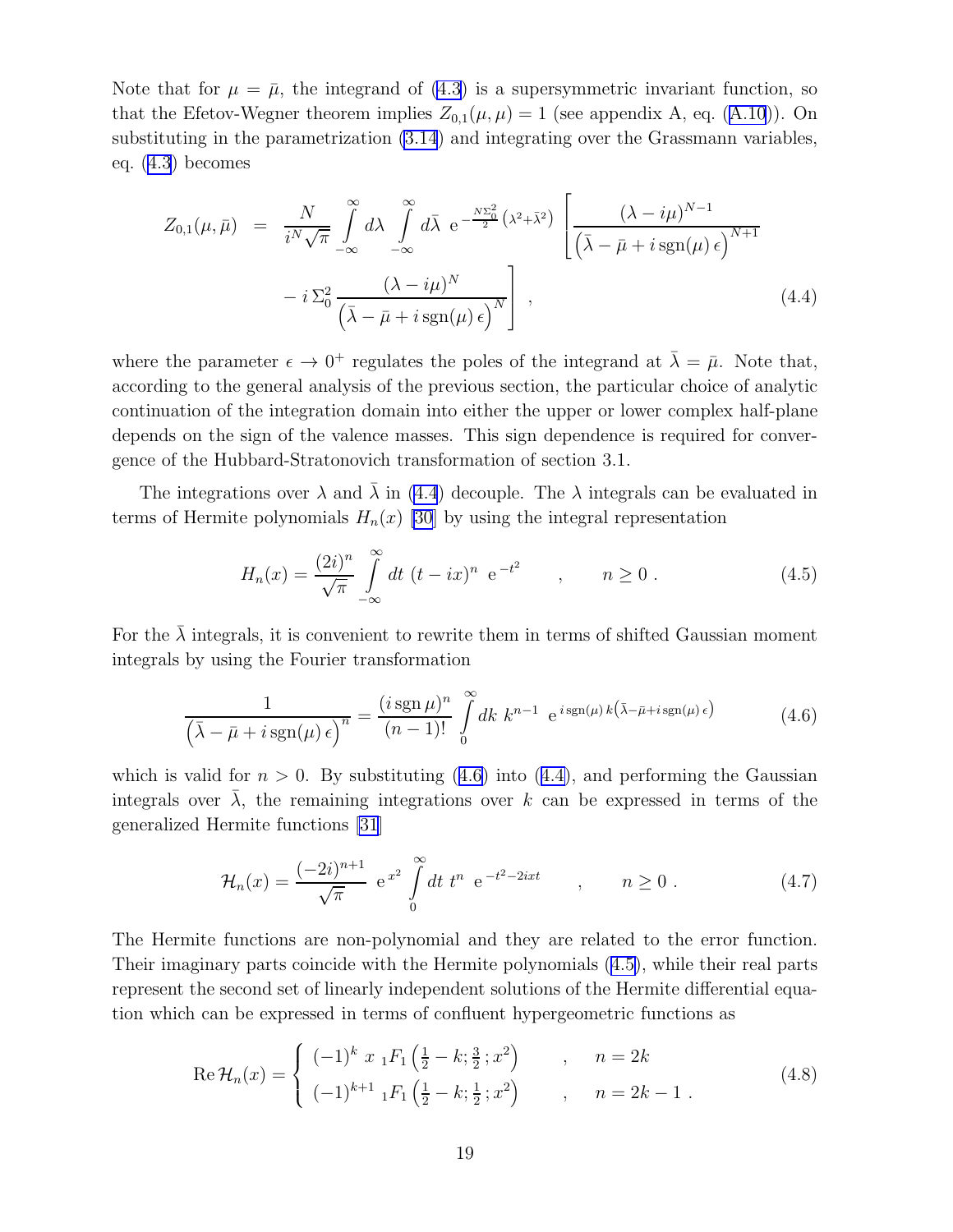Combining these results, we arrive at the exact expression for the finite volume partition function of fully quenched  $\rm{QCD}_3$  with one species of valence quarks,

$$
Z_{0,1}(\mu,\bar{\mu}) = \frac{\sqrt{\pi}}{2^N(N-1)!} e^{-N\Sigma_0^2 \bar{\mu}^2/2} \left[ H_N\left(\sqrt{\frac{N\Sigma_0^2}{2}}\mu\right) \mathcal{H}_{N-1}\left(\sqrt{\frac{N\Sigma_0^2}{2}}|\bar{\mu}|\right) - H_{N-1}\left(\sqrt{\frac{N\Sigma_0^2}{2}}\mu\right) \mathcal{H}_N\left(\sqrt{\frac{N\Sigma_0^2}{2}}|\bar{\mu}|\right) \right] .
$$
 (4.9)

Let us now demonstrate that (4.9) leads to the properties of the finite volume partition function deduced by formal arguments above. First of all, in the degenerate limit  $\mu = \bar{\mu}$ , we may use the generalized Christoffel-Darboux formula to deduce [\[31](#page-39-0)]

$$
H_n(x)\mathcal{H}_{n-1}(x) - \mathcal{H}_n(x)H_{n-1}(x) = \frac{2^n (n-1)!}{\sqrt{\pi}} e^{x^2},
$$
\n(4.10)

which when applied to (4.9) leads to  $Z_{0,1}(\mu,\mu) = 1$ , as anticipated. This demonstrates once again that the valence mass independence of the degenerate partition function is a highly non-trivial result of the exotic properties of superintegrals. Secondly, let us check the microscopic limit of the partition function (4.9). For this, we need the asymptotic form of the Hermite functions [\[31\]](#page-39-0)

$$
\mathcal{H}_n(x) \stackrel{n \to \infty}{\longrightarrow} e^{x^2} n^{n/2} e^{-\frac{1}{2}n - \sqrt{2n}ix}, \qquad (4.11)
$$

and the standard asymptotic forms of the Hermite polynomials [\[30\]](#page-39-0)

$$
H_n(x) \stackrel{n \to \infty}{\longrightarrow} \begin{cases} (-1)^k 2^k (2k-1)!! \, e^{x^2} \cos\left(\sqrt{4k+1} \, x\right) & , \quad n = 2k\\ -(-1)^k 2^{k-\frac{1}{2}} (2k-2)!! \sqrt{2k-1} \, e^{x^2} \sin\left(\sqrt{4k-1} \, x\right) & , \quad n = 2k-1 \, . \end{cases} \tag{4.12}
$$

We substitute (4.11) and (4.12) into (4.9) and take the  $N \to \infty$  limit with the rescaled masses  $N\Sigma_0 \mu$ ,  $N\Sigma_0 \bar{\mu}$  fixed. By using the Stirling approximations

$$
n! \stackrel{n \to \infty}{\longrightarrow} \sqrt{2\pi n} \; n^n \; e^{-n} \qquad , \qquad n!! \stackrel{n \to \infty}{\longrightarrow} \sqrt{2\pi} \; n^{n/2} \; e^{-n/2} \; , \tag{4.13}
$$

we then find that  $(4.9)$  in the local scaling limit reduces *exactly* to the anticipated result ([2.12](#page-10-0)) for the microscopic partition function in this case.

## 5 Microscopic Spectral Density

We finally come to the evaluation of the microscopic spectral density  $\rho_s(u; \omega_1, \ldots, \omega_{N_f})$ from the finite volume, supersymmetric field theories [\(3.28](#page-16-0)). We will compare the expressions obtained from this analysis with those computed in[[10](#page-38-0), [14\]](#page-38-0) using random matrix theory techniques. In the next section we shall generalize this analysis to compute all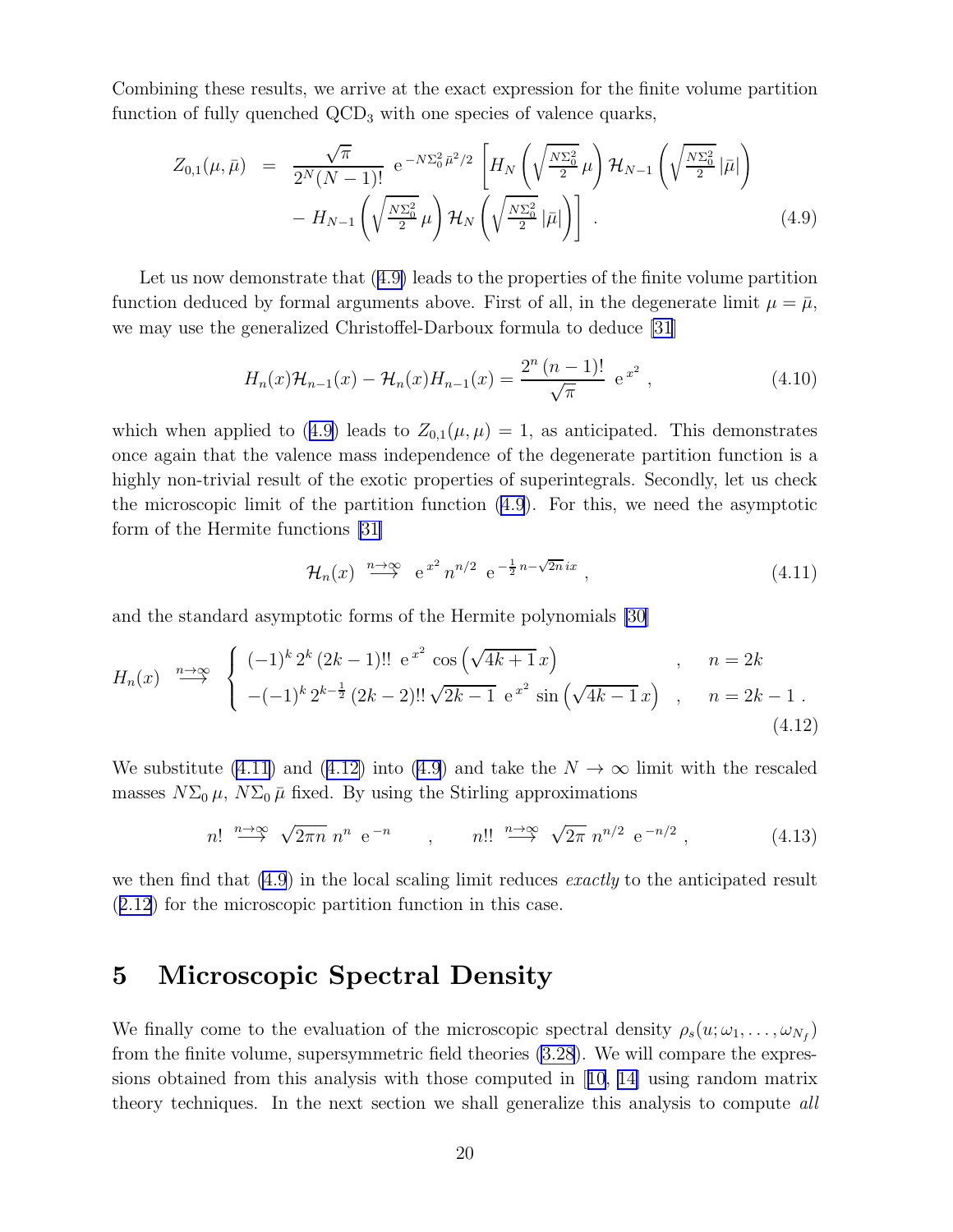microscopic k-point spectral correlation functions. This will thereby demonstrate that the supersymmetric formulation of partially quenched effective field theories provides an analytical framework in which one can establish the equivalence between the microscopic Dirac operator spectrum of  $\rm{QCD}_3$  and the microscopic spectral correlators of random matrix theory. We shall begin with the quenched approximation to  $\text{QCD}_3$ , and then move on to the general case of  $N_f > 0$  flavours of dynamical fermions.

### 5.1 Quenched Limit

In the quenched approximation  $N_f = 0$  the partition function in the microscopic domain is given by([2.12\)](#page-10-0). The valence quark mass dependence of the fermion condensate may be computed by using [\(1.13](#page-4-0)) to get

$$
\Sigma_s(u) = \Sigma_0 \frac{iu}{|u|} \tag{5.1}
$$

The function (5.1) has a jump discontinuity of  $2i \Sigma_0$  across the real axis. By using [\(1.14](#page-4-0)) we thereby find that the microscopic spectral density is given by

$$
\rho_s(u) = \frac{1}{\pi} \,,\tag{5.2}
$$

which is the expected result in this case  $[10, 14]$ . The spectral distribution function  $(5.2)$ is flat and it coincides with the usual macroscopic density  $\rho(\lambda)$  evaluated at the spectral origin. Of course this result is not unexpected, given the absence of dynamical fermions. The eigenvalue density near the zero mass regime would normally contain an oscillatory fine structure with period set by the mean level spacing  $\pi/N\Sigma_0$ . In the present case, this fine structure is absent, and the eigenvalues of the fully quenched  $\rm{QCD}_3$  Dirac operator are on average uniformly distributed over the real line.

### 5.2 QCD<sub>3</sub> with  $N_f$  Flavours

To treat the general case, we need an appropriate parametrization of the Goldstone man-ifold $\hat{\mathcal{G}}(n_f; 1^{\text{sgn}\mu}, 0)$  in ([1.16\)](#page-5-0). The ordinary integration manifold supporting this coset is the symmetric space  $U(2n_f + 1)/U(n_f) \times U(n_f + 1)$  in the fermion-fermion sector, while it is simply a point in the boson-boson sector. Unitarity then requires that the  $(2n_f + 1)$ dimensional anticommuting vectors  $\chi$  and  $\bar{\chi}$  which comprise the Grassmann components of the corresponding Goldstone superfields U obey the constraint  $\chi \tilde{U}^{-1} \bar{\chi} = 0$ , where  $\tilde{U}$  are the commuting, unitary fermion-fermion degrees of freedom of U. Because of the asymmetrical decomposition of this vacuum manifold, it is difficult to evaluate the integral ([3.28](#page-16-0)) in a straightforward way.

To circumvent this asymmetry, we proceed in a way that is reminescent of the observation[[14\]](#page-38-0) that the microscopic spectral density is related to the finite volume effective field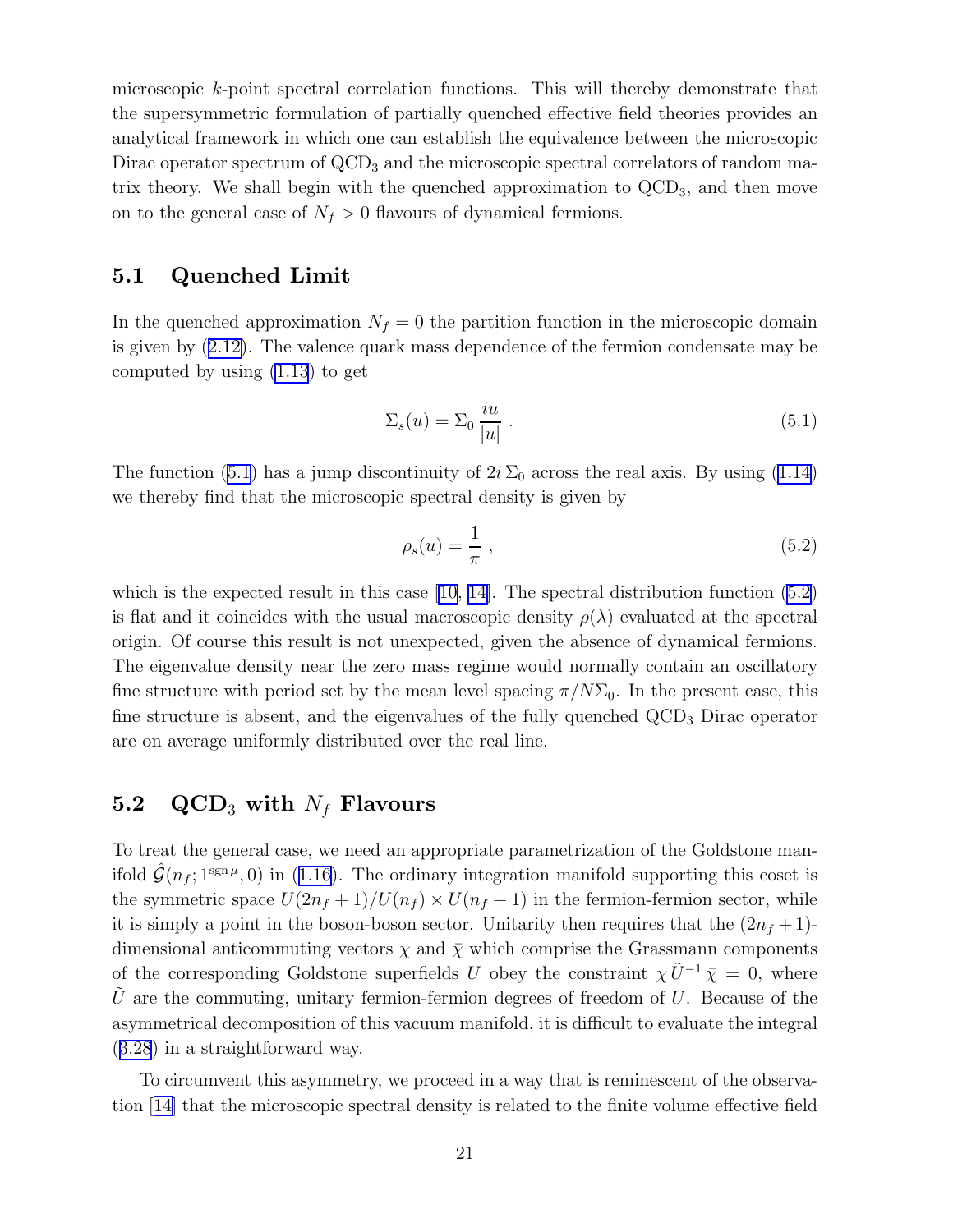<span id="page-21-0"></span>theory for  $\rm{QCD}_3$  involving two additional species of quarks of equal imaginary mass. By using([1.13,1.14\)](#page-4-0) it is straightforward to show that the spectral density in the mesoscopic domain of the underlying finite volume gauge theory may be computed directly from the partially quenched partition function with two flavours of valence quarks as [\[32\]](#page-39-0)

$$
\rho_s(u; \omega_1, \dots, \omega_{N_f})
$$
\n
$$
= \frac{1}{N\Sigma_0} \frac{1}{Z_{N_f,0} \left(\frac{\mathcal{M}_s}{N\Sigma_0}\right)} \lim_{\epsilon \to 0^+} \frac{\epsilon}{\pi} \frac{\partial}{\partial \mu_1} \frac{\partial}{\partial \mu_2} Z_{N_f,2} \left(\frac{\mathcal{M}_s}{N\Sigma_0}; \mu_1, -\mu_2, \bar{\mu}_1, -\bar{\mu}_2\right) \Big|_{\mu_1 = \bar{\mu}_1 = \frac{i\bar{u}}{N\Sigma_0} + \epsilon} \dots
$$
\n
$$
(5.3)
$$

In (5.3) the masses  $\mu_i$ ,  $\bar{\mu}_i$  are all positive initially and then analytically continued into the right complex half-plane. To prove the identity (5.3), we note that by using [\(1.12](#page-4-0)) the right-hand side may be computed to be

$$
-\lim_{\epsilon \to 0^+} \frac{\epsilon}{\pi} \sum_{n,m} \frac{1}{\lambda_m - \lambda_n - 2i\epsilon} \left( \frac{1}{\lambda_n - \lambda + i\epsilon} - \frac{1}{\lambda_m - \lambda - i\epsilon} \right) \tag{5.4}
$$

where  $\lambda_n$  are the Euclidean Dirac operator eigenvalues which are assumed to be nondegenerate. Because of the overall factor of  $\epsilon$  in (5.4), the  $m \neq n$  terms each vanish in the limit  $\epsilon \to 0^+$ . This same factor is cancelled by each of the  $m = n$  terms in (5.4), whichwhen summed reproduce the expression  $(1.14)$  $(1.14)$ . Again it is convenient to evaluate the partially quenched partition function in (5.3) by using a completely supersymmetric expression for it. As in section 3, this is achieved by introducing very heavy superpartners to the dynamical fermions with mass matrix [\(3.2](#page-11-0)). Given that the large mass and  $N \to \infty$ limits commute (see appendix A), to treat the thermodynamic limit it is convenient to write the large mass expansion in terms of a ratio of finite volume partition functions as

$$
Z_{N_f,2}^{(\infty)}(\mathcal{M}; \mu_1, -\mu_2, \bar{\mu}_1, -\bar{\mu}_2) = Z_{N_f,0}^{(\infty)}(\mathcal{M}) \lim_{\bar{\mathcal{M}} \to \infty} \frac{\mathcal{Z}_{N_f,2}^{(\infty)}(\mathcal{M}, \bar{\mathcal{M}}; \mu_1, -\mu_2, \bar{\mu}_1, -\bar{\mu}_2)}{\mathcal{Z}_{N_f,0}^{(\infty)}(\mathcal{M}, \bar{\mathcal{M}})} \ . \tag{5.5}
$$

The partition functions appearing on the right-hand side of (5.5) can now be readily analysed.

#### Coset Parametrization

The integral  $\mathcal{Z}_{N_f,2}^{(\infty)}$  is given by [\(3.27](#page-16-0)) defined over the symmetric superspace  $\hat{G}(n_f;1,1)$ in  $(3.26)$ . To parametrize the supermatrices U of this coset space, it is convenient to change basis on the underlying supervector space  $\mathbb{C}^{N_{\text{T}}|N_{\text{T}}} = \mathbb{C}^{n_f+1|n_f+1} \oplus \mathbb{C}^{n_f+1|n_f+1}$  to an orthogonal decomposition into the  $\pm 1$  eigenspaces of the projection operator [\(3.25](#page-15-0)). In this basis, the parity matrix  $\hat{\Gamma}$  takes the form

$$
\hat{\Gamma} = \mathbb{1}_{n_f+1|n_f+1} \otimes \sigma_3 \tag{5.6}
$$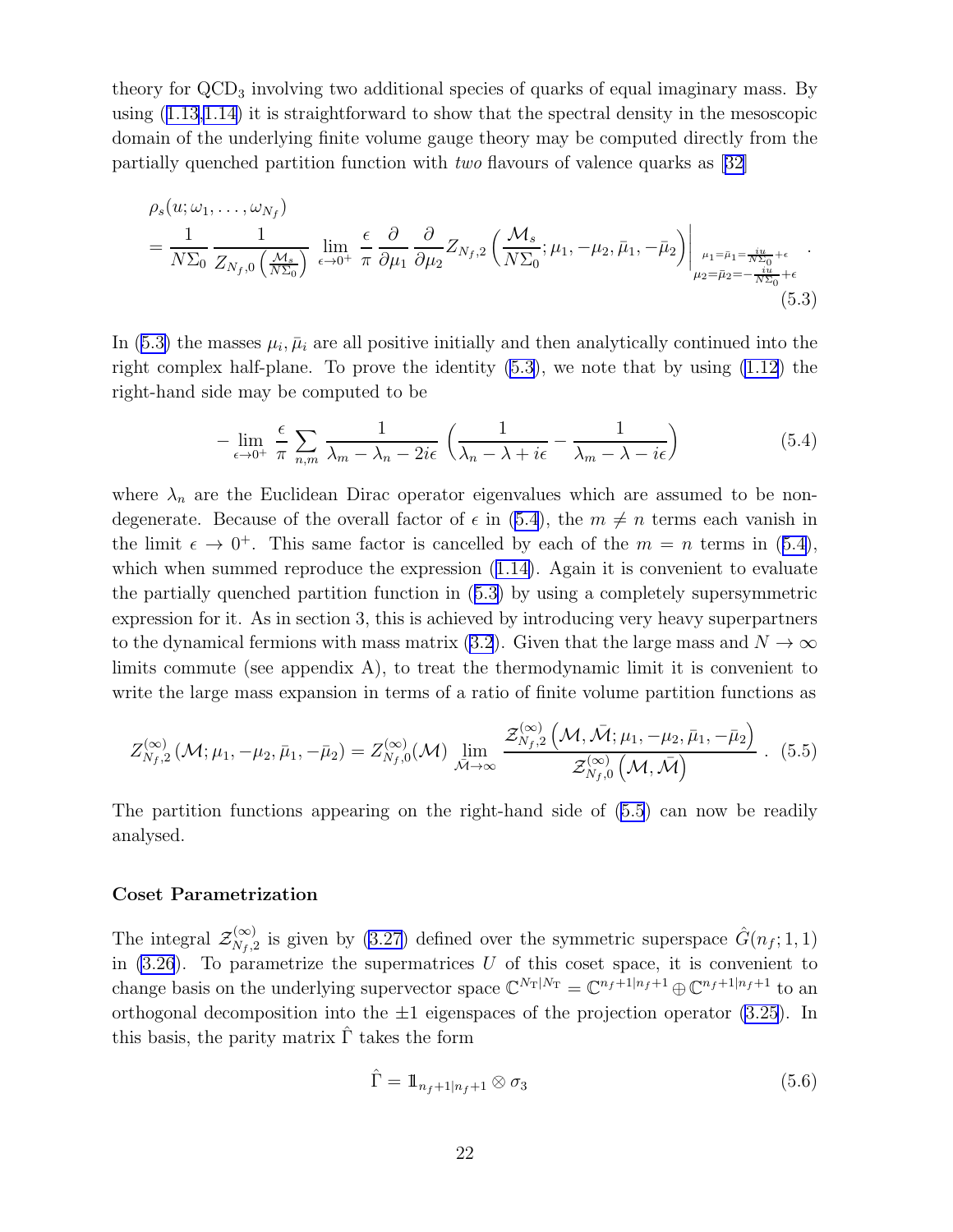<span id="page-22-0"></span>while the mass matrix [\(3.7](#page-12-0)) becomes

$$
\hat{\mathcal{M}} = \text{diag}(M_1, -M_2) \tag{5.7}
$$

with

$$
M_{i} = \text{diag}\left(\zeta_{1}^{(i)}, \ldots, \zeta_{n_{f}+1}^{(i)} | \bar{\zeta}_{1}^{(i)}, \ldots, \bar{\zeta}_{n_{f}+1}^{(i)}\right)
$$
  

$$
\equiv \text{diag}\left(m_{1}, \ldots, m_{n_{f}}, \mu_{i} | \bar{m}_{1}, \ldots, \bar{m}_{n_{f}}, \bar{\mu}_{i}\right)
$$
(5.8)

for  $i = 1, 2$ . By exponentiating the coset generators it is then straightforward to show that the matrices  $U \in \hat{G}(n_f; 1, 1)$  can be parametrized as

$$
U = \begin{pmatrix} \sqrt{1 + \Upsilon \overline{\Upsilon}} & \Upsilon \\ \overline{\Upsilon} & \sqrt{1 + \Upsilon \Upsilon} \end{pmatrix} , \qquad (5.9)
$$

where the supermatrices  $\Upsilon, \overline{\Upsilon} \in GL(n_f + 1|n_f + 1)$  are related by

$$
\bar{\Upsilon} = \text{diag}\left(\mathbb{1}_{n_f+1} \middle| - \mathbb{1}_{n_f+1}\right) \Upsilon^{\dagger} . \tag{5.10}
$$

In these Cartesian coordinates, the invariant measure for integration over the coset space is given by

$$
DU = \prod_{i,j=1}^{n_f+1} d\Upsilon_{ij} d\Upsilon_{ij}^* \prod_{\alpha,\beta=1}^{n_f+1} d\Upsilon_{\alpha\beta} d\Upsilon_{\alpha\beta}^* \otimes \prod_{k=1}^{n_f+1} \prod_{\sigma=1}^{n_f+1} \frac{\partial}{\partial \Upsilon_{k\sigma}} \frac{\partial}{\partial \Upsilon_{k\sigma}^*} \frac{\partial}{\partial \Upsilon_{\sigma k}} \frac{\partial}{\partial \Upsilon_{\sigma k}^*} . \quad (5.11)
$$

However, despite the simplicity of the integration measure (5.11), Cartesian coordinates are not convenient for the evaluation of the integrals([3.27\)](#page-16-0). Following [\[29, 33](#page-39-0)], we introduce the Efetov polar coordinate parametrization of the coset space [\[34](#page-39-0)]. These coordinates are inherited from the decomposition of  $U(N_T|N_T)$  matrices into eigenvalue and angular degrees of freedom. When projected onto the coset, these variables form an orthogonal decomposition into parity even and odd sectors. Namely, we may parametrize the elements of the coset space as

$$
U = V \Xi V^{-1} , \qquad (5.12)
$$

where the anticommuting coordinates reside in the angular, "eigenvector" matrix  $V$  which commutes with the coset projection operator,

$$
V\,\hat{\Gamma} = \hat{\Gamma}\,V\,,\tag{5.13}
$$

while the commuting coordinates live in the "eigenvalue" matrix  $\Xi$  which anticommutes with the parity matrix,

$$
\Xi \,\hat{\Gamma} = \hat{\Gamma} \,\Xi^{-1} \,. \tag{5.14}
$$

From (5.13) it follows that the angular matrices  $V \in U(n_f + 1|n_f + 1) \times U(n_f + 1|n_f + 1)$  $1)/U(1)^{n_f+1|n_f+1}$  admit the matrix presentation

$$
V = \text{diag}(V_+, V_-) \tag{5.15}
$$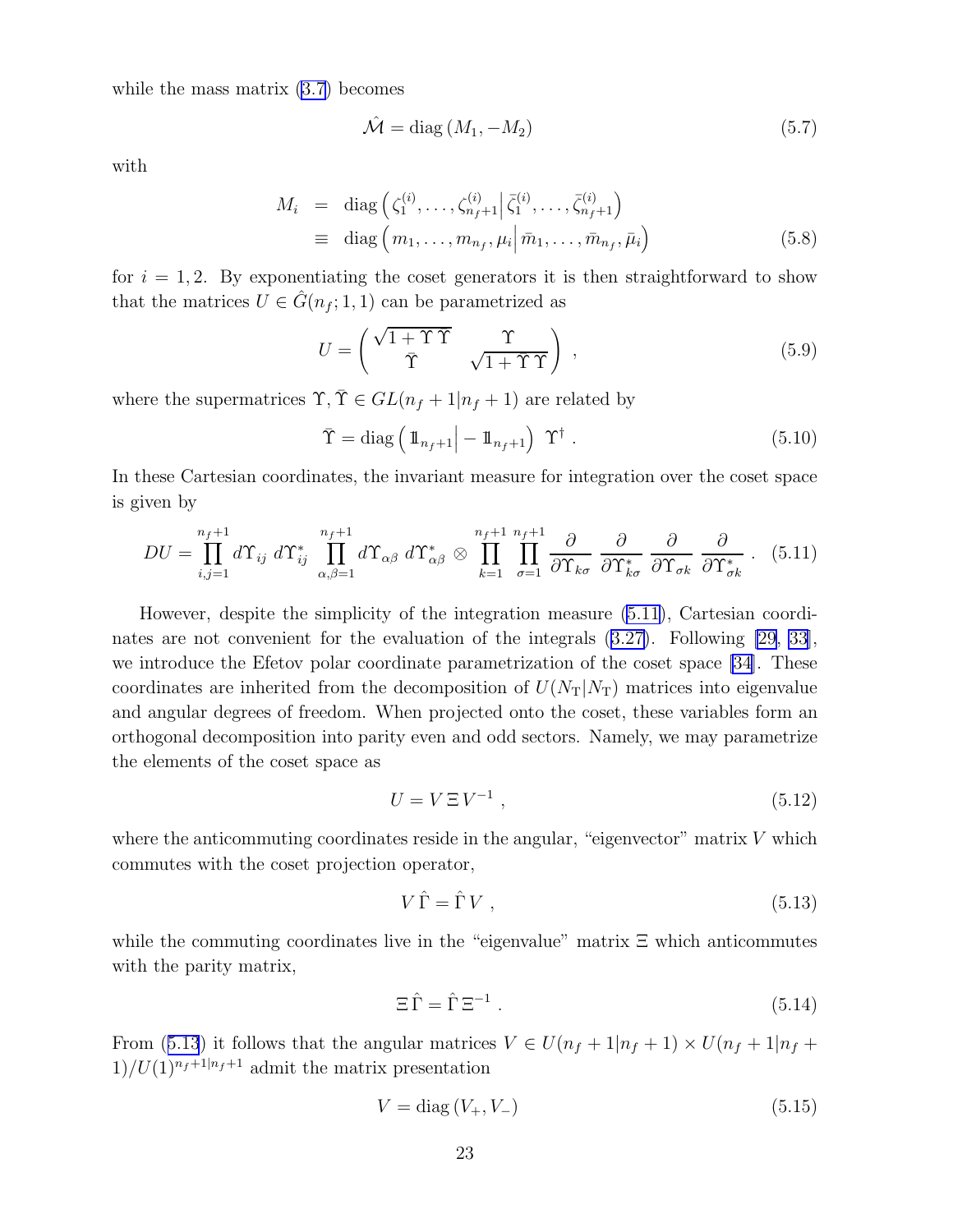<span id="page-23-0"></span>in the parity ordered basis introduced above. The matrices  $\Xi$  satisfying [\(5.14](#page-22-0)) may be parametrized as

$$
\Xi = \begin{pmatrix} \sqrt{\frac{\mathcal{R}+1}{2}} & \sqrt{\frac{\mathcal{R}-1}{2}}\\ \sqrt{\frac{\mathcal{R}-1}{2}} & \sqrt{\frac{\mathcal{R}+1}{2}} \end{pmatrix} , \qquad (5.16)
$$

where

$$
\mathcal{R} = \text{diag}\left(r_1, \dots, r_{n_f+1} \middle| \bar{r}_1, \dots, \bar{r}_{n_f+1}\right) \tag{5.17}
$$

The compact fermion-fermion radial coordinates  $r_i$  each live in the finite interval  $[-1, 1]$ , while the non-compact boson-boson radial coordinates  $\bar{r}_{\alpha}$  live in the semi-infinite interval [1,  $\infty$ ). The collection of matrices (5.16,5.17) form an  $(n_f + 1|n_f + 1)$  maximal abelian subgroup for the Cartan decomposition of  $GL(N_T|N_T)$  with respect to the stability subgroup  $GL(n_f+1|n_f+1) \times GL(n_f+1|n_f+1)$ . We recall from section 3.2 that the latter degrees of freedom defined the directions of steepest descent on the saddle point manifold, while the former ones determined its structure.

There are two main advantages of this polar coordinate parametrization. First of all, while the original integration in  $(3.27)$  cannot be trivially extended from the Goldstone supermanifold to the full flavour supergroup, the angular integrations over  $V_{\pm}$  can be extended to the whole unitary supergroup  $U(n_f + 1|n_f + 1)$ . Then, the appropriate supersymmetric generalization of the Itzykson-Zuber formula may be applied. Secondly, the choice of coordinates([5.12](#page-22-0)) will completely decouple the bosonic and fermionic sectors of the supergroup integral from one another in such a way that the large mass limit [\(5.5](#page-21-0)) may be easily taken. The price to pay for the introduction of these coordinates is that the radial integration domain has a boundary, and so we can anticipate the appearence of Efetov-Wegner terms. The calculation of the Berezinian of the coordinate transformation ([5.12](#page-22-0)) can be done in the usual way[[21](#page-39-0)] and the measure assumes the familiar form

$$
DU = C_0 \; DV_+ \; DV_- \; \prod_{i=1}^{n_f+1} dr_i \; \prod_{\alpha=1}^{n_f+1} d\bar{r}_\alpha \; \frac{\Delta[r]^2 \; \Delta[\bar{r}]^2}{\Delta[r,\bar{r}]^2} \; , \tag{5.18}
$$

where  $DV_{\pm}$  are invariant Haar-Berezin measures on  $U(n_f + 1|n_f + 1)$  and the  $\Delta$ 's are  $(n_f+1)\times(n_f+1)$  Vandermonde determinants which are defined in appendix B. Here and in the following we will, for simplicity, not keep track of numerical integration factors and simply denote them collectively by  $C_0$ . The appropriate normalization will be restored by hand in our final result later on. From (5.18) we see that the Berezin measure in polar coordinates contains non-integrable singularities at the points  $r_i = \bar{r}_{\alpha} = 1$  for anypair  $(i, \alpha)$ , unlike the analytic Cartesian coordinate measure ([5.11\)](#page-22-0). These fictitious singularities are caused by the mixing of nilpotent terms into the commuting degrees of freedom in([5.12\)](#page-22-0) which lead to total derivatives that give rise to additional contributions to the pertinent integral at the boundaries of the radial integration domain. Although these boundary terms can be calculated in principle by using the techniques described in [\[29](#page-39-0)], they are rather cumbersome in form and not very informative. In what follows we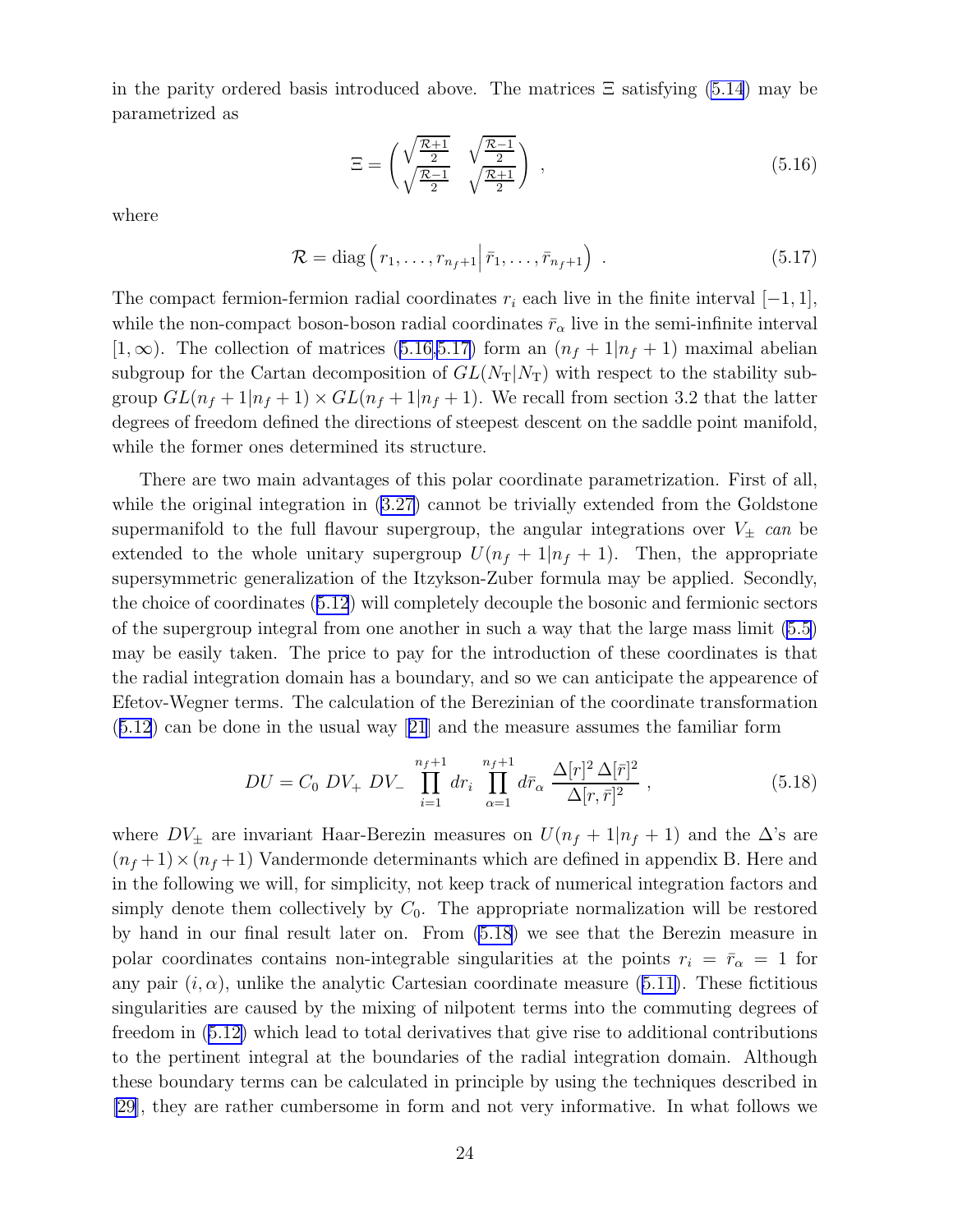will show that, as in [\[33](#page-39-0)], they do not contribute in the limits of interest. Heuristically, these terms arise from the introduction of the fictitious superpartners to the physical quarks and the valence fermions. They therefore should not contribute to any physical observable, such as the Dirac operator spectrum.

#### Finite Volume Partition Functions

We will now evaluate the partition function  $\mathcal{Z}_{N_f,2}^{(\infty)}$  by simply ignoring the Efetov-Wegner terms.We substitute  $(5.12)$ ,  $(5.15)$ ,  $(5.16)$  $(5.16)$  $(5.16)$ , and  $(5.18)$  $(5.18)$  $(5.18)$  into  $(3.27)$ . By using the commutation relations([5.13](#page-22-0)) and [\(5.14\)](#page-22-0) we find that the supertrace factorizes into parity sectors as

$$
\text{STr}\,\left(\hat{\mathcal{M}}\,V\,\Xi\,V^{-1}\,\hat{\Gamma}\,V\,\Xi^{-1}\,V^{-1}\right) = \text{STr}\,\left(M_1\,V_+\,\mathcal{R}\,V_+^{-1}\right) + \text{STr}\,\left(M_2\,V_-\,\mathcal{R}\,V_-^{-1}\right) \,,\,\text{(5.19)}
$$

and so the partition function can be expressed in a factorized form as

$$
\mathcal{Z}_{N_f,2}^{(\infty)}\left(\mathcal{M},\bar{\mathcal{M}};\mu_1,-\mu_2,\bar{\mu}_1,-\bar{\mu}_2\right) = C_0 \prod_{i=1}^{n_f+1} \int_{-1}^{1} dr_i \prod_{\alpha=1}^{n_f+1} \int_{1}^{\infty} d\bar{r}_{\alpha} \frac{\Delta[r]^2 \Delta[\bar{r}]^2}{\Delta[r,\bar{r}]^2} \times \int_{U(n_f+1|n_f+1)} DV_+ e^{-i N \Sigma_0 \operatorname{STr}\left(M_1 V_+ \mathcal{R} V_+^{-1}\right)} \times \int_{U(n_f+1|n_f+1)} DV_- e^{-i N \Sigma_0 \operatorname{STr}\left(M_2 V_- \mathcal{R} V_-^{-1}\right)}.
$$
\n(5.20)

The unitary integrals in  $(5.20)$  can each be evaluated by using the supersymmetric generalization of the Itzykson-Zuber formula [\[22\]](#page-39-0) (see appendix B, eq. [\(B.13](#page-37-0))) to get

$$
\mathcal{Z}_{N_f,2}^{(\infty)}\left(\mathcal{M},\bar{\mathcal{M}};\mu_1,-\mu_2,\bar{\mu}_1,-\bar{\mu}_2\right) = C_0 \prod_{k=1,2} \frac{\Delta\left[\zeta^{(k)},\bar{\zeta}^{(k)}\right]}{\Delta\left[\zeta^{(k)}\right] \Delta\left[\bar{\zeta}^{(k)}\right]} \times \prod_{i=1}^{n_f+1} \int_{-1}^{1} dr_i \prod_{\alpha=1}^{n_f+1} \int_{1}^{2\pi} d\bar{r}_{\alpha} \prod_{k'=1,2} \det_{i,j} \left[e^{-i N \Sigma_0 \zeta_i^{(k')} r_j}\right] \det_{\alpha,\beta} \left[e^{i N \Sigma_0 \bar{\zeta}_{\alpha}^{(k')} \bar{r}_{\beta}}\right].
$$
\n(5.21)

The radial integrals over  $r_i$  and  $\bar{r}_{\alpha}$  in (5.21) decouple. Because of the permutation symmetry of the integration measure, the two fermion-fermion determinants may be combined into a single one  $\det_{i,j} \left[ e^{-i N \Sigma_0 (\zeta_i^{(1)} + \zeta_j^{(2)}) r_j} \right]$ , times the order  $(n_f + 1)!$  of the permutation group  $S_{n_f+1}$  which we absorb as always into the normalization constant  $C_0$ . The same is true of the boson-boson determinants. The radial integrals may now be straightforwardly done, and by using the definitions of  $\zeta_i^{(k)}$  and  $\bar{\zeta}_\alpha^{(k)}$  in [\(5.8](#page-22-0)) we arrive at

$$
\mathcal{Z}^{(\infty)}_{N_f,2}\left(\mathcal{M},\bar{\mathcal{M}};\mu_1,-\mu_2,\bar\mu_1,-\bar\mu_2\right)
$$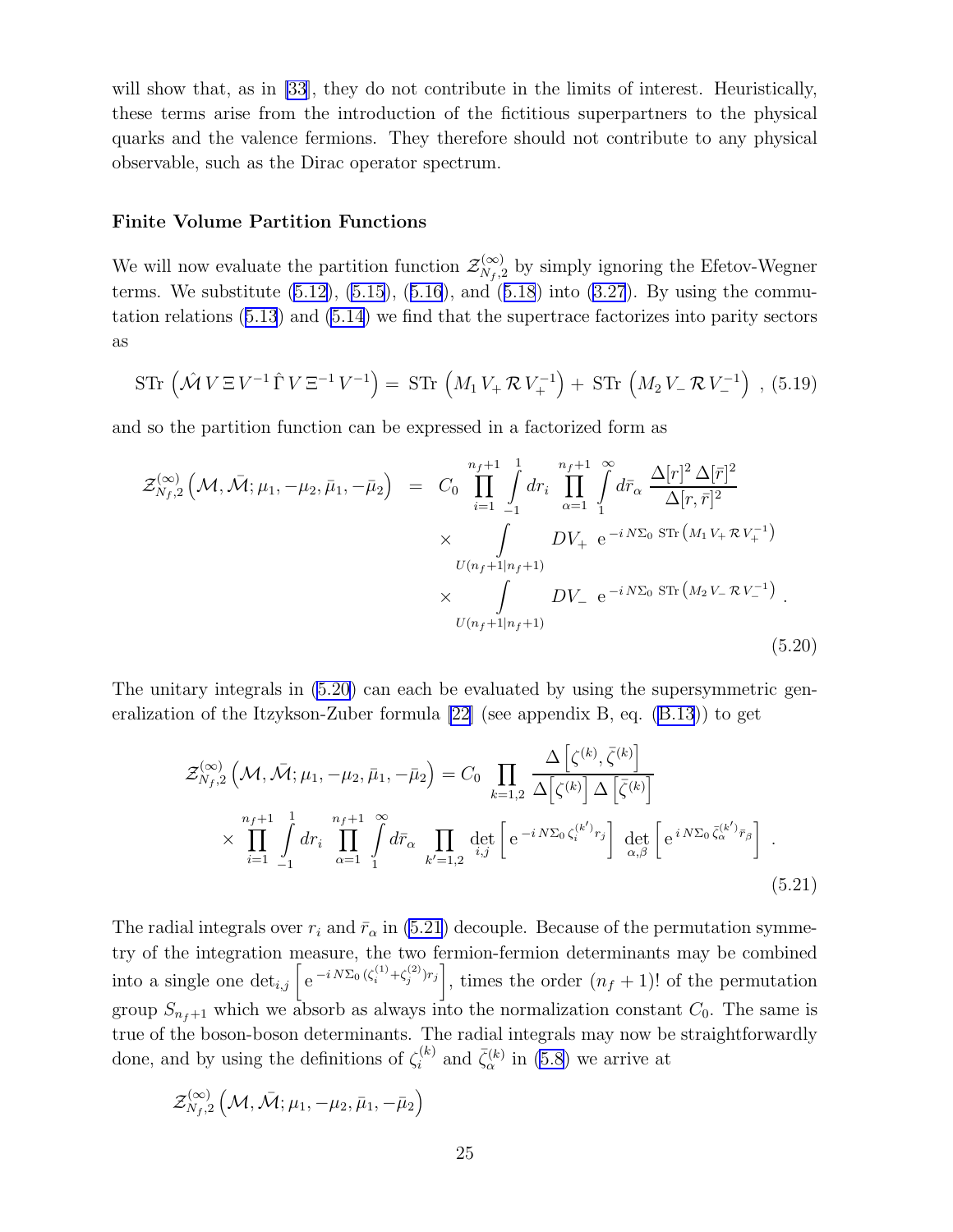<span id="page-25-0"></span>
$$
= C_{0} \ (\mu_{1} - \bar{\mu}_{1})(\mu_{2} - \bar{\mu}_{2}) \prod_{i=1}^{n_{f}} \frac{(m_{i} - \bar{\mu}_{1})(m_{i} - \bar{\mu}_{2})}{(m_{i} - \mu_{1})(m_{i} - \mu_{2})} \prod_{\alpha=1}^{n_{f}} \frac{(\bar{m}_{\alpha} - \mu_{1})(\bar{m}_{\alpha} - \mu_{2})}{(\bar{m}_{\alpha} - \bar{\mu}_{1})(\bar{m}_{\alpha} - \bar{\mu}_{2})}
$$

$$
\times \frac{\Delta[m, \bar{m}]^{2}}{\Delta[m]^{2} \Delta[\bar{m}]^{2}} \det \begin{bmatrix} \frac{\sin N\Sigma_{0} (m_{i} + m_{j})}{N\Sigma_{0} (m_{i} + m_{j})} & \frac{\sin N\Sigma_{0} (m_{i} + \mu_{1})}{N\Sigma_{0} (m_{i} + \mu_{1})} \\ \frac{\sin N\Sigma_{0} (m_{i} + m_{j})}{N\Sigma_{0} (m_{i} + m_{j})} & \frac{\sin N\Sigma_{0} (\mu_{1} + \mu_{2})}{N\Sigma_{0} (m_{1} + \mu_{2})} \end{bmatrix}
$$

$$
\times \det \begin{bmatrix} e^{iN\Sigma_{0} (\bar{m}_{\alpha} + \bar{m}_{\beta})} & \frac{e^{iN\Sigma_{0} (\bar{m}_{\alpha} + \bar{\mu}_{1})}}{N\Sigma_{0} (\bar{m}_{\alpha} + \bar{\mu}_{1})} \\ \frac{e^{iN\Sigma_{0} (\bar{m}_{\alpha} + \bar{m}_{\beta})}}{N\Sigma_{0} (\bar{\mu}_{1} + \bar{\mu}_{2})} & \frac{e^{iN\Sigma_{0} (\bar{\mu}_{1} + \bar{\mu}_{2})}}{N\Sigma_{0} (\bar{\mu}_{1} + \bar{\mu}_{2})} \end{bmatrix} (5.22)
$$

In (5.22) the  $\Delta$ 's denote  $n_f \times n_f$  Vandermonde determinants in the fermion masses  $m_i$  and  $\bar{m}_{\alpha}$ ,  $i, \alpha = 1, \ldots, n_f$ , while the ordinary determinants have dimension  $(n_f + 1) \times (n_f + 1)$ .

Let us now evaluate the partition function  $\mathcal{Z}_{N_f,0}^{(\infty)}$  which appears in the denominator of the expression([5.5\)](#page-21-0). Applying the exact same steps which led to (5.22) for the coset integral [\(3.27](#page-16-0)) over  $\hat{G}(n_f; 0, 0)$ , we arrive at

$$
\mathcal{Z}_{N_f,0}^{(\infty)}\left(\mathcal{M},\bar{\mathcal{M}}\right) = C_0 \frac{\Delta[m,\bar{m}]^2}{\Delta[m]^2 \Delta[\bar{m}]^2} \det_{1 \le i,j \le n_f} \left[\frac{\sin N\Sigma_0 \left(m_i + m_j\right)}{N\Sigma_0 \left(m_i + m_j\right)}\right] \times \det_{1 \le \alpha,\beta \le n_f} \left[\frac{e^{i N\Sigma_0 \left(\bar{m}_\alpha + \bar{m}_\beta\right)}}{N\Sigma_0 \left(\bar{m}_\alpha + \bar{m}_\beta\right)}\right].
$$
\n(5.23)

The terms in (5.23) which depend only on the physical fermion masses  $m_i$  are readily recognized as the finite volume partition function  $Z_{N_f,0}^{(\infty)}(\mathcal{M})$  for ordinary QCD<sub>3</sub>. Indeed, one can parametrize the ordinary symmetric space([1.7\)](#page-2-0) in the same manner described above and evaluate the finite volume partition function([1.6\)](#page-2-0) analogously as an integral over the coset space, rather than the full unitary flavour symmetry group, by using the ordinary Itzykson-Zuber formula for  $U(n_f)$  [\[35](#page-39-0)]. In this way one may arrive at the representation (up to an irrelevant normalization factor)

$$
Z_{N_f}^{\text{LS}}(\omega_1, \dots, \omega_{N_f}) = \frac{1}{\Delta[\omega]^2} \det_{1 \le i, j \le n_f} \left[ \frac{\sinh(\omega_i + \omega_j)}{\omega_i + \omega_j} \right] , \qquad (5.24)
$$

where here we have analytically continued the unfolded masses  $(1.8)$  to imaginary values to facilitate comparison with previous results. In[[10](#page-38-0)] an expression for the finite volume QCD<sup>3</sup> partition function was derived by applying the ordinary Itzykson-Zuber formula for  $U(2n_f)$  in a suitable regulated limit that removes the  $n_f$ -fold degeneracy of the eigenvalues of the matrix  $\Gamma_5$ . The expression (5.24), which utilizes the same integration formula but does not require dealing with any degeneracies, is much simpler and compact as it involves elementary  $n_f \times n_f$  determinants, rather than the  $2n_f \times 2n_f$  determinants that appear in [\[10\]](#page-38-0). While we have no direct proof at present that these two expressions are equivalent, we have checked that they agree in a number of cases. The results (5.23) and (5.24) clearly show that the Efetov-Wegner boundary terms vanish in the decoupling limits  $\bar{m}_{\alpha} \to \infty$ , as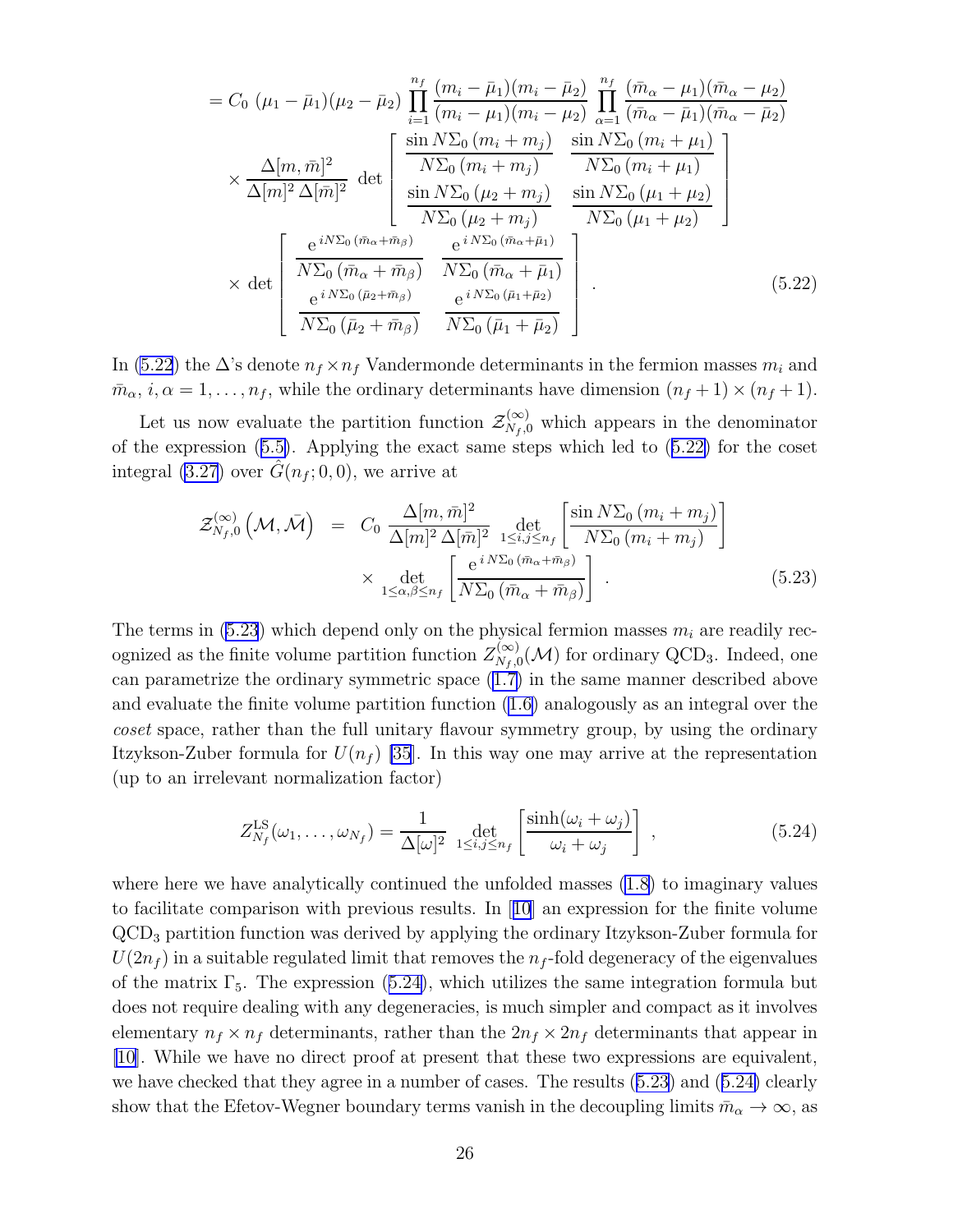<span id="page-26-0"></span>expected. For example, one of these boundary terms comes from evaluating the integrand of  $(3.27)$  at the origin  $U = \mathbb{1}_{N_T|N_T}$  of the coset superspace [\[29\]](#page-39-0). This adds the term  $e^{-i N \Sigma_0 STr(M_1+M_2)}$  to the above expressions, which produces a vanishing result in the large mass limit.

We can now finally write down the desired expression for the partially quenched finite volumepartition function. By substituting  $(5.22)$  $(5.22)$ – $(5.24)$  $(5.24)$  into  $(5.5)$  and taking the limit  $\bar{m}_{\alpha} \to \infty$ , we arrive at

$$
Z_{N_f,2}^{(\infty)}(\mathcal{M}; \mu_1, -\mu_2, \bar{\mu}_1, -\bar{\mu}_2)
$$
  
=  $C_0 \frac{(\mu_1 - \bar{\mu}_1)(\mu_2 - \bar{\mu}_2)}{\Delta[m]^2} \frac{e^{i N \Sigma_0 (\bar{\mu}_1 + \bar{\mu}_2)}}{N \Sigma_0 (\bar{\mu}_1 + \bar{\mu}_2)} \prod_{i=1}^{n_f} \frac{(m_i - \bar{\mu}_1)(m_i - \bar{\mu}_2)}{(m_i - \mu_1)(m_i - \mu_2)}$   

$$
\times \det \begin{bmatrix} \frac{\sin N \Sigma_0 (m_i + m_j)}{N \Sigma_0 (m_i + m_j)} & \frac{\sin N \Sigma_0 (m_i + \mu_1)}{N \Sigma_0 (m_i + \mu_1)}\\ \frac{\sin N \Sigma_0 (\mu_2 + m_j)}{N \Sigma_0 (\mu_2 + m_j)} & \frac{\sin N \Sigma_0 (\mu_1 + \mu_2)}{N \Sigma_0 (\mu_1 + \mu_2)} \end{bmatrix}
$$
(5.25)

The expression (5.25) of course represents only the bulk, regular contribution to the supersymmetric integral([3.27\)](#page-16-0). The anomalous boundary terms are obtained by setting  $r_i = \bar{r}_{\alpha} = 1$  for one or several pairs of radial coordinates  $(r_i, \bar{r}_{\alpha})$ . In the original integral ([3.27](#page-16-0)), this corresponds to setting some of the supersymmetric blocks of the unitary matrix U equal to the identity matrix of the appropriate dimensionality. The integrand of ([3.27](#page-16-0)) then becomes a supersymmetric invariant function of the given block, and the integral becomes correspondingly dimensionally reduced (see appendix A). In the integration measure([5.18](#page-23-0)) the Vandermonde determinants are reduced accordingly by omitting the given singular factors. The reduced coset integral can thereby be evaluated as above. As we have shown, only the boundary terms which are associated with the valence fermions contribute. These terms can be computed using the results of[[29\]](#page-39-0). One of them comes from setting the  $(2|2)$  valence block of U equal to the identity matrix. Following the derivations above, this produces the boundary term

$$
Z_{N_f,2}^{\text{EW}}\left(\mathcal{M};\mu_1,-\mu_2,\bar{\mu}_1,-\bar{\mu}_2\right) = \frac{1}{\Delta[m]^2} e^{-i N \Sigma_0 \left(\mu_1 - \bar{\mu}_1\right)} e^{i N \Sigma_0 \left(\mu_2 - \bar{\mu}_2\right)} \times \det_{1 \le i,j \le n_f} \left[\frac{\sin N \Sigma_0 \left(m_i + m_j\right)}{N \Sigma_0 \left(m_i + m_j\right)}\right]
$$
(5.26)

which is responsible for the normalization  $(4.1)$ .

#### Spectral Distribution Function

Finally, we can now easily compute the spectral density of the QCD<sub>3</sub> Dirac operator in the mesoscopic region using([5.3\)](#page-21-0). We note first of all that only the regular part (5.25) contributes to the spectral density. The factor of  $(\bar{\mu}_1 + \bar{\mu}_2)^{-1}$  that appears there is needed tocancel the factor of  $\epsilon$  in ([5.3\)](#page-21-0) in the limit  $\bar{\mu}_1 + \bar{\mu}_2 \rightarrow 0$ . The boundary terms contain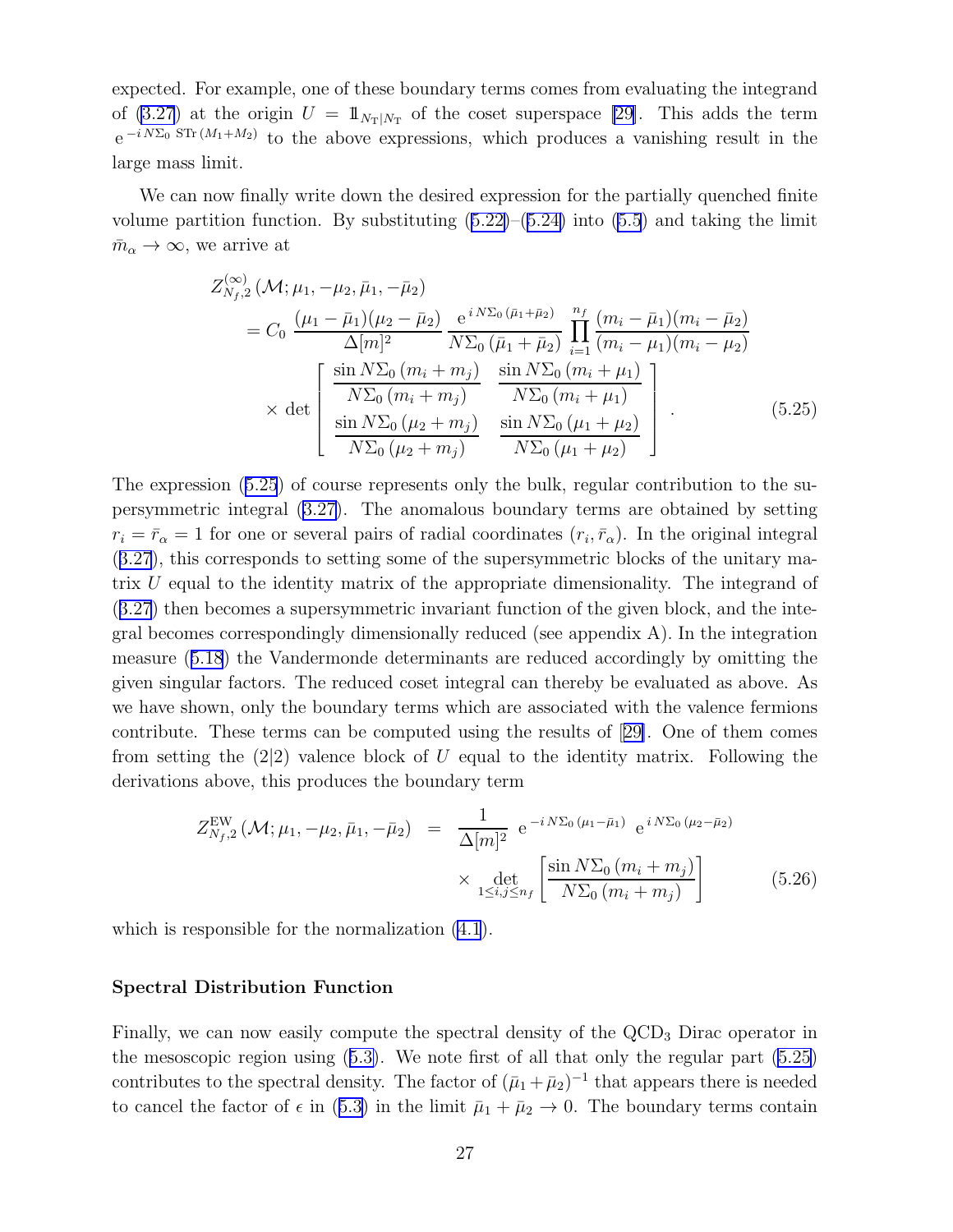<span id="page-27-0"></span>fewer non-compact integrations, so they either vanish in the limit  $\bar{m}_{\alpha} \to \infty$ , or they do not contain this factor and so vanish in the limit  $\epsilon \to 0^+$ . With this in mind, we can nowdifferentiate the expression ([5.25\)](#page-26-0) with respect to the valence quark masses  $\mu_i$  and takethe limit dictated in  $(5.3)$ . By using  $(5.24)$  $(5.24)$ , we then arrive at a relatively simple expression for the microscopic spectral density,

$$
\rho_s(u; \omega_1, \dots, \omega_{N_f}) = \frac{1}{\pi} \frac{\det \begin{bmatrix} \frac{\sinh(\omega_i + \omega_j)}{\omega_i + \omega_j} & \frac{\sinh(\omega_i + iu)}{\omega_i + iu} \\ \frac{\sinh(\omega_j - iu)}{\omega_j - iu} & 1 \end{bmatrix}}{\det \begin{bmatrix} \frac{\sinh(\omega_i + \omega_j)}{\omega_i + \omega_j} \end{bmatrix}}, \qquad (5.27)
$$

where we have again analytically continued both the unfolded masses  $\omega_i$  and the unfolded Dirac operator eigenvalues  $u$  to imaginary values, as these are the standard conventions that are used in gauge theory computations. The determinant in the numerator of (5.27) is of dimension  $(n_f + 1) \times (n_f + 1)$ , and the overall normalization constant  $C_0 = 1/\pi$ has been fixed by the usual matching condition between the microscopic density and the macroscopic density at the spectral origin,

$$
\lim_{u \to \infty} \rho_s(u; \omega_1, \dots, \omega_{N_f}) = \frac{\rho(0)}{N\Sigma_0} = \frac{1}{\pi} . \tag{5.28}
$$

### 5.3 Examples

The universal double-microscopic spectral density was computed in [\[10](#page-38-0)] using random matrix theory techniques and found to be given by a rather involved determinant formula involving Bessel functions of half-integer order. Here we have found that the supersymmetric method based entirely on the field theory formulation leads to an elegant expression (5.27) for the same quantity which is much more compact and convenient to use. Again, we have no direct proof of the equivalence of these two representations of the spectral density, but we note that they both involve determinants of the same dimension  $(n_f + 1) \times (n_f + 1)$ . We have checked that they agree in a number of special cases. For example, consider the case of two physical quarks,  $n_f = 1$ , of equal and opposite mass m. By using the trigonometric identity

$$
2\sinh(x+y)\sinh(x-y) = \cosh 2x - \cosh 2y \tag{5.29}
$$

the resulting  $2 \times 2$  determinant in (5.27) can be worked out to give the result

$$
\rho_s(u; \omega, -\omega) = \frac{1}{\pi} \left( 1 + \frac{\omega}{u^2 + \omega^2} \frac{\cos 2u - \cosh 2\omega}{\sinh 2\omega} \right) \tag{5.30}
$$

whichagrees with the known density of states from random matrix theory [[10](#page-38-0)]. Similar computations can be done for higher numbers of massive fermion flavours, and in each case we have found precise agreement with the results of [\[10\]](#page-38-0).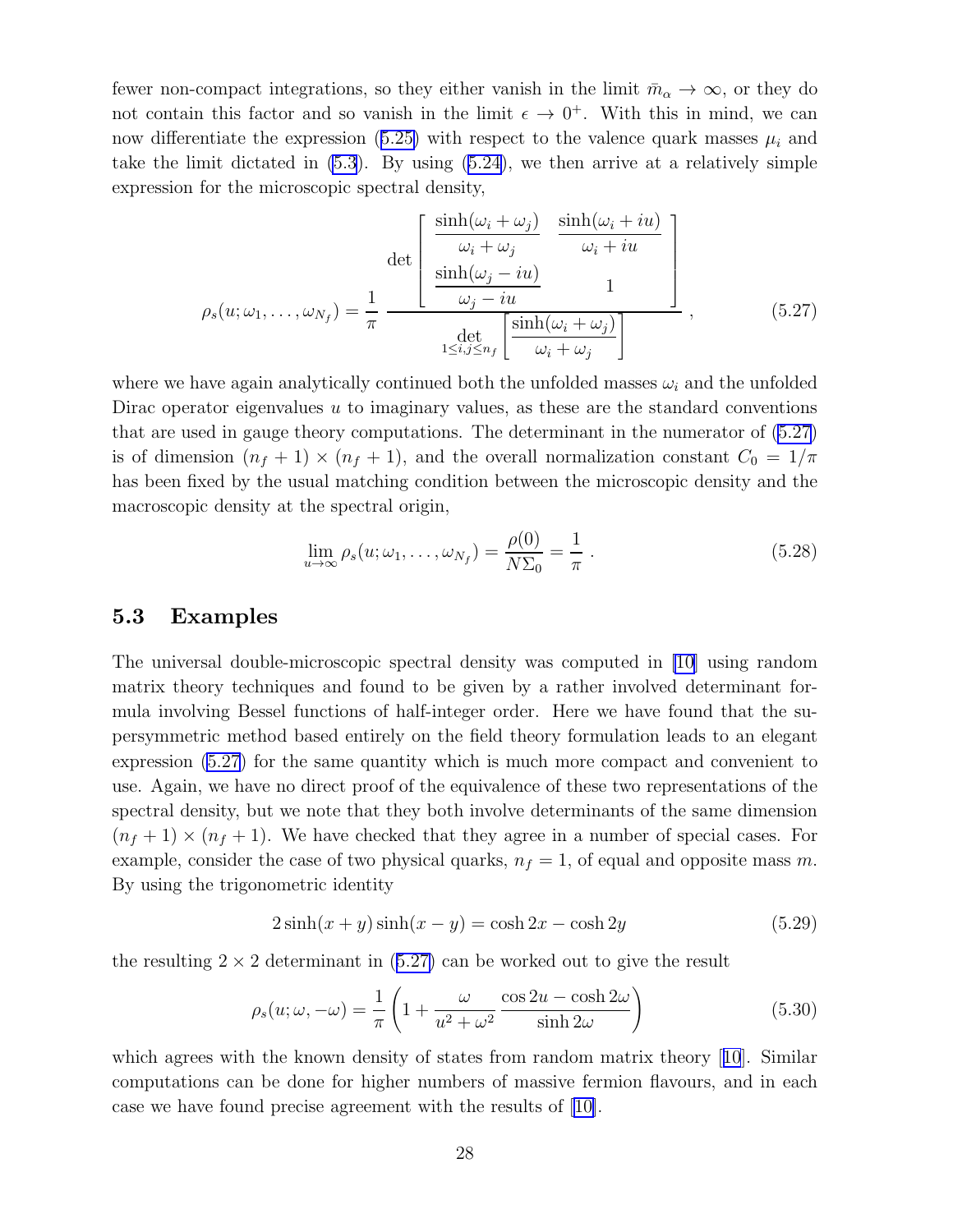<span id="page-28-0"></span>An important special case that can be worked out straightforwardly is that of an arbitrary number  $N_f = 2n_f$  of massless quarks. In this case, the ratio of determinants in ([5.27](#page-27-0)) produces an indeterminant form and must be defined by an appropriate regularizationin the limit  $\omega_i \rightarrow 0$ . In that limit, the argument of the determinant in ([5.24\)](#page-25-0) admits the Taylor series expansion

$$
f(\omega_i + \omega_j) \equiv \frac{\sinh(\omega_i + \omega_j)}{\omega_i + \omega_j} = \sum_{k,l=1}^{n_f} \mathcal{A}_{kl} \mathcal{B}_{li} \mathcal{B}_{kj} + \mathcal{O}\left(\omega_i^{n_f}\right) , \qquad (5.31)
$$

where we have defined the  $n_f \times n_f$  matrices

$$
\mathcal{A}_{ij} = f^{(i+j-2)}(0) \qquad , \qquad \mathcal{B}_{ij} = \frac{\omega_i^{j-1}}{(i-1)!} \ . \tag{5.32}
$$

In writing (5.31) we have used the fact that both the numerator and denominator of [\(5.24](#page-25-0)) vanish as  $\omega_i^{n_f-1}$  in the limit  $\omega_i \to 0$ . Since  $\det \mathcal{B} = \Delta[\omega]/\prod_{i=1}^{n_f} (i-1)!$ , this regulates the partition function [\(5.24\)](#page-25-0) and yields the finite result  $Z_{N_f}^{\text{LS}}(0,\ldots,0) = \det \mathcal{A}/(\prod_{i=1}^{n_f} (i-1)!)^2$ .

By substituting (5.31) into([5.27\)](#page-27-0), the microscopic spectral density can be written as the  $(n_f + 1) \times (n_f + 1)$  determinant

$$
\rho_s(u; 0, \dots, 0) = \frac{1}{\pi} \det \begin{pmatrix} \mathbb{1}_{n_f} & \mathcal{B}^{-1} \mathcal{A} \, \vec{a} \\ \vec{a}^\top \mathcal{B}^\top & 1 \end{pmatrix} \tag{5.33}
$$

where we have defined the  $n_f$ -dimensional vector

$$
\vec{a}_j = f^{(j-1)}(iu) \tag{5.34}
$$

The determinant (5.33) is readily evaluated by performing minor expansions along the last row and column with the finite result

$$
\rho_s(u; 0, \dots, 0) = \frac{1}{\pi} \left( 1 - \vec{a}^\top \mathcal{A} \, \vec{a} \right) \,. \tag{5.35}
$$

By substituting (5.32) and (5.34) into (5.35), and by using  $f^{(2n-1)}(0) = 0$  and  $f^{(2n)}(0) =$  $1/(2n+1)$ , the spectral density in the massless limit can thereby be written as

$$
\rho_s(u; 0, \dots, 0) = \frac{1}{\pi} \left[ 1 - \sum_{l=0}^{n_f - 1} \frac{(-1)^l}{2l+1} \sum_{k=1}^{2l+1} \left( \frac{d^{k-1}}{du^{k-1}} \frac{\sin u}{u} \right) \left( \frac{d^{2l-k+1}}{du^{2l-k+1}} \frac{\sin u}{u} \right) \right] . \tag{5.36}
$$

The function (5.36) can be expressed in terms of regular Bessel functions  $J_{\nu}(x)$  of halfinteger order  $\nu$  [[30\]](#page-39-0) by using the derivative formula

$$
J_{n+\frac{1}{2}}(x) = (-2)^n x^{n+\frac{1}{2}} \sqrt{\frac{2}{\pi}} \left(\frac{d}{dx^2}\right)^n \frac{\sin x}{x}
$$
(5.37)

which is valid for positive integral  $n$ , and the three-term recursion relations

$$
2J'_{\nu}(x) = J_{\nu-1}(x) - J_{\nu+1}(x) ,
$$
  
\n
$$
\frac{2\nu}{x} J_{\nu}(x) = J_{\nu-1}(x) + J_{\nu+1}(x) .
$$
\n(5.38)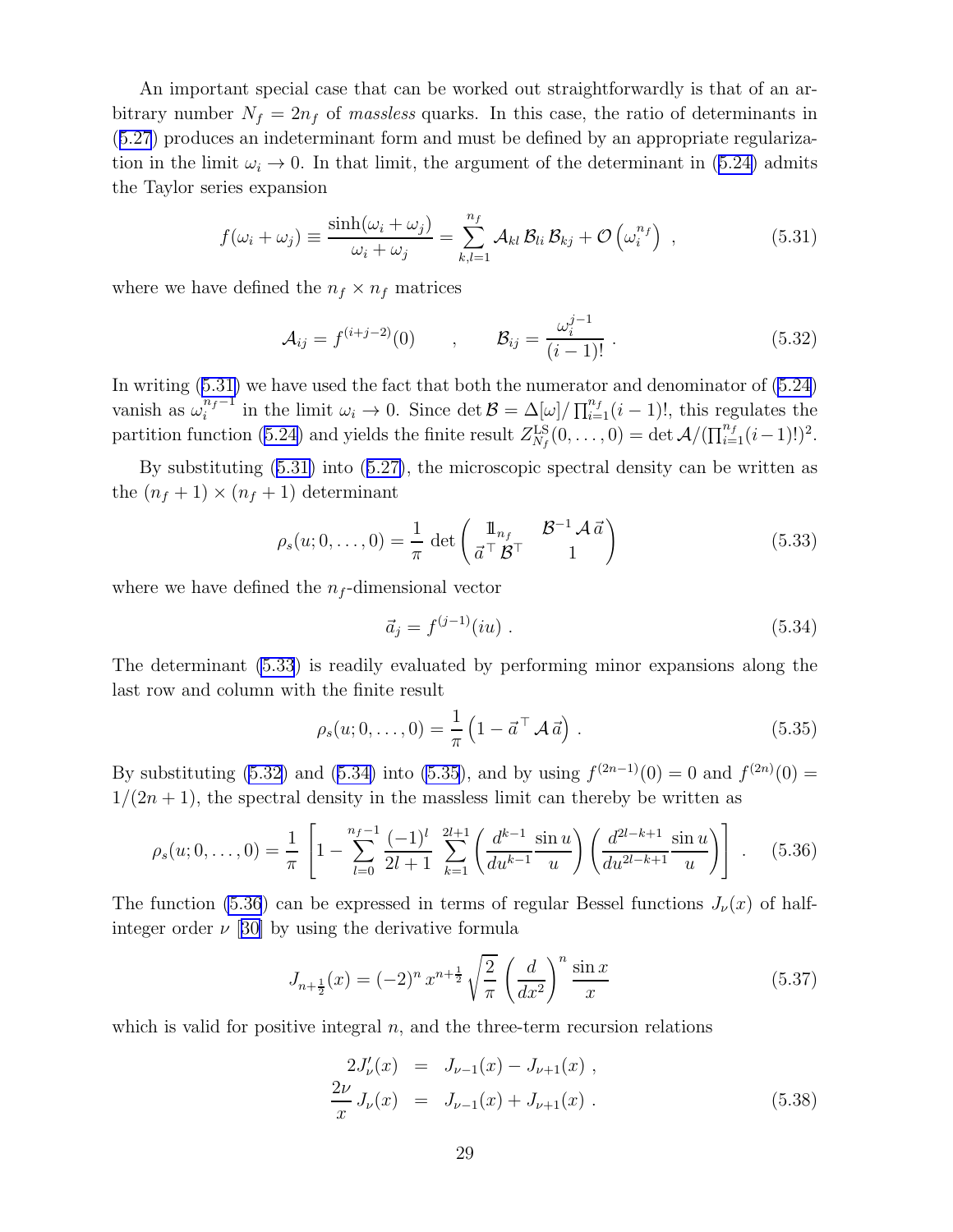After some algebra, the expression [\(5.36](#page-28-0)) can be simplified to the compact form

$$
\rho_s(u; 0, \dots, 0) = \frac{u}{4} \left[ J_{n_f - \frac{1}{2}}(u)^2 - J_{n_f + \frac{1}{2}}(u) J_{n_f - \frac{3}{2}}(u) + J_{n_f + \frac{1}{2}}(u)^2 - J_{n_f - \frac{1}{2}}(u) J_{n_f + \frac{3}{2}}(u) \right]
$$
(5.39)

which coincides with the massless spectral density obtained originally from random matrix theory [\[9,](#page-38-0) [36\]](#page-39-0). Here we have derived it directly from the effective finite volume partition function of  $\text{QCD}_3$  in the microscopic scaling regime.

In[[14](#page-38-0)] it was shown, by matching exact results from random matrix theory with the low energy effective field theory [\(1.6](#page-2-0)), that it is possible to express the spectral density of the  $\text{QCD}_3$  Dirac operator in terms of a ratio of two finite volume partition functions, one of which involves two additional fermion species of equal imaginary mass, as

$$
\rho_s(u; \omega_1, \dots, \omega_{N_f}) = \frac{1}{2\pi} \prod_{i=1}^{n_f} \left( u^2 + \omega_i^2 \right) \frac{Z_{N_f+2}^{\text{LS}}(\omega_1, \dots, \omega_{N_f}, iu, iu)}{Z_{N_f}^{\text{LS}}(\omega_1, \dots, \omega_{N_f})} \,. \tag{5.40}
$$

As mentioned at the beginning of section 5.2, this is not unexpected as the spectral density is given directly from([5.3\)](#page-21-0). The partition function in the numerator of (5.40) is understood as an analytical continuation in the additional fictitious fermion masses in which both mass parities are substituted by the value iu. The expression  $(5.27)$  can thereby be thought of as an explicit realization of this feature, with the appropriate analytic continuation of the coset representation [\(5.24](#page-25-0)) given by the numerator function in (5.40). This is the biggest advantage of the polar coordinate parametrization of the coset. The supersymmetric partners to both the sea and valence quarks are just spectators in this formalism, and it is the valence fermions themselves which give the explicit representation of the microscopic Dirac operator spectrum in terms of the effective field theory that is extended by additional fermionic species. Moreover, this result is completely independent of any random matrix theory representation of the quantum field theory.

As noted in[[14\]](#page-38-0), the relationship (5.40) gives a much more compact form for the spectral density than that found in [\[10](#page-38-0)]. Here we have found an even more convenient expression for it, based on a coset parametrization of the finite volume gauge theory partition function. We stress once more that in the ordinary, unquenched case there is no need for this coset analysis because the group integral extends over  $U(N_f)$  up to a unitary group volume factor. However, in the supersymmetric case we are forced to deal directly with the coset space because this volume factor vanishes[[21](#page-39-0)]. The results of section complete the goal that was set out in section 1 of this paper, namely an analytical derivation of the  $\angle QCD_3$  Dirac operator spectrum directly from quantum field theory. As a bonus, the supersymmetric form of the finite volume partially quenched partition function has thereby provided a new and much simpler expression for the microscopic spectral density. This illustrates the power behind the supersymmetric method.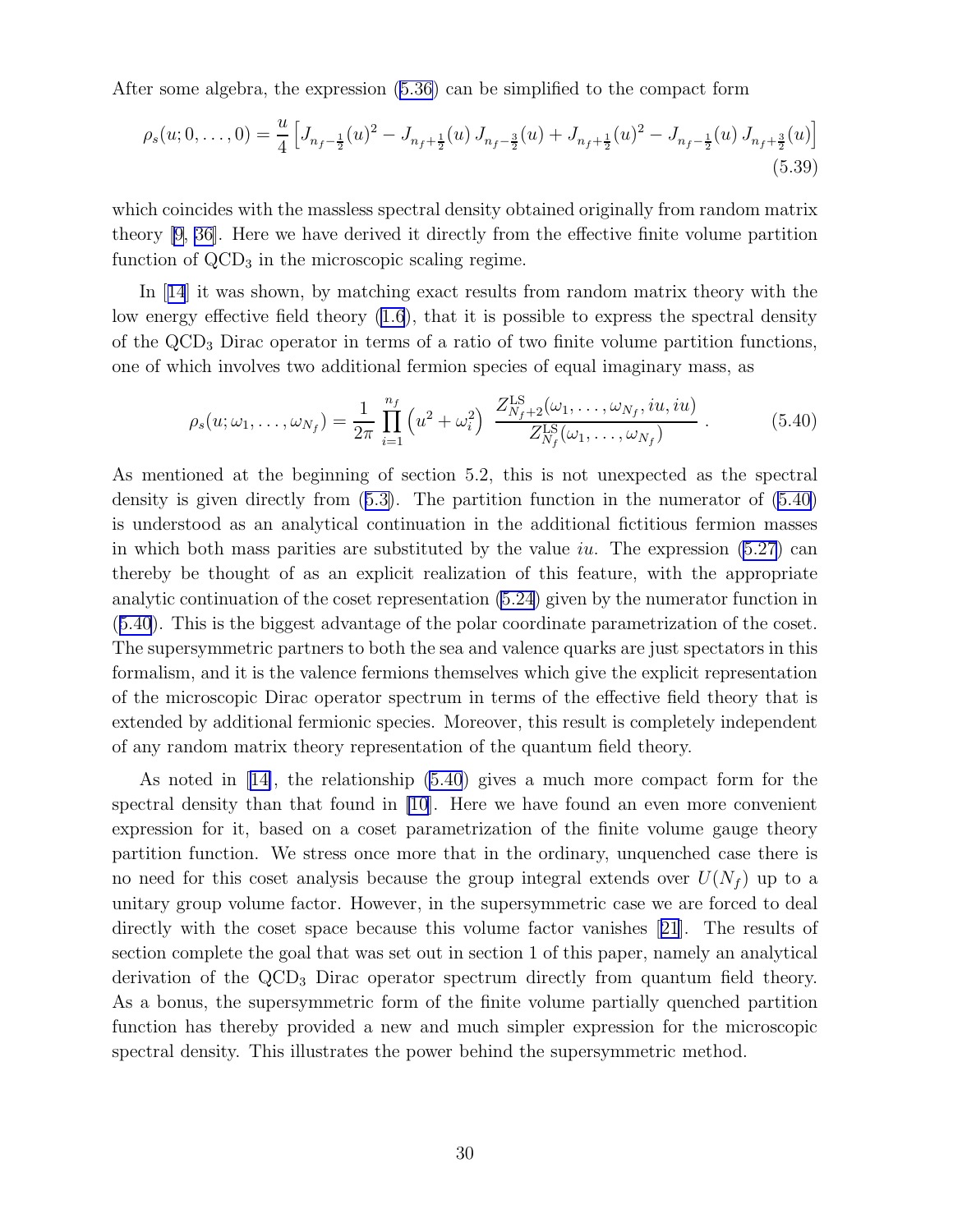### <span id="page-30-0"></span>6 Higher Order Spectral Correlation Functions

Just as the equivalence between the universal random matrix theory and low energy effective field theory partition functions is not sufficient to establish the computability of the microscopic Dirac operator spectrum in random matrix theory, neither is merely the computation of the spectral one-point function. To complete the proof, one needs to extend the calculations to derive the generic k-point spectral functions  $\rho_s(u_1, \ldots, u_k; {\omega_i})$ . It is clear that in this case one needs to consider a partially quenched quantum field theory involving  $N_v \geq k$  species of valence quarks, in which case the higher k-point spectral correlators may be computed as the discontinuity across the cut of a k-th order fermion susceptibility as

$$
\rho_s\Big(u_1,\ldots,u_k;\{\omega_i\}\Big) = \left(\frac{1}{2\pi i\,\Sigma_0}\right)^k \lim_{\epsilon \to 0^+} \prod_{l=1}^k \sum_{\sigma_l=\pm 1} \sigma_l \,\Sigma_s\Big(u_1 + i\sigma_1\epsilon,\ldots,u_k + i\sigma_k\epsilon;\{\omega_i\}\Big) \tag{6.1}
$$

where

$$
\Sigma_s \left( i\mu_1, \ldots, i\mu_k; \{\omega_i\} \right) = \left( -\frac{i}{N} \right)^k \frac{1}{Z_{N_f,0} \left( \frac{M_s}{N \Sigma_0} \right)}
$$

$$
\times \prod_{j=1}^k \frac{\partial}{\partial \mu_j} Z_{N_f, N_v} \left( \left\{ \frac{\omega_i}{N \Sigma_0} \right\} ; \{\mu_i, \bar{\mu}_i\} \right) \Big|_{\{\mu_i = \bar{\mu}_i\}} . \quad (6.2)
$$

In this section we will point out that the method described in the previous section can be used to derive the function (6.1) from a partially quenched field theory partition function involving  $N_v = 2k$  species of valence quarks and supersymmetric coset  $\tilde{G}(n_f; k, k)$ in([3.26\)](#page-15-0). Thus in three spacetime dimensions, the program for computing the full microscopic spectrum of  $i\mathcal{D}$  may be completed in a straightforward way, unlike the four dimensional case.

The calculation proceeds in exactly the same manner as in the previous section and we will therefore be very brief, only highlighting the salient points. The spectral  $k$ -point function (6.1) may be alternatively derived from[[32\]](#page-39-0)

$$
\rho_s(u_1,\ldots,u_k;\{\omega_i\}) = \left(\frac{1}{N\Sigma_0}\right)^k \frac{1}{Z_{N_f,0}\left(\frac{\mathcal{M}_s}{N\Sigma_0}\right)} \lim_{\epsilon \to 0^+} \left(\frac{\epsilon}{\pi}\right)^k
$$

$$
\times \prod_{j=1}^{2k} \frac{\partial}{\partial \mu_j} Z_{N_f,2k} \left(\frac{\mathcal{M}_s}{N\Sigma_0}; \{\mu_{2l-1}, -\mu_{2l}, \bar{\mu}_{2l-1}, -\bar{\mu}_{2l}\}\right) \Big|_{\substack{\mu_{2l-1} = \bar{\mu}_{2l-1} = \frac{iu_l}{N\Sigma_0} + \epsilon \\ \mu_{2l} = \bar{\mu}_{2l} = -\frac{iu_l}{N\Sigma_0} + \epsilon}} (6.3)
$$

The partially quenched field theory partition function in (6.3) may be evaluated in exactly the same way as described in section 5. For the regular part we find

$$
Z_{N_f,2k}^{(\infty)}\left(\mathcal{M}; \{\mu_{2l-1}, -\mu_{2l}, \bar{\mu}_{2l-1}, -\bar{\mu}_{2l}\}\right)
$$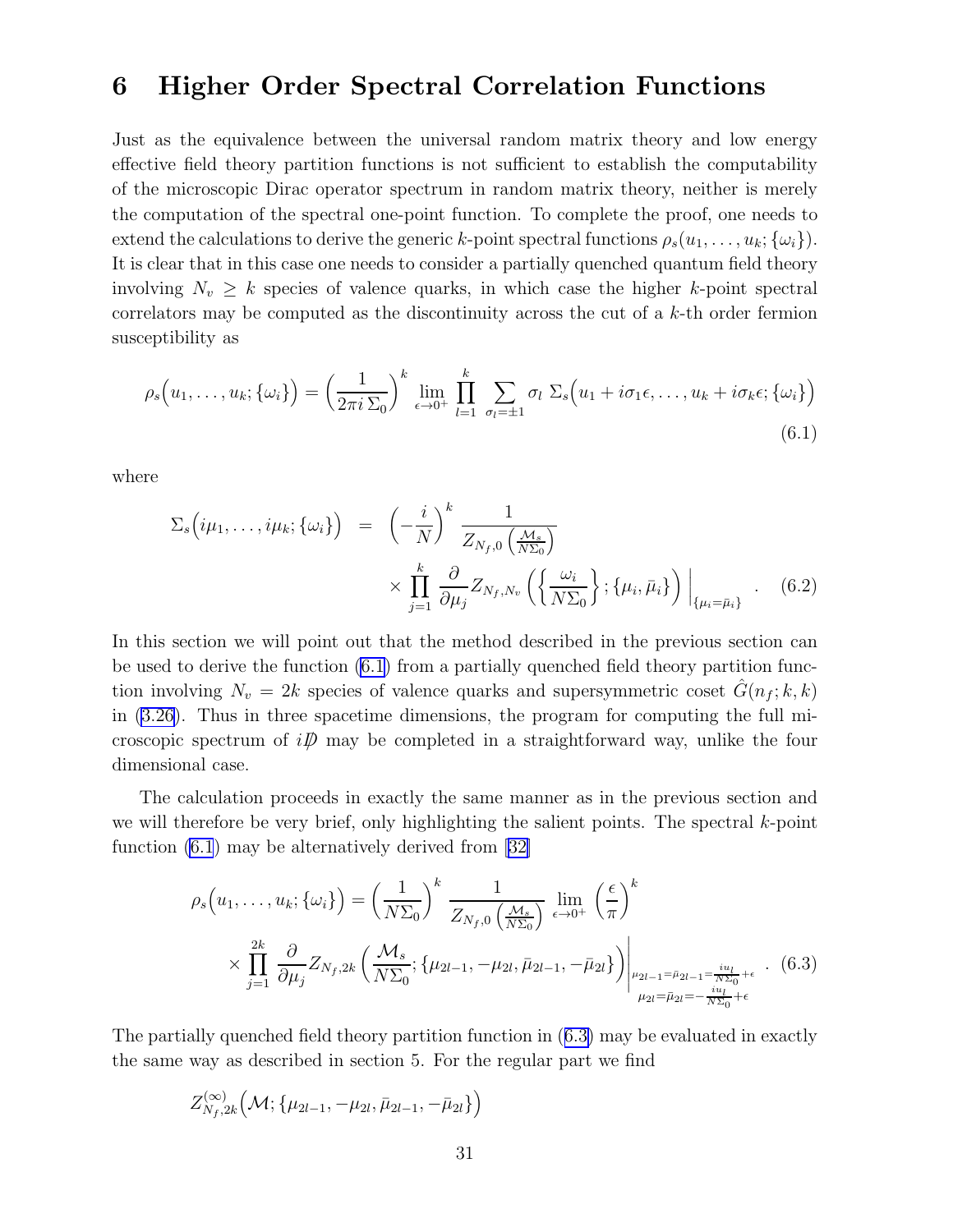<span id="page-31-0"></span>
$$
= \frac{C_0}{\Delta[m]^2} \frac{\prod\limits_{l,l'=1}^k (\mu_{2l-1} - \bar{\mu}_{2l'-1}) (\mu_{2l} - \bar{\mu}_{2l'})}{\prod\limits_{l  
 
$$
\times \prod_{i=1}^{n_f} \prod_{l=1}^k \frac{(m_i - \bar{\mu}_{2l-1})(m_i - \bar{\mu}_{2l-1})}{(m_1 - \mu_{2l-1})(m_i - \mu_{2l-1})} \frac{\det}{\det N\Sigma_0 (\bar{\mu}_{2l-1} + \bar{\mu}_{2l'})}
$$
  
 
$$
\times \det \left[ \frac{\frac{\sin N\Sigma_0 (m_i + m_j)}{N\Sigma_0 (m_i + m_j)}}{\frac{\sin N\Sigma_0 (m_i + \mu_{2l'})}{N\Sigma_0 (\mu_{2l-1} + \mu_{2l'})}} \frac{\sin N\Sigma_0 (m_i + \mu_{2l'})}{N\Sigma_0 (\mu_{2l-1} + \mu_{2l'})} \right]
$$
(6.4)
$$

where the second determinant is of dimension  $(n_f + k) \times (n_f + k)$ , while for the Efetov-Wegner term which yields the normalization [\(4.1](#page-17-0)) we find

$$
Z_{N_f,2k}^{\text{EW}}\Big(\mathcal{M}; \{\mu_{2l-1}, -\mu_{2l}, \bar{\mu}_{2l-1}, -\bar{\mu}_{2l}\}\Big) = \frac{1}{\Delta[m]^2} \prod_{l=1}^k e^{-i N \Sigma_0 (\mu_{2l-1} - \bar{\mu}_{2l-1})} e^{i N \Sigma_0 (\mu_{2l} - \bar{\mu}_{2l})} \det_{1 \le i,j \le n_f} \left[ \frac{\sin N \Sigma_0 (m_i + m_j)}{N \Sigma_0 (m_i + m_j)} \right].
$$
\n(6.5)

The microscopic spectral k-point function now follows from differentiating (6.4) with respect to the valence quark masses as prescribed by([6.3\)](#page-30-0). Note that if we expand the  $k \times k$  determinant in (6.4) as a sum over elements of the symmetric group  $S_{2k}$ , then only the contribution from the identity permutation survives in the limit  $\bar{\mu}_{2l-1} + \bar{\mu}_{2l} \rightarrow 0$ , since itis only that term which cancels the factor of  $\epsilon^k$  in ([6.3\)](#page-30-0). In this way we arrive at

$$
\rho_s(u_1,\ldots,u_k;\{\omega_i\}) = \left(\frac{1}{\pi}\right)^k \frac{\det\begin{bmatrix} \frac{\sinh(\omega_i + \omega_j)}{\omega_i + \omega_j} & \frac{\sinh(\omega_i + i u_{l'})}{\omega_i + i u_{l'}}\\ \frac{\sinh(\omega_j - i u_l)}{\omega_j - i u_l} & \frac{\sin(u_l - u_{l'})}{u_l - u_{l'}} \end{bmatrix}}{\det\begin{bmatrix} \frac{\sinh(\omega_i + \omega_j)}{\omega_i + \omega_j} \end{bmatrix}},\qquad(6.6)
$$

where the determinant in the numerator of (6.6) is of dimension  $(n_f + k) \times (n_f + k)$ . For example, in the simplest case of quenched fermions,  $N_f = 0$ , the expression (6.6) reduces to

$$
\rho_s(u_1, \dots, u_k) = \det_{l,l'} \left[ \frac{1}{\pi} \frac{\sin(u_l - u_{l'})}{u_l - u_{l'}} \right]
$$
(6.7)

which is the expected representation in this case of the  $k$ -point function in terms of the spectral sine-kernel of the unitary ensemble[[14\]](#page-38-0).

The expression (6.6) is again an explicit representation of the formula[[16\]](#page-38-0) for the spectral k-point function in terms of a ratio of two finite volume partition functions, one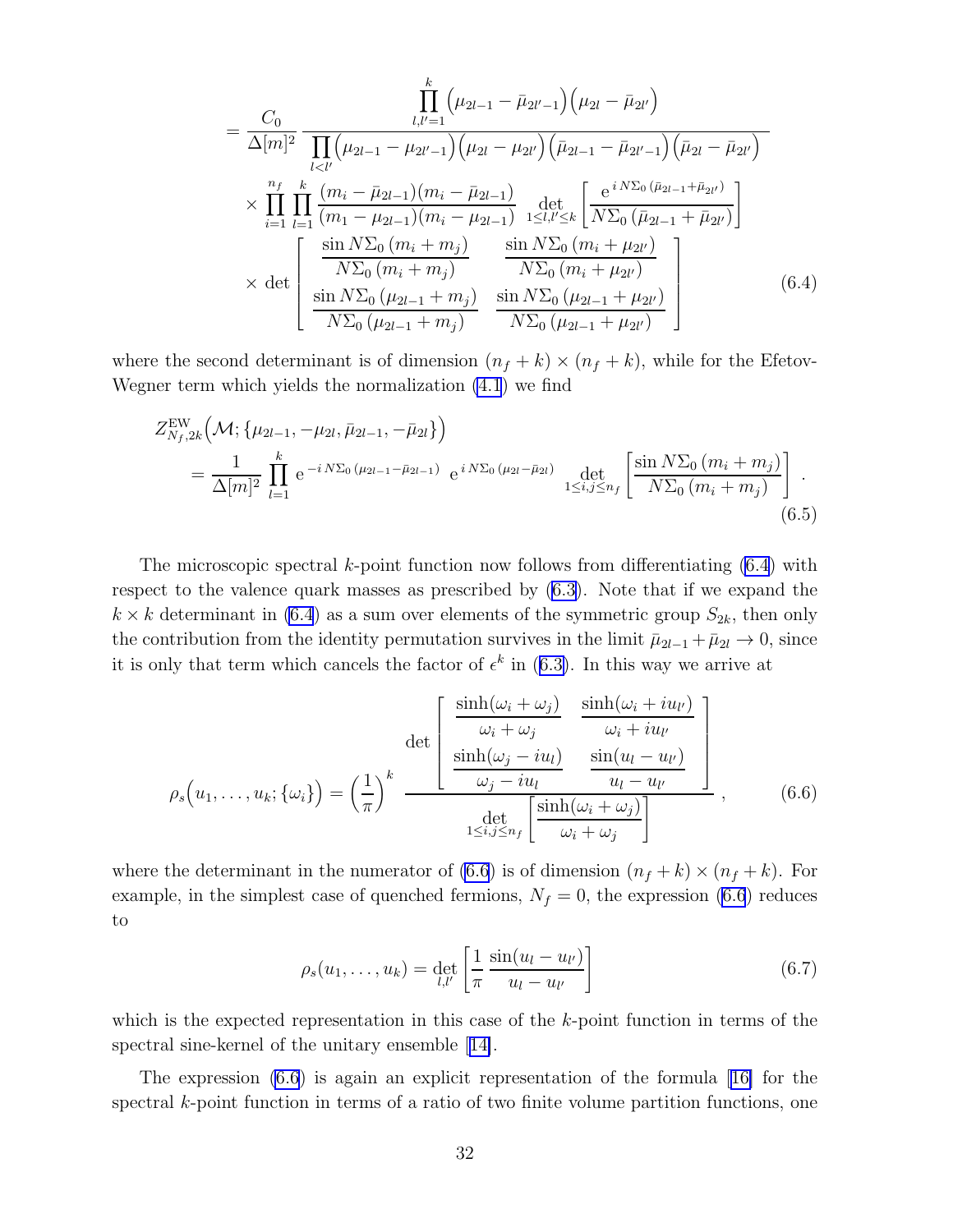<span id="page-32-0"></span>of which now involves  $2k$  additional species of fictitious quarks of imaginary mass, as

$$
\rho_s(u_1,\ldots,u_k;\{\omega_i\}) = \left(\frac{1}{2\pi}\right)^k \prod_{l=1}^k \prod_{i=1}^{n_f} \left(u_l^2 + \omega_i^2\right) \Delta \left[u^2\right]^2
$$

$$
\times \frac{Z_{N_f+2k}^{\text{LS}}\left(\{\omega_i\},i u_1,i u_1,\ldots,i u_k,i u_k\right)}{Z_{N_f}^{\text{LS}}\left(\{\omega_i\}\right)} \,. \tag{6.8}
$$

However, the representation [\(6.6](#page-31-0)) is a new and much more explicit form of the microscopic k-point spectral function. The equivalent representation of this function in terms of a  $k \times k$ determinant of the random matrix theory spectral kernel [\[10](#page-38-0), [14](#page-38-0)] leads to consistency conditions on the finite volume partition functions[[16](#page-38-0)]. The very explicit determinant formula [\(6.6](#page-31-0)) may provide a straightforward proof of this theorem, and hence of the equivalence of this field theoretical expression with that obtained from random matrix theory. We will not do so here, but we have checked this equivalence in a number of cases. As discussed in[[16](#page-38-0)], these consistency conditions are related to the fact that the finite volume gauge theory partition function, which is an Itzykson-Zuber integral, is the  $\tau$ -function of an integrable KP hierarchy.

#### Acknowledgments

The author thanks G. Akemann, J. Verbaarschot and M. Zirnbauer for helpful discussions and correspondence, and P. Damgaard for extensive discussions and a careful reading of the manuscript. This work was supported in part by an Advanced Fellowship from the Particle Physics and Astronomy Research Council (U.K.).

## Appendix A Supersymmetric Limit

Starting from the original random matrix theory partition function [\(3.1](#page-11-0)) and following the exact same steps used in section 3.1 to arrive at([3.16\)](#page-13-0), we may infer the supersymmetric representation

$$
Z_{N_f,N_v}(\{m_i\};\{\mu_i,\bar{\mu}_i\}) = \int\limits_{gl(N_f+N_v|N_v)} D\Lambda \, \mathrm{e}^{-\frac{N\Sigma_0^2}{2}\,\mathrm{STr}\,\Lambda^2} \, \mathrm{SDet}^{\,N}\left(\Lambda - i\,\hat{\mathcal{M}}'\right) \, . \tag{A.1}
$$

In this appendix we will start by formally proving that the partition function (A.1) reduces to the expected one for ordinary QCD<sub>3</sub> in the supersymmetric limit where  $\mu_i = \bar{\mu}_i$  for each  $i = 1, \ldots, N_v$ . For this, we decompose the  $(N_f + N_v|N_v)$  supermatrix  $\Lambda$  into the  $(1|1)$  supermatrix

$$
\bar{\Lambda} = \begin{pmatrix} \lambda_{N_f+1,N_f+1} & \bar{\chi}_{N_f+1,1} \\ \chi_{1,N_f+1} & i\bar{\lambda}_{11} \end{pmatrix} , \qquad (A.2)
$$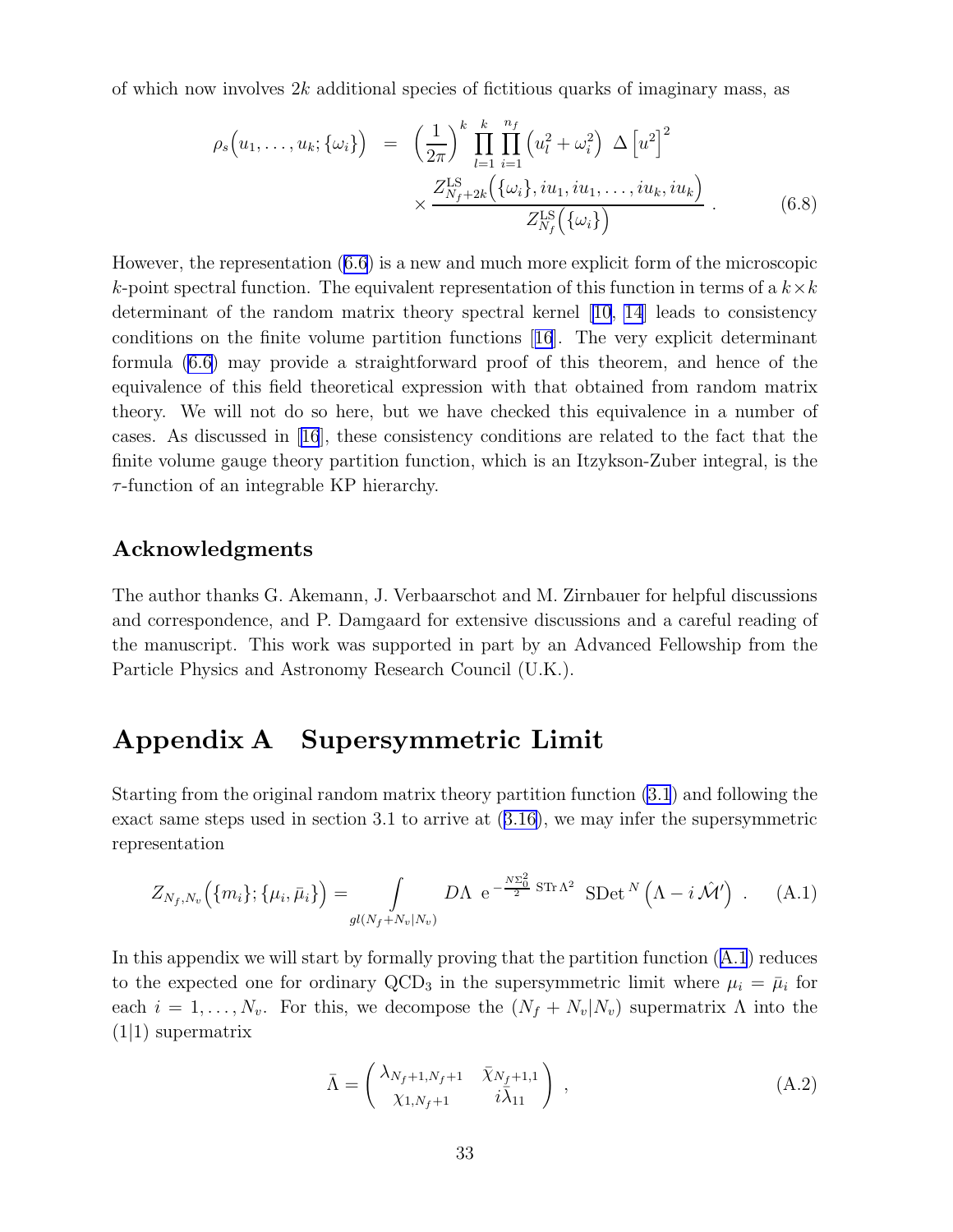<span id="page-33-0"></span>the  $2 \cdot (N_f + 2N_v - 2)$  supervectors

$$
\Psi_A = \begin{pmatrix} \Lambda_{A,N_f+1} \\ \Lambda_{A,N_f+N_v+1} \end{pmatrix} \n\bar{\Psi}_A = \begin{pmatrix} \Lambda_{N_f+1,A} & \Lambda_{N_f+N_v+1,A} \end{pmatrix} \quad \text{for } A \neq N_f+1, N_f+N_v+1
$$
\n(A.3)

of dimension (1|1), and the remaining  $(N_f + N_v - 1|N_v - 1)$  supermatrix which we denote by  $\Lambda_r$ . We may then write the integrand  $F(\Lambda) = e^{-\frac{N\Sigma_0^2}{2}ST_r\Lambda^2}$  SDet  $N(\Lambda - i\mathcal{M}')$  of  $(A.1)$ as

$$
F(\Lambda) = \bar{F}(\bar{\Lambda}; \{\Psi_A, \bar{\Psi}_A\}; \Lambda_r), \qquad (A.4)
$$

and in the degenerate case  $\mu_i = \bar{\mu}_i$  it possesses the invariances

$$
\bar{F}\left(U\bar{\Lambda}U^{-1}; \{U\Psi_{\alpha}, \bar{\Psi}_{\alpha}U^{-1}\}; \Lambda_{\mathbf{r}}\right) = \bar{F}\left(\bar{\Lambda}; \{\Psi_{\alpha}, \bar{\Psi}_{\alpha}\}; \Lambda_{\mathbf{r}}\right) \tag{A.5}
$$

for all  $U \in GL(1|1)$ . The partition function may then be written as

$$
Z_{N_f,N_v}(\lbrace m_i \rbrace; \lbrace \mu_i, \mu_i \rbrace) = \int_{gl(N_f+N_v-1|N_v-1)} DA_r \prod_A \int_{\mathbb{C}^{1|1}} D\Psi_A \ D\bar{\Psi}_A \ \mathcal{Z}(\lbrace \Psi_B, \bar{\Psi}_B \rbrace; \Lambda_r)
$$
\n(A.6)

where

$$
\mathcal{Z}(\{\Psi_A, \bar{\Psi}_A\}; \Lambda_r) = \int\limits_{gl(1|1)} D\bar{\Lambda} \ \bar{F}(\bar{\Lambda}; \{\Psi_A, \bar{\Psi}_A\}; \Lambda_r) . \tag{A.7}
$$

Using the invariance of the Haar measure one finds that (A.7) is an invariant function of the supervectors (A.3),

$$
\mathcal{Z}(\lbrace U\Psi_A, \bar{\Psi}_A U^{-1}\rbrace; \Lambda_r) = \mathcal{Z}(\lbrace \Psi_A, \bar{\Psi}_A \rbrace; \Lambda_r) \qquad , \qquad U \in GL(1|1) . \tag{A.8}
$$

It then follows from the Parisi-Sourlas reduction[[27\]](#page-39-0) that

$$
Z_{N_f,N_v}(\{m_i\};\{\mu_i,\mu_i\}) = \int\limits_{gl(N_f+N_v-1|N_v-1)} D\Lambda_r \, \mathcal{Z}(\{0,0\};\Lambda_r) \,.
$$
 (A.9)

Next we may invoke the Efetov-Wegner theorem [\[27](#page-39-0)] which states that

$$
\int_{gl(1|1)} D\overline{\Lambda} G(\overline{\Lambda}) = G(0)
$$
\n(A.10)

for any supersymmetric invariant function G, i.e.  $G(\bar{\Lambda}) = G(U\bar{\Lambda}U^{-1})$  for all  $U \in GL(1|1)$ . Applying this result to the integral  $\mathcal{Z}(\{0,0\};\Lambda_r)$ , we arrive at

$$
Z_{N_f,N_v}(\{m_i\};\{\mu_i,\mu_i\}) = \int\limits_{gl(N_f+N_v-1|N_v-1)} D\Lambda_r \ \bar{F}\big(0;\{0,0\};\Lambda_r\big) \ . \tag{A.11}
$$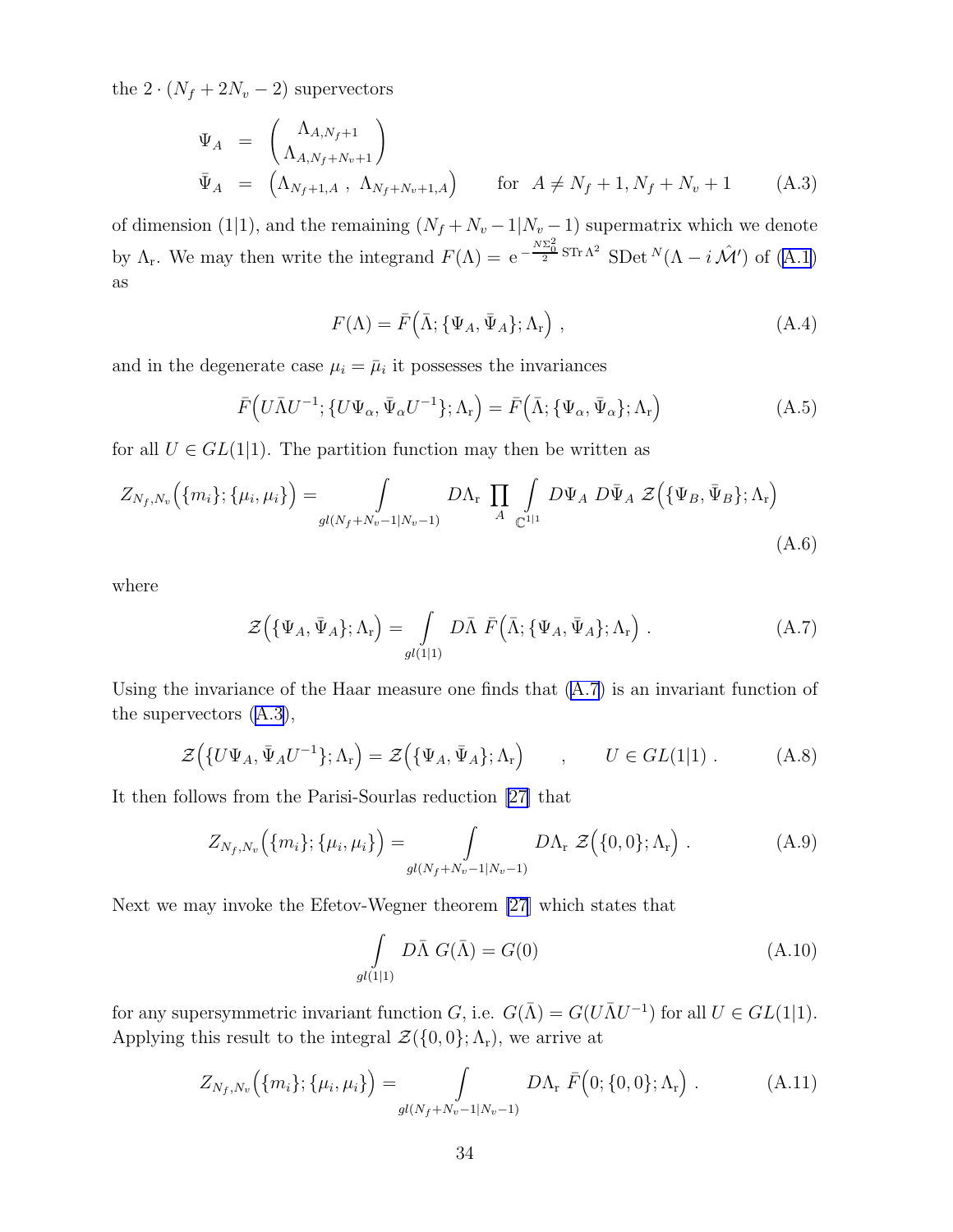Now we repeat this procedure by decomposing  $\Lambda_{r}$  analogously, starting with a (1|1) supermatrix $\bar{\Lambda}_{r}$  with diagonal bosonic elements  $\lambda_{N_f+2,N_f+2}$  and  $i\bar{\lambda}_{22}$ , as in ([A.2\)](#page-32-0). We iterate this reduction until all the Grassmann components and the  $N_v \times N_v$  boson-boson block of the original supermatrix  $\Lambda$  have been eliminated. The final result is the reduced partition function

$$
Z_{N_f,N_v}(\{m_i\};\{\mu_i,\mu_i\}) = Z_{N_f,0}(\mathcal{M}) = \int_{u(N_f)} DX \ e^{-\frac{N\Sigma_0^2}{2}\text{tr }X^2} \ \det^N(X - i\mathcal{M}) \ . \tag{A.12}
$$

It is independent of the valence quark masses and is the standard one for ordinary  $\text{QCD}_3$ expressed as an integral over the physical flavour space[[15](#page-38-0)]. In the microscopic limit, it becomes the finite volume partition function [\(1.6](#page-2-0)), $Z_{N_f,0}^{(\infty)}(\mathcal{M}) = Z_{N_f}^{\text{LS}}(\mathcal{M})$  [[9, 15](#page-38-0)]. In the original field theory formulation, this reduction can be understood in perturbation theory by noting that each bosonic superpartner to the valence fermions contributes a Feynman diagram of equal magnitude but opposite sign to the partition function. This cancellation of graphs with valence fermion loops is precisely what is required for the associated spectral density to be equal to the  $\rm{QCD}_3$  spectral density. Note that this normalization is non-trivial, since the invariances of the function  $G(\Lambda)$  would naively imply that the integral [\(A.10](#page-33-0)) vanishes because of the Grassmann integrations. Indeed, the right-hand side of  $(A.10)$  is an example of an Efetov-Wegner boundary term which is characteristic of superintegrals [\[25](#page-39-0)]–[\[29](#page-39-0)].

A similar argument can be used to show that the supersymmetric form [\(3.16](#page-13-0)) of the randommatrix theory partition function ([3.3\)](#page-11-0) reduces to ([A.1\)](#page-32-0) in the limit  $\overline{\mathcal{M}} \to \infty$ . For this, we write the superdeterminant in [\(3.16](#page-13-0)) as

$$
\text{SDet}\,\left(\Lambda - i\,\hat{\mathcal{M}}\right) = \prod_{j=1}^{N_f} \frac{i}{\bar{m}_j} \text{ SDet}\left[i\,\text{diag}\left(\mathbb{1}_{N_f + N_v} \left|\bar{\mathcal{M}}^{-1}, \mathbb{1}_{N_v}\right)\right]\,\Lambda + \text{diag}\left(\mathcal{M}, \mu_1, \dots, \mu_{N_v} \left|\mathbb{1}_{N_f}, \bar{\mu}_1, \dots, \bar{\mu}_{N_v}\right|\right) \right] \,.
$$
 (A.13)

We now use [\(3.17](#page-13-0)) to expand (A.13) for  $\bar{m}_{\alpha} \to \infty$  in the  $N_f \times N_f$  boson-boson block matrix corresponding to the physical quark superpartners. In this limit, the argument of the superdeterminant in (A.13) is a  $GL(N_f, \mathbb{C})$  invariant function of this block, and also of the  $2N_v$  supervectors in  $\mathbb{C}^{N_f|N_f}$  which comprise the  $N_f \times N_v$  and  $N_v \times N_f$  blocks of  $\Lambda$ and their supersymmetric counterparts. By applying the above reduction theorems, we therebyfind that  $(3.16)$  reduces to  $(A.1)$  $(A.1)$  $(A.1)$  in the large mass limit. The question of whether the supersymmetric and large mass limits commute with the thermodynamic limit  $N \to \infty$ is somewhat more subtle. The appropriate large mass expansion for  $N \to \infty$  is described in section 6, along with the pertinent Efetov-Wegner terms for the supersymmetric limit. For a more detailed proof that the limits  $N \to \infty$  and  $\bar{m}_{\alpha} \to \infty$  are commutable at least for the purpose of computing spectral correlation functions, see[[37](#page-39-0)], where a similar supersymmetrization using fictitious supersymmetric sea quark partners was applied to the partition function of the chiral Gaussian unitary ensemble relevant for QCD4.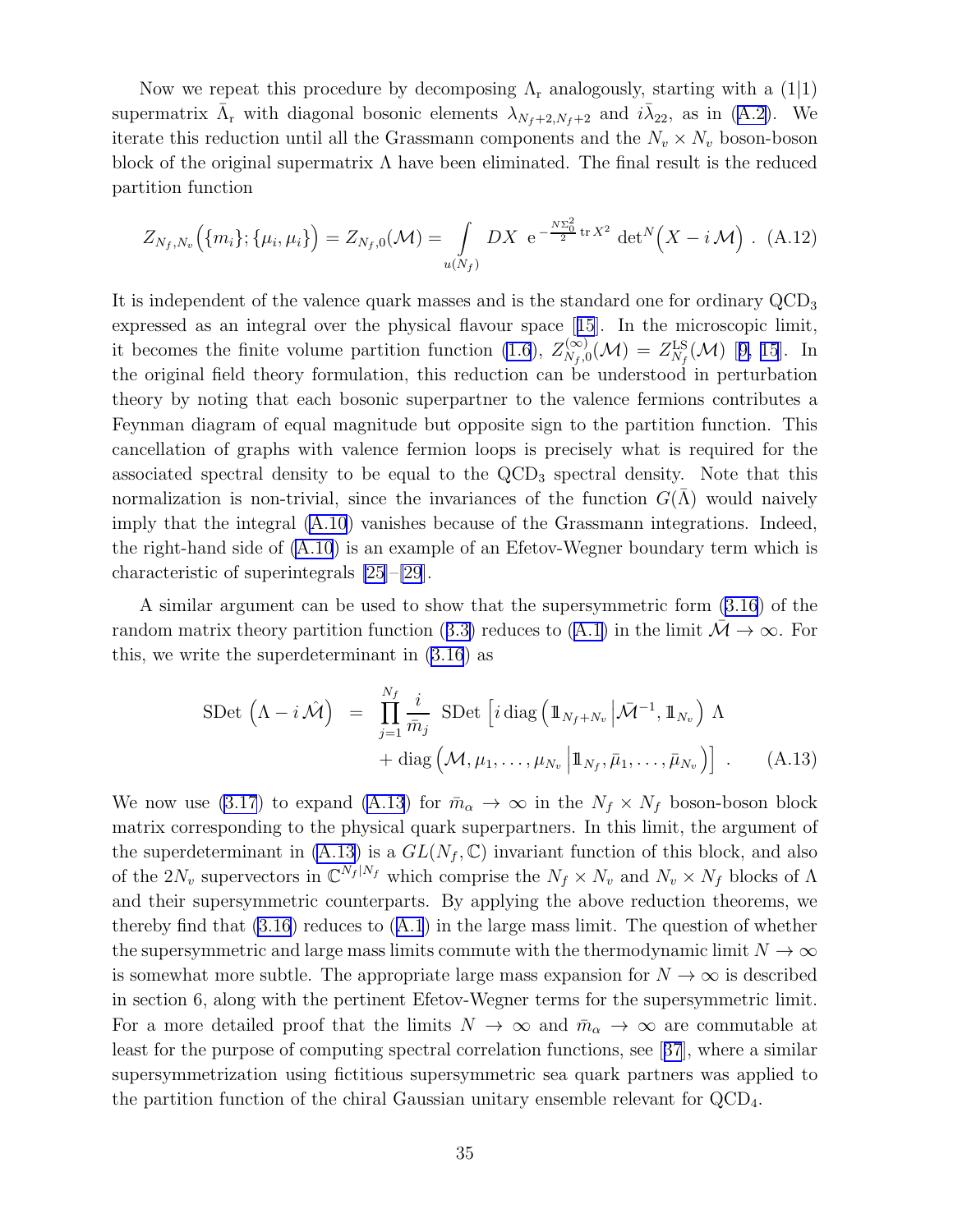# <span id="page-35-0"></span>Appendix B Supersymmetric Itzykson-Zuber Formula

In this appendix we will give a simple derivation of the supersymmetric extension of the Itzykson-Zuber formula for the unitary supergroup  $U(N|M)$  [\[22](#page-39-0)]. The integral is

$$
\mathcal{I}[X,Y;\kappa] = \int_{U(N|M)} DU \, e^{\kappa \, \text{STr} \, \left(XUVU^{\dagger}\right)} \tag{B.1}
$$

where

$$
DU = \prod_{i,j=1}^{N} dU_{ij} dU_{ij}^* \delta \left( \sum_A U_{iA} U_{jA}^* - \delta_{ij} \right) \prod_{\alpha,\beta=1}^{M} dU_{\alpha\beta} dU_{\alpha\beta}^* \delta \left( \sum_A U_{\alpha A} U_{\beta A}^* - \delta_{\alpha\beta} \right)
$$
  

$$
\otimes \prod_{k=1}^{N} \prod_{\sigma=1}^{M} \frac{\partial}{\partial U_{k\sigma}} \frac{\partial}{\partial U_{k\sigma}^*} \sum_{B=1}^{N+M} U_{kC} U_{\sigma C}^* \prod_{\rho=1}^{N} \prod_{l=1}^{M} \frac{\partial}{\partial U_{\rho l}} \frac{\partial}{\partial U_{\rho l}^*} \sum_{C=1}^{N+M} U_{\rho C} U_{lC}^* \qquad (B.2)
$$

is the invariant Haar-Berezin measure on  $U(N|M)$ ,  $\kappa \in \mathbb{C}$  is a constant parameter, and  $X, Y \in u(N|M)$ . The super-unitary invariance of the Haar measure implies that X and Y may be taken to be diagonal without any loss of generality. Let  $x_A = (x_i, \bar{x}_{\alpha})$ and  $y_A = (y_i, \bar{y}_\alpha)$  be their respective supereigenvalues, where here and in the following capital Latin letters  $A = 1, \ldots, N + M$  label the complete set of supersymmetric indices, while lower case Latin letters  $i = 1, \ldots, N$  label the fermionic indices and Greek letters  $\alpha = 1, \ldots, M$  the bosonic indices (This is the same notation used in the text). We denote by  $\varepsilon(A)$  the Grassmann grading of the index A defined by  $\varepsilon(i) = 1 \mod 2$  and  $\varepsilon(\alpha) = 0 \mod 2.$ 

The crucial observation that we shall make here is that the integral (B.1) is effectively defined over the homogeneous superspace  $U(N|M)/U(1)^{N|M}$ . In the purely bosonic case  $M = 0$ , such an integral would be over a coadjoint orbit of the ordinary unitary group and it would define a dynamical system which satisfies the hypotheses of the Duistermaat-Heckman theorem (see [\[38](#page-39-0)] for a detailed exposition of the subject). This means that the semi-classical approximation to the integral, obtained by summing over all extrema (minima, maxima and saddle-points) of the argument of the exponential, is exact. In the present case, we need the analog of the Duistermaat-Heckman theorem for supermanifolds. The conditions under which the stationary phase approximation is exact for such superintegrals are discussed in [\[39](#page-39-0)]. In the following we will assume that these criteria are met by the integral (B.1) and simply evaluate it in the saddle-point approximation. This is justified by the fact that the ordinary integration manifolds supporting the unitary supergroup are symmetric spaces, in the usual sense. The basic point is that the superintegral (B.1) contains the same, large amount of symmetries that its bosonic counterpart has, which is the feature that is always responsible for the exactness of the semi-classical approximation in such instances[[38](#page-39-0)].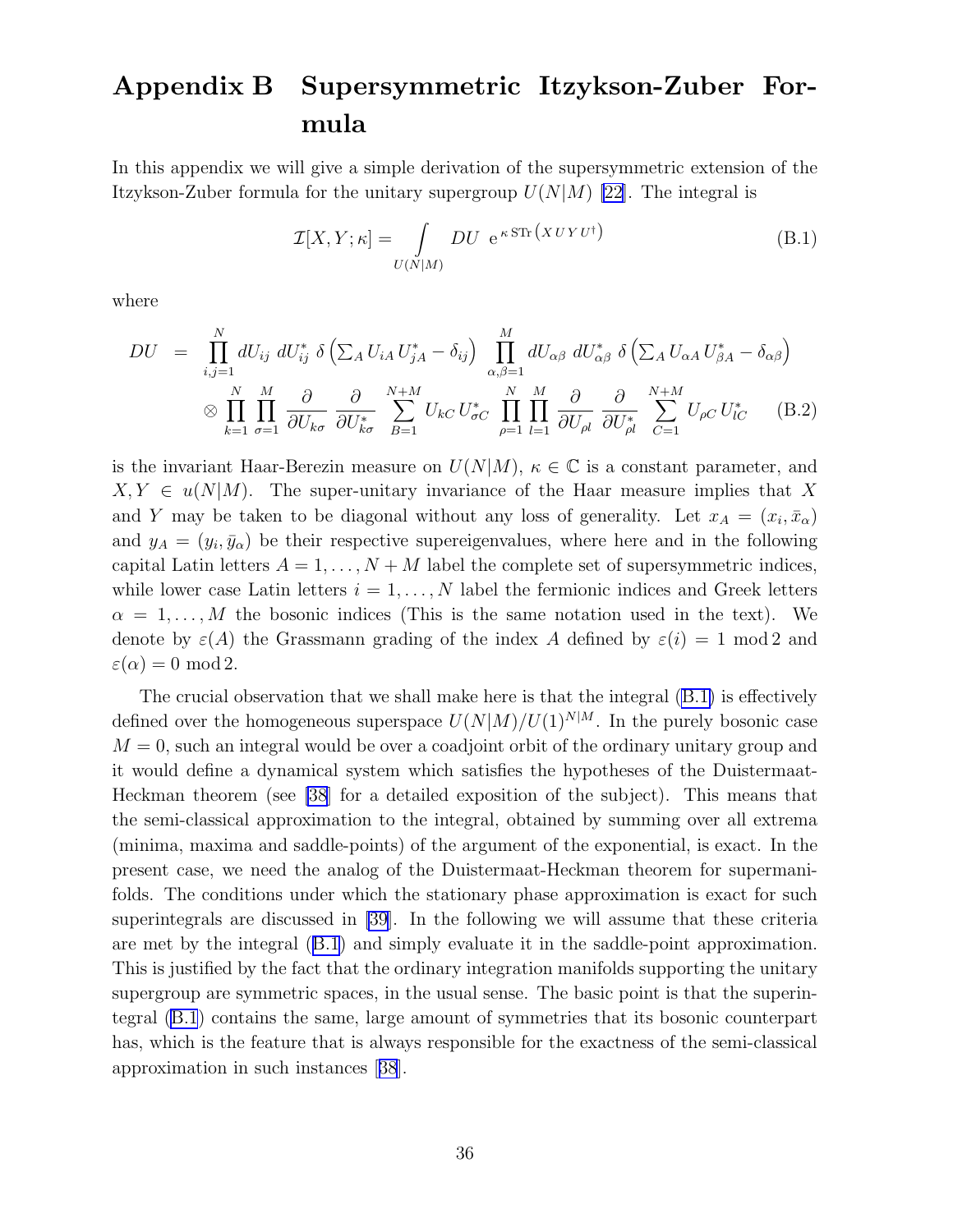For this, we first need to find the extrema of the function

$$
\mathcal{H}[U] = \text{STr}\,\left(X \, U \, Y \, U^{\dagger}\right) = \sum_{A,B=1}^{N+M} (-1)^{\varepsilon(A)+1} \, x_A \, y_B \, \left|U_{AB}\right|^2. \tag{B.3}
$$

By using the identity

$$
\frac{\partial}{\partial U_{AB}} U_{CD}^{\dagger} = (-1)^{\varepsilon(B) + \varepsilon(C) + 1} U_{CA}^{\dagger} U_{BD}^{\dagger}
$$
 (B.4)

for  $U \in U(N|M)$ , we find that the saddle-point equation reads

$$
\[X, \, UYU^{\dagger}\] = 0 \tag{B.5}
$$

which for  $X$  and  $Y$  diagonal becomes

$$
x_A \sum_{C=1}^{N+M} U_{AC} y_C U_{CB}^{\dagger} = (-1)^{\varepsilon(A)+\varepsilon(B)} x_B \sum_{C=1}^{N+M} U_{AC} y_C U_{CB}^{\dagger} . \tag{B.6}
$$

Up to irrelevant elements of the Cartan subgroup  $U(1)^{N|M}$  of  $U(N|M)$ , the only solutions  $U$  of (B.6) are those matrices which permute the eigenvalues of the matrix  $Y$ , i.e.  $\sum_{C} U_{AC} y_C U_{CB}^{\dagger} = y_{P(A)} \delta_{AB}$  with  $P \in S_{N+M}$ . It is easy to see that there are no Grassmann-odd permutation matrices  $P \in U(N|M)$  that can map bosonic and fermionic indices into one another, i.e. for which  $i = P(\alpha)$ . Therefore, only Grassmann-even P can occur and they take the generic form

$$
P_{AB} = \begin{pmatrix} \Pi_{ij} & 0 \\ 0 & \bar{\Pi}_{\alpha\beta} \end{pmatrix} \quad \text{with } \Pi \in S_N , \ \bar{\Pi} \in S_M .
$$
 (B.7)

The saddle-point approximation thereby dictates to sum over all elements of the discrete Weyl subgroup of the ordinary Lie group supporting  $U(N|M)$ .

We now set  $U = (\Pi \oplus \overline{\Pi}) e^{iL}$  in (B.3), with  $L \in u(N|M)$  an infinitesimal Hermitian supermatrix, and expand the function  $\mathcal{H}[U]$  to quadratic order in L. The semi-classical approximation to the unitary supermatrix integral([B.1](#page-35-0)), obtained by summing over all extrema, thereby reads

$$
\mathcal{I}[X, Y; \kappa] = \frac{1}{N!M!} \sum_{\Pi \in S_N} \sum_{\bar{\Pi} \in S_M} \exp \kappa \left( \sum_{i=1}^N x_i y_{\Pi(i)} - \sum_{\alpha=1}^M \bar{x}_{\alpha} \bar{y}_{\bar{\Pi}(\alpha)} \right) \times \int_{u(N)} \prod_{i,j=1}^N dL_{ij} \int_{u(M)} \prod_{\alpha,\beta=1}^M dL_{\alpha\beta} \otimes \prod_{k=1}^N \prod_{\sigma=1}^M \frac{\partial}{\partial L_{i\alpha}} \frac{\partial}{\partial L_{\alpha i}} \times \exp \kappa \left[ \frac{1}{2} \sum_{i,j=1}^N \left| L_{ij} \right|^2 \left( x_i - x_j \right) \left( y_{\Pi(i)} - y_{\Pi(j)} \right) \right. \left. - \frac{1}{2} \sum_{\alpha,\beta=1}^M \left| L_{\alpha\beta} \right|^2 \left( \bar{x}_{\alpha} - \bar{x}_{\beta} \right) \left( \bar{y}_{\bar{\Pi}(\alpha)} - \bar{y}_{\bar{\Pi}(\beta)} \right) \right. \left. + \sum_{i=1}^N \sum_{\alpha=1}^M \left| L_{i\alpha} \right|^2 \left( x_i - \bar{x}_{\alpha} \right) \left( y_{\Pi(i)} - \bar{y}_{\bar{\Pi}(\alpha)} \right) \right] .
$$
\n(B.8)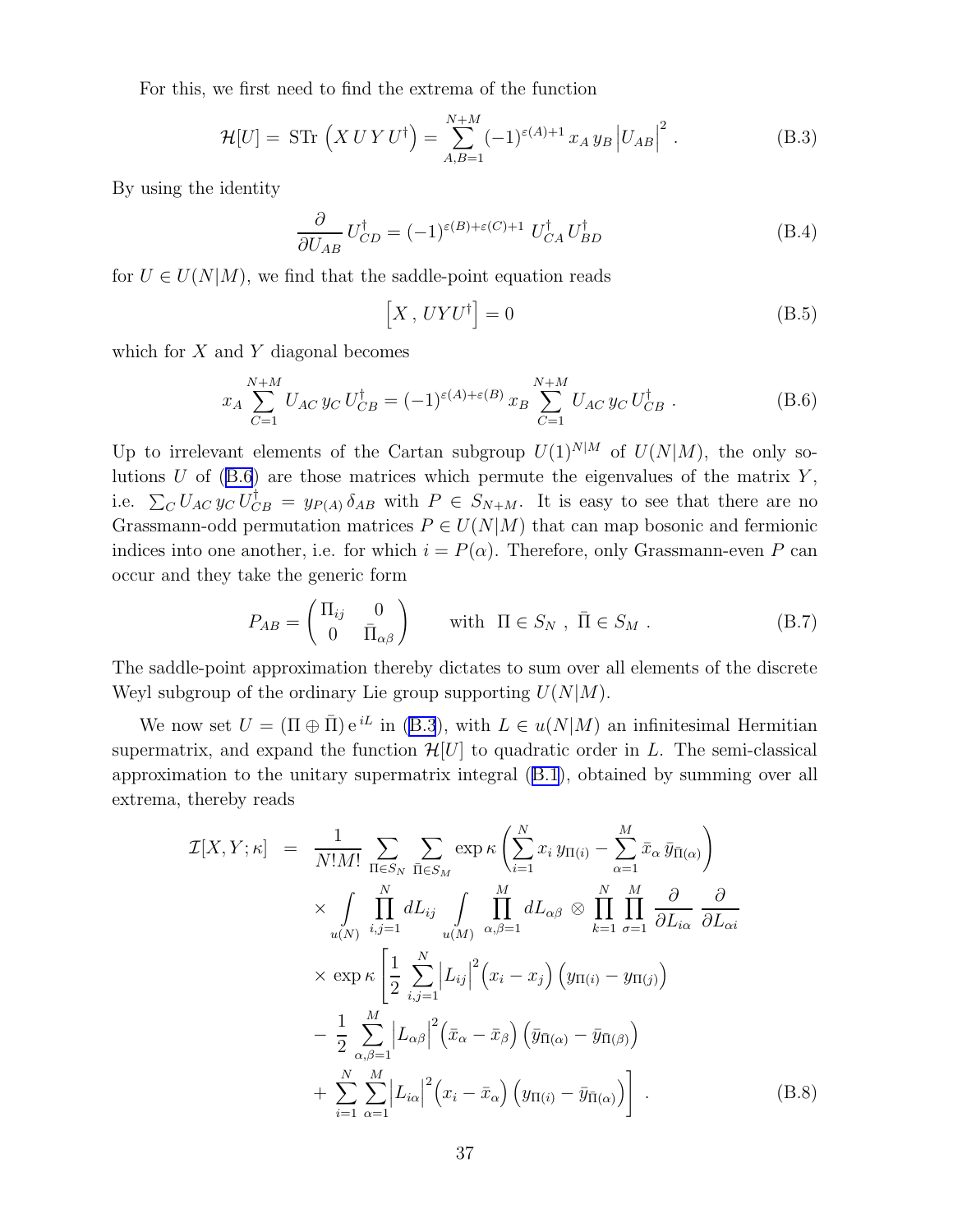<span id="page-37-0"></span>By evaluating the Gaussian integrals over the complex bosonic variables  $L_{ij}$ ,  $i \neq j$  and  $L_{\alpha\beta}$ ,  $\alpha \neq \beta$ , the real bosonic variables  $L_{ii}$  and  $L_{\alpha\alpha}$ , and the complex Grassmann variables  $L_{i\alpha}$ , we arrive at

$$
\mathcal{I}[X,Y;\kappa] = \frac{1}{N!M!} \sum_{\Pi \in S_N} \sum_{\bar{\Pi} \in S_M} \prod_{i=1}^N e^{\kappa x_i y_{\Pi(i)}} \prod_{\alpha=1}^M e^{-\kappa \bar{x}_\alpha \bar{y}_{\bar{\Pi}(\alpha)}}
$$

$$
\times \left(\frac{2\pi}{\kappa}\right)^{\frac{N(N-1)}{2}} \frac{\text{sgn}\,\Pi}{\Delta[x]\Delta[y]} \left(-\frac{2\pi}{\kappa}\right)^{\frac{M(M-1)}{2}} \frac{\text{sgn}\,\bar{\Pi}}{\Delta[\bar{x}]\Delta[\bar{y}]} \,\,\kappa^{NM}\Delta[x,\bar{x}]\Delta[y,\bar{y}] \tag{B.9}
$$

where

$$
\Delta[\lambda] = \det_{i,j} \left[ \lambda_i^{j-1} \right] = \prod_{i>j} \left( \lambda_i - \lambda_j \right) \tag{B.10}
$$

is the Vandermonde determinant, and

$$
\Delta\left[\lambda,\bar{\lambda}\right] = \prod_{i=1}^{N} \prod_{\alpha=1}^{M} \left(\lambda_i - \bar{\lambda}_{\alpha}\right) . \tag{B.11}
$$

In arriving at (B.9) we have used the properties

$$
\prod_{i>j} \left( \lambda_{\Pi(i)} - \lambda_{\Pi(j)} \right) = \operatorname{sgn}(\Pi) \Delta[\lambda],
$$
\n
$$
\prod_{i=1}^{N} \prod_{\alpha=1}^{M} \left( \lambda_{\Pi(i)} - \bar{\lambda}_{\bar{\Pi}(\alpha)} \right) = \Delta[\lambda, \bar{\lambda}].
$$
\n(B.12)

Summing over the permutations in (B.9) then leads to

$$
\mathcal{I}[X, Y; \kappa] = \frac{(2\pi)^{\frac{N(N-1)}{2} + \frac{M(M-1)}{2}}}{N!M!} \kappa^{-\frac{N(N-1)}{2}} (-\kappa)^{\frac{M(M-1)}{2}} \kappa^{NM} \times \Delta[x, \bar{x}] \Delta[y, \bar{y}] \frac{\det\left[e^{\kappa x_i y_j}\right]}{\Delta[x] \Delta[y]} \frac{\det\left[e^{-\kappa \bar{x}_{\alpha} \bar{y}_{\beta}}\right]}{\Delta[\bar{x}] \Delta[\bar{y}]}
$$
(B.13)

whichis the standard supersymmetric generalization of the Itzykson-Zuber formula  $[22]$  $[22]$  $[22]$ <sup>5</sup>

The above derivation can be extended in a straightforward fashion to the generalization of  $(B.1)$  over any connected, compact, semi-simple Lie supergroup  $G$ , with X and Y elements of the Cartan subalgebra of the Lie superalgebra of G. By extending the formalism described at length in[[38\]](#page-39-0), one may in this way derive the appropriate supersymmetric extension of the Harish-Chandra formula[[40](#page-39-0)] in the form conjectured in [\[33](#page-39-0)]. The present method gives a much simpler and compact way of deriving these supersymmetric integration formulas, in contrast to the superspace heat kernel and supergroup theoretic methods employed in[[22](#page-39-0)].

<sup>&</sup>lt;sup>5</sup>Theexpression  $(B.13)$  agrees with those obtained in [[22\]](#page-39-0) up to the overall numerical prefactor which is related to the volume of the ordinary unitary group supporting  $U(N|M)$  in the bosonic Haar measure and also the volume of the corresponding Weyl subgroup.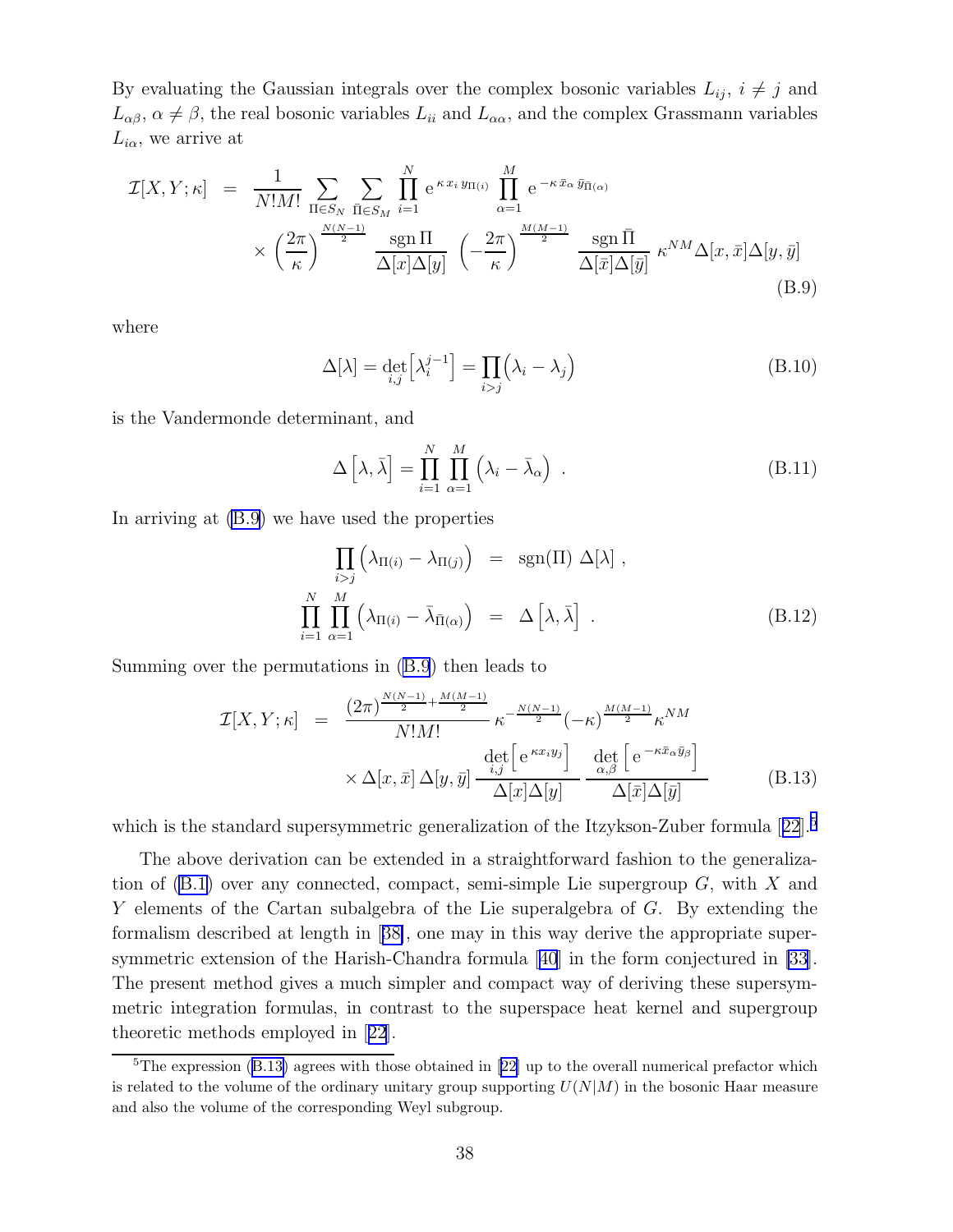## <span id="page-38-0"></span>References

- [1] R. Jackiw and S. Templeton, Phys. Rev. D23 (1981) 2291.
- [2] P.B. Wiegmann, Phys. Rev. Lett. 60 (1988) 821.
- [3] J. Cornwall, Phys. Rev. D22 (1980) 1452; R.D. Pisarski, Phys. Rev. D29 (1984) 2423.
- [4] A.N. Redlich, Phys. Rev. Lett. 52 (1984) 18; Phys. Rev. D29 (1984) 2366.
- [5] P.H. Damgaard, U.M. Heller, A. Krasnitz and T. Madsen, Phys. Lett. B440 (1998) 129, [[hep-lat/9803012](http://arxiv.org/abs/hep-lat/9803012)].
- [6] C. Vafa and E. Witten, Nucl. Phys. B234 (1984) 173.
- [7] T. Banks and A. Casher, Nucl. Phys. B169 (1980) 103.
- [8] H. Leutwyler and A. Smilga, Phys. Rev. D46 (1992) 5607.
- [9] J.J.M. Verbaarschot and I. Zahed, Phys. Rev. Lett. 73 (1994) 2288,  $[hep-th/9405005]$  $[hep-th/9405005]$  $[hep-th/9405005]$ .
- [10] P.H. Damgaard and S.M. Nishigaki, Phys. Rev. D57 (1998) 5299, [[hep-th/9711096](http://arxiv.org/abs/hep-th/9711096)].
- [11] J.J.M. Verbaarschot and T. Wettig, [[hep-ph/0003017](http://arxiv.org/abs/hep-ph/0003017)], to appear in Ann. Rev. Nucl. Part. Sci.
- [12] E. Brézin and A. Zee, Nucl. Phys.  $B402$  (1993) 613.
- [13] M.A. Halasz and J.J.M. Verbaarschot, Phys. Rev. D52 (1995) 2563, [[hep-th/9502096](http://arxiv.org/abs/hep-th/9502096)]; G. Akemann, P.H. Damgaard, U. Magnea and S.M. Nishigaki, Nucl. Phys. B487 (1997) 721 [[hep-th/9609174](http://arxiv.org/abs/hep-th/9609174)]; J. Christiansen, Nucl. Phys. B547 (1999) 329, [[hep-th/9809194](http://arxiv.org/abs/hep-th/9809194)]; T. Nagao and S.M. Nishigaki, [[hep-th/0005077](http://arxiv.org/abs/hep-th/0005077)], to appear in Phys. Rev. D62.
- [14] G. Akemann and P.H. Damgaard, Nucl. Phys. B528 (1998) 411, [[hep-th/9801133](http://arxiv.org/abs/hep-th/9801133)].
- [15] U. Magnea, Phys. Rev. D61 (2000) 056005, [[hep-th/9907096](http://arxiv.org/abs/hep-th/9907096)]; Phys. Rev. D62 (2000) 016005, [[hep-th/9912207](http://arxiv.org/abs/hep-th/9912207)].
- [16] G. Akemann and P.H. Damgaard, Nucl. Phys. B576 (2000) 597, [[hep-th/9910190](http://arxiv.org/abs/hep-th/9910190)].
- [17] J.C. Osborn, D. Toublan and J.J.M. Verbaarschot, Nucl. Phys. B540 (1999) 317,  $[hep-th/9806110];$  $[hep-th/9806110];$  $[hep-th/9806110];$ P.H. Damgaard, J.C. Osborn, D. Toublan and J.J.M. Verbaarschot, Nucl. Phys. B547 (1999) 305, [[hep-th/9811212](http://arxiv.org/abs/hep-th/9811212)]; D. Toublan and J.J.M. Verbaarschot, Nucl. Phys. B560 (1999) 259, [[hep-th/9904199](http://arxiv.org/abs/hep-th/9904199)].
- [18] C. Bernard and M.F.L. Golterman, Phys. Rev. D46 (1992) 853, [[hep-lat/9204007](http://arxiv.org/abs/hep-lat/9204007)]; Phys. Rev. D49 (1994) 486, [[hep-lat/9306005](http://arxiv.org/abs/hep-lat/9306005)]; M.F.L. Golterman, Acta Phys. Polon. B25 (1994) 1731, [[hep-lat/9411005](http://arxiv.org/abs/hep-lat/9411005)].
- [19] J.J.M. Verbaarschot, Phys. Lett. **B368** (1996) 137, [[hep-ph/9509369](http://arxiv.org/abs/hep-ph/9509369)].
- [20] J.J.M. Verbaarschot, H.A. Weidenmüller and M.R. Zirnbauer, Phys. Rep.  $129$  (1985) 367.